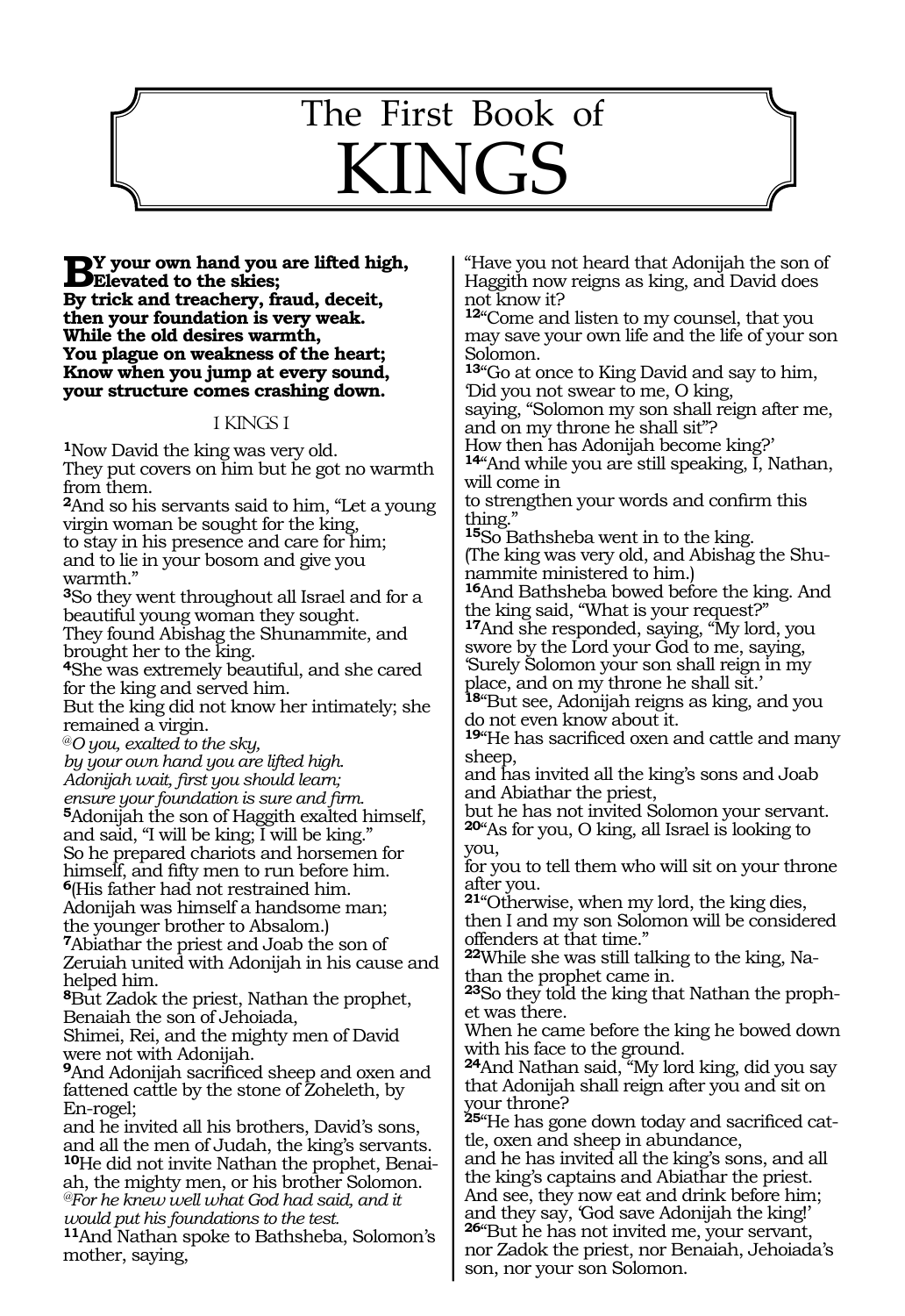**<sup>27</sup>**"Is this thing something you have done, my lord, O king, and you have not shown your servant who should sit on your throne after you?"

**<sup>28</sup>**Then King David responded saying, "Call Bathsheba to me."

So she came and stood before the king.

**<sup>29</sup>**And the king took an oath saying, "As the Lord lives, who has delivered me out of every distress,

**<sup>30</sup>**"as I have sworn to you by the Lord God of Israel, saying, "'Solomon your son shall be king in my place,

and he shall sit on my throne; I will certainly do so this day.'"

**<sup>31</sup>**Then Bathsheba bowed with her face to the ground, and said, "Let my Lord King David live forever."

**<sup>32</sup>**And King David said, "Bring me Zadok the priest, Nathan the prophet, and Benaiah the son of Jehoiada."

And they came before the king.

**<sup>33</sup>**David said to them, "Go and take the king's servants with you,

and have my son Solomon ride on my own mule, and take him down to Gihon.

**<sup>34</sup>**"There let Zadok the priest and Nathan the prophet anoint him Israel's king,

and on the plains of Gihon let the trumpet ring,

and say, 'God save King Solomon!'

**<sup>35</sup>**"Then you shall come up after him, and he shall come and sit on my throne,

and he shall be king in my place, for I have made him ruler over Israel and Judah." **<sup>36</sup>**Benaiah the son of Jehoiada answered the king and said, "Amen, the Lord God of my lord the king says so too.

**<sup>37</sup>**"As the Lord has been with my lord the king, may He be with Solomon also,

and make his throne greater than your very own."

**<sup>38</sup>**And Zadok the priest, Nathan the prophet, Benaiah the son of Jehoiada, the Cherethites, and the Pelethites went,

and had Solomon ride on the mule of King David, and took him to Gihon.

**<sup>39</sup>**Then Zadok the priest took the horn of oil from the tabernacle and anointed Solomon, and the trumpet echoed loud, and it was ac- companied by the shout of all the people, "God save King Solomon!"

*@This is a new day in Israel; a new day is come where God's will shines forth like the morning sun.*

*Where foundations dug deep by the word of God's mouth,*

*is echoed in the 'God save King Solomon!' shout.*  **<sup>40</sup>**And the people went up after him playing the flutes and rejoicing with great joy, so the sound of trumpet and rejoicing shook the earth.

*@Its noise was very loud, but any sound at all would distract a king whose foundation is not the*  *Lord.*

430

**<sup>41</sup>**Adonijah and all his guests had just finished eating when they heard the sound.

When Joab heard the trumpet, he said, "Why is the city in such an uproar?"

**<sup>42</sup>**While he was still speaking, Jonathan, the son of Abiathar the priest came.

And Adonijah said to him, "Come in for you are a respectable person, and you have good news.'

*@Perhaps good for Israel but, no, certainly not good for you.*

**43**Then Jonathan answered and said to Adonijah,

"O no! Our lord King David has made Solomon king.

**<sup>44</sup>**"The king has sent with him Zadok the priest, Nathan the prophet, Benaiah the son of Jehoiada, the Cherethites, and the Pelethites; and they have caused Solomon to ride on the king's own mule.

**<sup>45</sup>**"And Zadok the priest and Nathan the prophet have anointed him king at Gihon and have made him to rule.

And they have gone from there rejoicing, so the city is overjoyed. This is the noise that you have heard.

**<sup>46</sup>**"And Solomon sits on the king's throne even now.

**<sup>47</sup>**"Furthermore, the king's servants bless King David and say,

'May God make the name of Solomon better than your name,

and may he make his throne greater than your very own.'

Then, there on his bed, the king bows.

**<sup>48</sup>**And the king says, 'Blessed be the Lord God of Israel

who has given one to sit on my throne this day, while my eye can see it."

**<sup>49</sup>**And all the guests who were with Adonijah were afraid,

and they got up and went, every man his way. **<sup>50</sup>**And Adonijah was afraid of Solomon.

His foundation was not strong.

He took hold on the horns of the altar, to plead for his life.

*@For he had built a kingdom without foundations. He had omitted King David on whom all eyes were on.*

*He omitted the Lord; God was not in his plan. He omitted the prophet and David's mighty men along.*

**<sup>51</sup>**And Solomon was told, "Adonijah is afraid of you, for he has taken hold of the altar horns, and he says, 'Let Solomon swear that he will not put me to death with the sword.'"

**<sup>52</sup>**Then Solomon replied, "If he proves himself worthy,

then not one of his hair shall fall to the earth. But if wickedness is found in him he shall die."

**<sup>53</sup>**So King Solomon sent them to bring him down from the altar.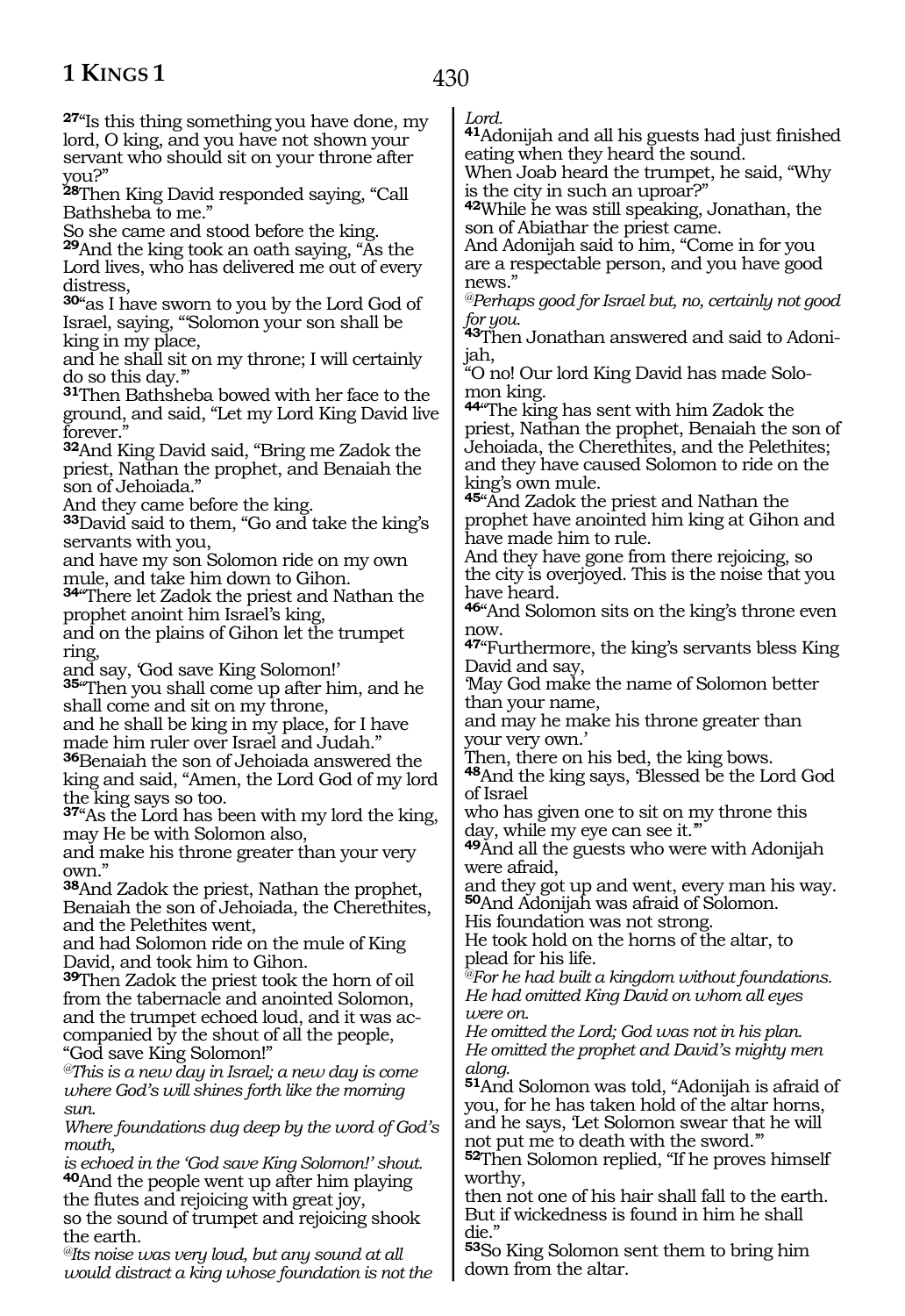And he came and before King Solomon he fell down;

and Solomon said, "Go to your house."

*@A day of excitement in Israel, where Adonijah's pride taught us all,*

*that a massive building without foundation, will have a massive fall.*

### **CWDS Bible Quotes**

- *1. Let the blood cover you and let the spirit warm your heart to drive away every need for carnal solutions.*
- *2. When you exalt yourself to the place or the throne of the anointed without the support of the anointing, you magnify your fall and disgrace.*
- *3. Ensure God is on your side first, then the people; ensure you are in His will before you embark on your will or you will be embarrassed.*
- *4. The support of the masses and the high profile classes without God in the mix is all hype that will cause a crash that is massive.*
- *5. When you yield your strength to support what God is not in you surrender your strength to unsustainable weaknesses.*
- *6. If you know the heart of God then fear the wrath of God; instead of leaving God and His word out of your party, resist the urge and leave yourself out.*
- *7. A promise to you of the Lord is a powerful thing to retain and to claim in times of crisis.*
- *8. Let your claim be consistent with the word and it will be supported by the prophets and upheld by the Lord even if it is contradicted by the world.*
- *9. When you are self-appointed you can expect to be dis-appointed; tremble before God or jump at every sound and tremble at every news.*
- *10. If your support is drawn from people, you will have less power, or rather you will be powerless when the people withdraw; draw your support from God, He never leaves you.*
- *11. Every great leader wants their successor to be greater than them, to build on their foundation and to do greater works; they will always say 'Amen' to this.*
- *12. The crown of greatness is to put your successor in position while you are alive, while your eyes can see it.*
- *13. If you did not begin at the altar to be empowered you will end up begging at the altar for grace embarrassed and afraid.*

### **PRAYER POINTS**

- Spirit of the living God, I wrap myself in Your anointing and draw strength and comfort for every need in my life. I strongly reject any carnal solution, in Jesus' name. Amen.
- Father God, I will wait on You for promotion. Give me the heart of a servant and help me to serve with distinction. Amen.
- My confidence is in You, Holy Father; I refuse to be the center of any move you are not a part of; You be the center of my life. Amen.
- Jesus my Lord, Your word contains the promises that will assure me in every situation I face; ignite the fire of Your word in my spirit and let it decide my destiny. Amen.
- All consuming fire, I stand down; I refuse to stand against You or Your will, or to call You out in any way as my enemy. Amen.

**D**ONE but not forgotten,<br>The son shall take the charge, **And execute judgment With the wisdom of the Lord. Adonijah, be careful what you are asking; Joab, your end has been determined. Shimei, do not venture far.**

### 1 KINGS 2

**<sup>1</sup>**The days of David drew near that he should die.

He called Solomon his son and charged him, saying,

**<sup>2</sup>**"I go the way of the earth; therefore, be strong and prove yourself a man.

**<sup>3</sup>**"And keep the charge of the Lord your God: to walk always in His ways; to keep His statutes and His commands,

His judgments, and His testimonies as written in Moses' Law.

That is how you will prosper in everything you do, and wherever you may turn.

*That is how your father did it.*

**<sup>4</sup>**"That the Lord may fulfill the word He spoke concerning me,

saying, 'If your sons take heed to the way they go,

to walk in truth before Me with all their heart and soul,

then know you shall not lack a man of your descendants to sit on the throne of Israel."

**<sup>5</sup>***Done but not forgotten, "Now this is my* charge: Remember what Joab the son of Zeruiah did to me,

and how he dealt with those two captains of Israel's army;

Abner the son of Ner, and Amasa the son of Jether whom he killed.

And he shed the blood of war in the time of peace;

and put blood on his belt, around his loins and on his shoe.

**6**"Therefore execute judgment with the wisdom of the Lord;

and do not let his grey hairs go down to the grave in peace at all.

**<sup>7</sup>**"Be kind to the sons of Barzillai, the Gileadite; at your table let them eat,

for when I fled from Absalom, your brother, they came and showed kindness to me.

**<sup>8</sup>**"You have with you also, Shimei of Benjamin; he cursed me with a grievous curse when I fled to Mahanaim,

but he came to meet me at Jordan, and I swore to him by the Lord that I would not put him to death.

**<sup>9</sup>**"You know what you should do to him, you are a wise man,

do not hold this man guiltless.

Bring his gray hair down to the grave with blood."

**<sup>10</sup>**So David slept with his fathers, and they buried him in the City of David.

**<sup>11</sup>**He reigned a total of forty years over Israel.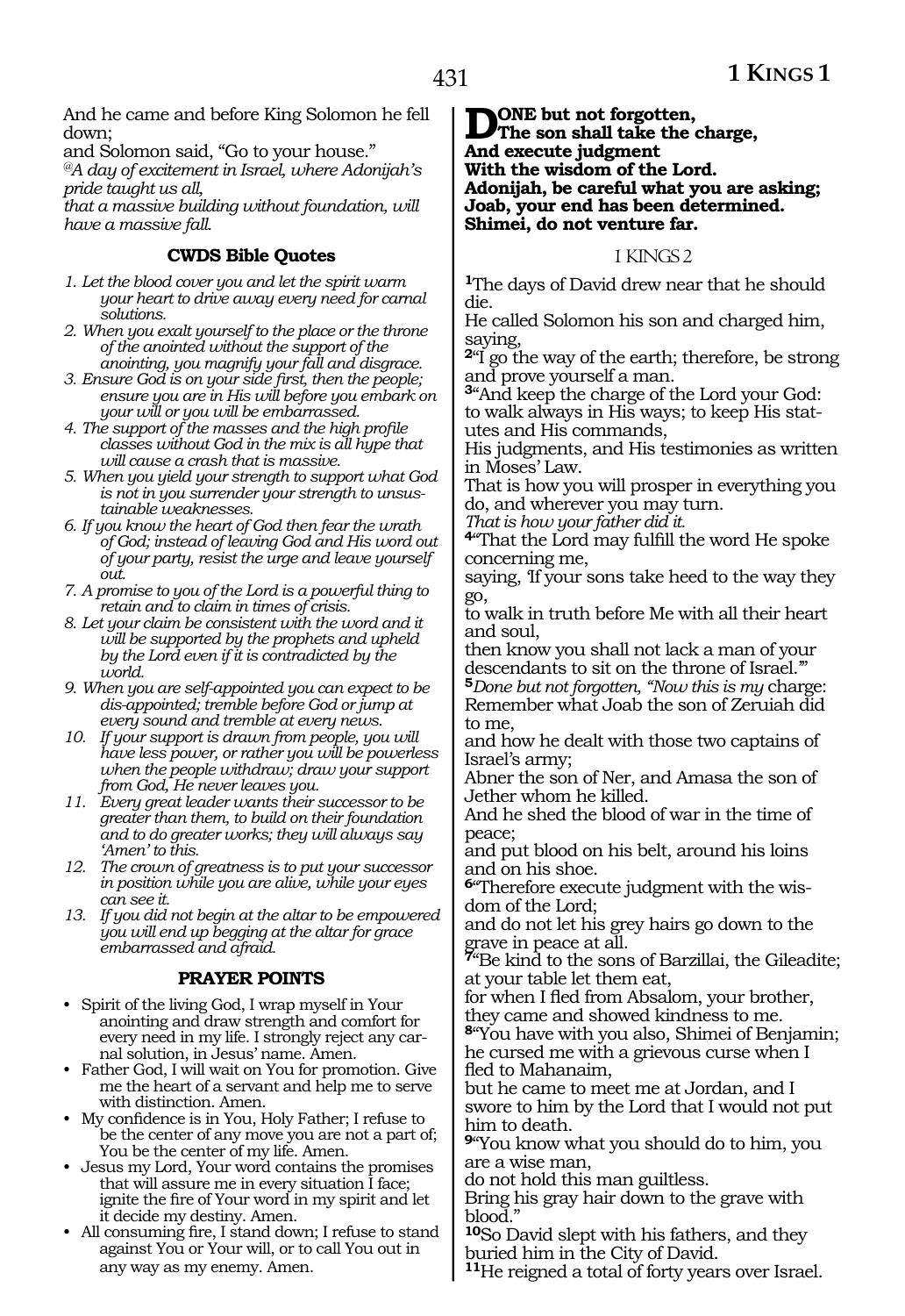He reigned in Hebron seven years, and thirtythree years in Jerusalem. He was succeeded by King Solomon, in Zion they buried him. **<sup>12</sup>**And Solomon sat on the throne of his father David, and his kingdom was established. **<sup>13</sup>**And Adonijah the son of Haggith came to Bathsheba, the mother of Solomon. And she said, "Are you here peaceably?" And he replied, "In peace I have come." **<sup>14</sup>**And he said further, "I have something to say to you." She said, "Speak." **<sup>15</sup>**He said, "You know the kingdom was mine, and all Israel had their hearts on me, they wanted me to reign, however, the kingdom was turned over to my brother, for it was his from the Lord. *@Why complain when you know God's word?* **<sup>16</sup>**"I only ask this one thing of you; do not deny me." Bathsheba said, "Say on." *Adonijah, be careful what you are asking.*  **17**Then he said, "Please speak to King Solomon; he will not refuse you. Ask him to give me Abishag the Shunammite to be my wife." @*He must have said in pride, "She was the one who lay in David's bosom at the ending of his life."* **<sup>18</sup>**And Bathsheba said, "I will speak to the king for you." **<sup>19</sup>**Bathsheba therefore went to King Solomon, to speak the words Adonijah had asked her to. When Solomon saw his mother, he rose up and bowed himself. He sat on his throne and seated her on a throne at his right hand. **20**Then she said to him, "I have one small petition of you." And the king said to her, "Ask, mother, I will not refuse." **21**So she said, "Please give Abishag the Shunammite to Adonijah your brother as wife." **<sup>22</sup>**King Solomon answered his mother saying, "Why do you ask Abishag the Shunammite for Adonijah? Do you ask for him the kingdom also, for he is my elder brother; both for him, and for Abiathar the priest, and for Joab, Zeruiah's son?" **23**Then King Solomon swore by the Lord, saying, "May God do so to me and more besides, if Adonijah has not spoken this word against his own life! **<sup>24</sup>**"As the Lord lives who has set me on my father David's throne, and who has established my house as He promised, Adonijah shall die today!" **25**So the king sent Benaiah the son of Jehoiada, and he struck him, and he died. Adonijah is now fallen; *the tragic end of pride.* **26**And the king said to Abiathar the priest, time." priest, loh. rebellion. the altar, Lord." to him,

"Go to Anathoth, to your own fields, for you

deserve to die,

but you carried the ark of the Lord before David, my father, and you were afflicted with his affliction, therefore, I will not kill you at this

**<sup>27</sup>**So Solomon removed Abiathar from being

that he might fulfill the word of the Lord that He spoke concerning the house of Eli at Shi-

**<sup>28</sup>**And Joab was told of all this, for he had also defected to Adonijah,

though he remained faithful during Absalom's

So Joab fled into the tabernacle of the Lord, and took hold of the altar horns!

**<sup>29</sup>**When King Solomon heard that Joab had fled into the tabernacle and he was there by

the king sent Benaiah, Jehoiada's son to strike him down.

**<sup>30</sup>**And Benaiah went to the tabernacle and said to him, "The king says, 'Come out!" And he said, "No, I will die right here!"

And Benaiah reported to the king what Joab had said there.

**31**And the king said to him, "Do as he has spoken, strike him there and bury him,

that you may take away from me and from my father's house the innocent blood he has shed. **<sup>32</sup>**"So the Lord will return his blood on his own head, for he struck down two men more righteous and better than he was, and he killed them with the sword:

Abner the son of Ner, captain of the army of Israel, and Amasa the son of Jether, captain of Judah's army, though my father had no knowledge of it.

**<sup>33</sup>**"Let their blood return on the head of Joab and on the head of his descendants forever. But upon David, his descendants, his house and his throne, be peace forever from the

**<sup>34</sup>**So Benaiah went and killed him, and buried him in his own house in the wilderness.

**<sup>35</sup>**The king made Benaiah the son of Jehoiada captain of the army in his place,

and Zadok was appointed priest in the place of Abiathar.

*Shimei, how far can you venture?*

**<sup>36</sup>**The king sent and called Shimei, and said

"Build a house in Jerusalem, and live there, do not go out from there anywhere;

**<sup>37</sup>**"the day you cross the Brook Kidron you will surely die\_\_*wisdom leaves me guiltless*\_\_your blood shall be on your own head.

**<sup>38</sup>**And Shimei replied to the king, "This saying is good, my lord, as you have said so will your servant do."

So Shimei dwelt in Jerusalem for many days, he did not cross the brook.

**<sup>39</sup>**Now, after three years, two of Shimei's slaves ran away to Achish the son of Maachah, king of Gath.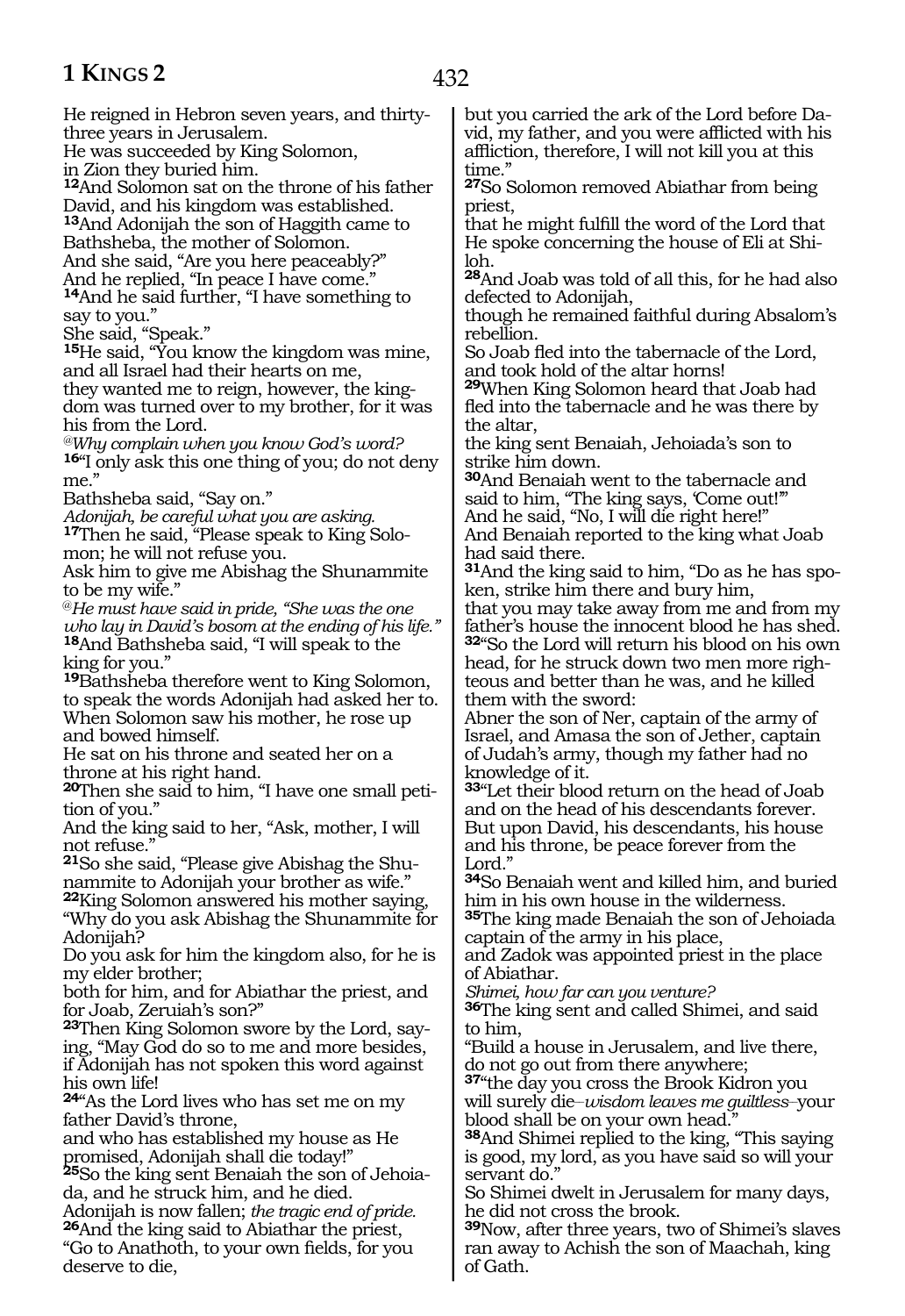And Shimei was told, "Your slaves are in Gath."

**<sup>40</sup>**So Shimei rose up, saddled his donkey, and went to Achish at Gath to retrieve his slaves. And with his two slaves he returned again.

**<sup>41</sup>**And Solomon was told that Shimei had gone to Gath and had returned.

**<sup>42</sup>**Then the king called Shimei and said to him, "Did I not have you swear by the Lord and warn you also,

saying, 'The day you set out from Jerusalem to go anywhere, you shall surely die?'

'The word you speak is good,' you said to me in reply.

**<sup>43</sup>**"Why then did you not keep the oath of the Lord and the commandment I gave you?" **<sup>44</sup>**The king also said to him, "You know in your heart, all the wickedness you did to my father David;

therefore on your own head the Lord will return your wickedness.

*@You threw stones at the Lord's anointed, now the stones will come right back at you.* 

**<sup>45</sup>**"But King Solomon shall be blessed, and before the Lord, the throne of David shall be established forever."

**<sup>46</sup>**And the king commanded Benaiah the son of Jehoiada, and he went and struck him dead.

And the kingdom was established in the hand of Solomon then.

### **CWDS Bible Quotes**

- *1. Your success is measured by your succession; mentor them, position them, charge them; do whatever it takes to make them successful.*
- *2. Walk in the ways of the Lord and follow His word without turning and you will walk in prosperity in all your walk wherever you turn.*
- *3. If your success is hinged on the word of God and your throne is established in God, then your success will swing from successor to successor on sure hinges.*
- *4. The penalty of wickedness may seem dormant, but it is alive and active and will come at you suddenly; address it before it addresses and confronts you.*
- *5. The reward of your righteousness may be on the waters but it has not lost direction; it will find you after many days.*
- *6. Think before you act for what you do in the present is gone into your future waiting for you to catch up.*
- *7. You will never fear death if you live prepared for the consequences; you will never fear your legacy if you bank it in God.*
- *8. If you lived a fool claiming things God has not released to you, and you express it seeking things you have no right to, you will die a fool wondering what went wrong.*
- *9. Pride will drive you into the ground and bury you in a tomb of shame; strongly resist pride. Pride is a high tide waiting to be humbled; a splash is an exorbitant end.*
- *10. Leadership must be tough and decisive or it will face recurring internal destabilizing devices.*
- *11. Live at the altar, always righteous before God, or the altar may not save you from death or in*

*death.*

- *12. Wisdom is a matter of personal choice founded in fear; you reject the fear of the Lord and your own covenants and wisdom will mock you.*
- *13. Presumption persists until it completely fails; every sinner lives on the principle of presumption of another day, another opportunity.*
- *14. Maintain your place in service of God without distractions or demonic attractions or you will lose your position in God and your post or office in ministry.*

#### **PRAYER POINTS**

- Most righteous God, place generations in my heart and give me the touch to position my children for effectiveness in their generations. Amen.
- I will follow God with all my heart and walk in His way without compromise or change, in the name of Jesus.
- Omnipotent Father, I live and breathe You; I anchor my expectations on You and build my legacy on Your solid and immovable foundation. Amen.
- Let every seed of wickedness I have sown in my life be uprooted and burnt. As of today, I will sow my future with righteous seeds. Amen.
- Eternal Father, I love You. I commit to live each day saved and ready for eternity; I will make my kingdom proud while I am on time here in this earth. Amen.

### **IF** you were told<br>that you desire,<br>and you lynew the **F** you were told to ask a thing, anything

**And you know the One you are asking has unlimited supply,**

**Would you ask for riches, much silver and much gold?**

**Would you ask for long life, or to have your enemies' souls?**

**Would you ask for power, unlimited control?**

**Or would you ask for wisdom so you could do God's work?**

**Go ahead and voice it; what you ask is what you get,**

**All men will see and know it when you put it to the test.**

### 1 KINGS 3

**<sup>1</sup>**Solomon made an alliance with Pharaoh king of Egypt, and took his daughter for his wife. He brought her into the City of David, for he had not yet finished building his house at that time.

The Lord's house was not yet finished, nor Jerusalem's walls.

**<sup>2</sup>**Meanwhile the people sacrificed at high places because in those days they had not yet built the house of the Lord.

**<sup>3</sup>**Solomon loved Him! Oh, he loved Him! Oh, how much he loved the Lord!

He walked in the statutes of David his father, in the way that David walked.

It is only that he sacrificed at the high places.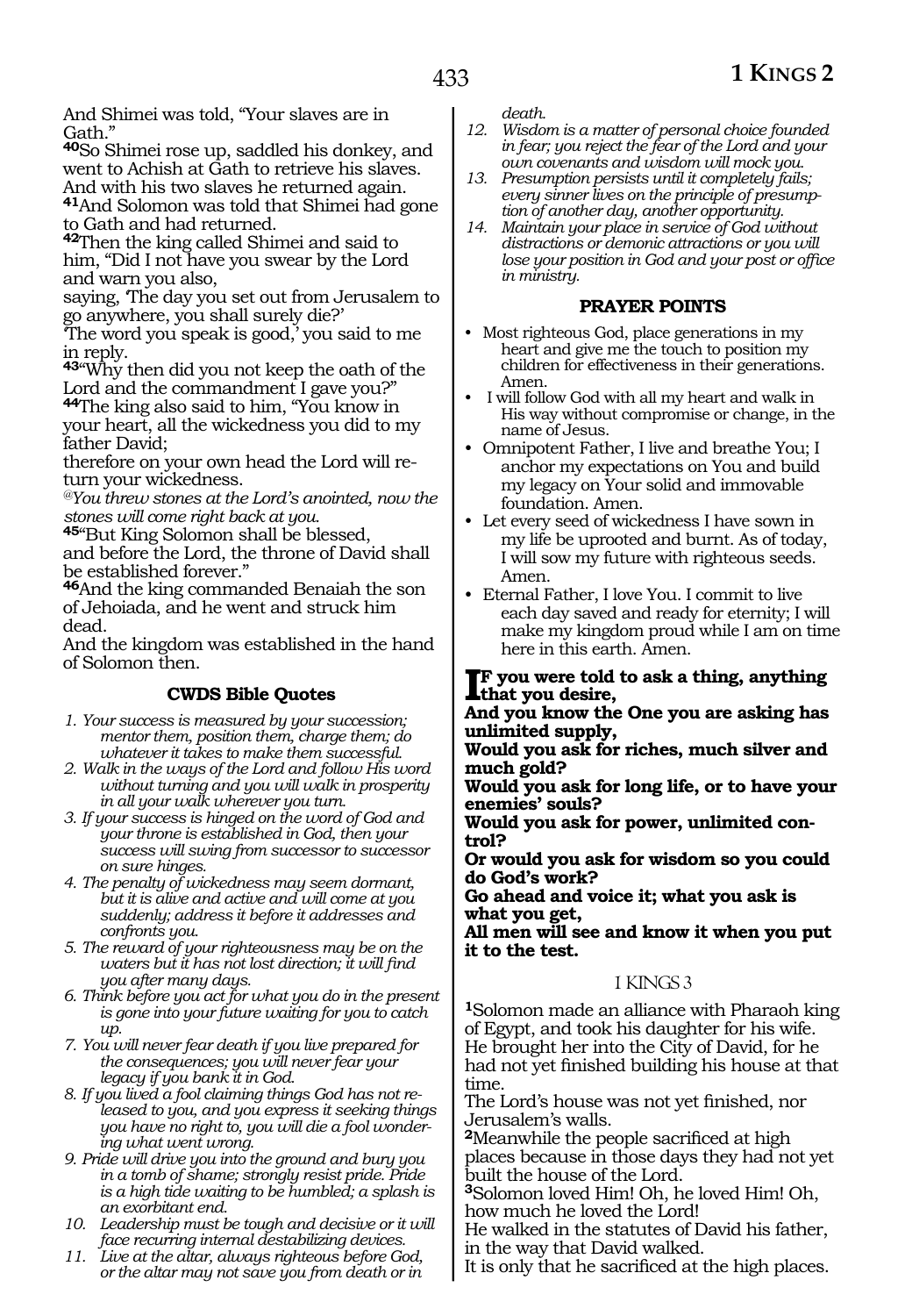*That was the only fault.*

**<sup>4</sup>**And the king went to Gibeon to sacrifice, for that was the great high place:

Solomon offered one thousand burnt offerings on that altar; *what a sacrifice that day!*

*When you are bountiful in giving, God will be bountiful to you the same.* 

**5**The Lord appeared there at Gibeon to Solomon in a dream by night.

And God said, "Ask and I will give you your request."

*If you were told to ask anything, what would be your reply?*

**<sup>6</sup>**And Solomon said, "You have shown Your servant David my father great mercy, for he walked in truth,

in righteousness and in uprightness of heart before You.

You have continued this kindness to him and You have given him a son to sit on his throne, as it is this day.

**<sup>7</sup>**Now O Lord, You have made Your servant king in my father David's place,

but I am a little child, I do not know how to go out and come in.

*When in your eyes you are a child, the Father will give to you great things.*

**<sup>8</sup>**"Your servant is in the midst of Your chosen people, a great people without number, too many to be counted.

**<sup>9</sup>**"Therefore O Lord, give me an understanding heart so that I can judge Your people;

give me an understanding heart to discern between good and evil;

for who is able to judge this great people of Yours?"

**<sup>10</sup>**And it pleased the Lord that Solomon had asked this thing.

**<sup>11</sup>**And the Lord said to him, "Because you have asked for this,

and have not asked for long life, or for riches, or for the life of your enemies,

but have asked for understanding to discern justice,

**<sup>12</sup>**"I have done as you have spoken, see, I have given you an understanding heart,

so that there has not been anyone before like you, and no one like you shall arise afterwards.

**<sup>13</sup>**"And I have given you the riches and honor for which you have not asked,

so that there will be no king like you all your days.

**<sup>14</sup>**"And if you walk in My ways, to keep My statutes and My commandments, as David your father did, I will lengthen your days." **<sup>15</sup>**And Solomon awoke, and behold, it was a dream.

And he came to Jerusalem, and stood before the ark of the covenant of the Lord;

and he offered up burnt offerings, and peace offerings, and he made a feast for all his servants.

*He had asked for understanding and discern-*

*ment:*

**<sup>16</sup>**Now two women who were prostitutes came to the king, and stood before him.

**<sup>17</sup>**And one of the women said, "O my lord, this woman and I dwell together in the same house; and I gave birth to a child,

**<sup>18</sup>**"then, on the third day after I had given birth, this woman gave birth likewise.

And there was no one but the two of us in the house.

**<sup>19</sup>**"And this woman's child died in the night,

**<sup>20</sup>**"and she got up in the middle of the night; *cannot say I saw her, but* while I was still sleeping, she took my son from by my side; she laid him in her bosom and replaced her dead child with mine.

**<sup>21</sup>**"When I woke up in the morning to give suck to my son, the child was not breathing; my king; he was dead.

When I looked carefully, the child was not my son, the one I gave birth to."

**22**What a test of wisdom; he heard the persistent account,

as they said to each other, "No, the dead child is yours!"

**<sup>23</sup>**But the king said to them, "One says, 'My son lives and yours is dead';

and the other says, 'Your son is the dead one, my son is the living.'" *Now there was no DNA, what would the king do next?* 

**<sup>24</sup>***They must have gasped* for the king said, "Bring a sword to me."

And they brought a sword before the king. **<sup>25</sup>***There was stunned silence* as the king said,

"Divide the living child in two; and give each mother a half!" *Now he had gone mad?*

And they heard one woman cry out, *"Oh, no, no! O my God!"*

**<sup>26</sup>**She loved her son passionately, so she said, "O my lord, give the living child to that woman, but please, do not kill him!"

But the other woman said in cold envy, "Divide him, divide the child! Let him neither be hers or mine!"

*She would rather have him dead, before the other woman gets the child.*

*There was an absence of compassion; envy was naked to the eyes.*

**<sup>27</sup>**So the king answered and said, "Give the first woman the living child, do not kill him; she is his mother."

**<sup>28</sup>**And all Israel heard of the judgment the king had given, and they feared the king,

for they saw that he had the wisdom of God, to give just and fair judgment.

*He did not ask for riches; gold was not what his heart desired;*

*Solomon asked for discernment of justice, now it had been tested and tried.*

### **CWDS Bible Quotes**

*1. If it does not fit into God's design for your life it is weak and it will weaken the structure of your*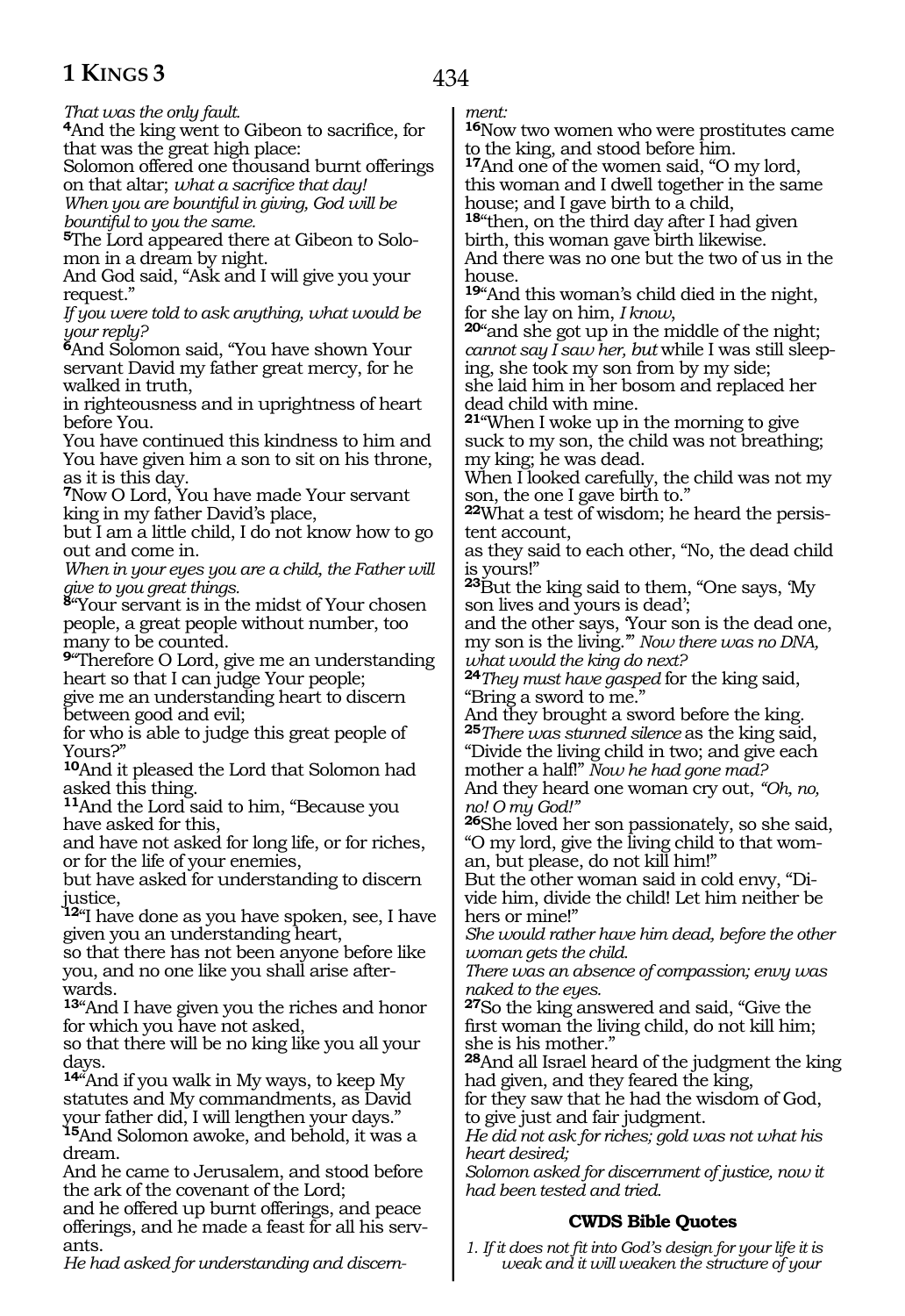*life.*

- *2. If your alliance is not in compliance with the laws you rely on, it is a defiance, which is sin waiting to mature.*
- *3. Be exceptional in your love and devotion to God; in other words love the Lord without exception.*
- *4. The bigger your God is in your eyes, the bigger your offerings to Him, and the more He astounds you with His big responses to you.*
- *5. Give the Lord a thousand reasons to notice you, to favor you, and to show Himself mighty on your behalf today.*
- *6. Try as hard as you can to out-give God, yet your language is finite, He gives you the infinite: whatever you ask.*
- *7. Nothing pleases God more than when your greatest desire of Him is to fulfil His greatest desire of you and His purpose and design for you; let your demand of God be to fulfil His command to you.*
- *8. The heart of a father is ecstatic when the heart of the son is emphatic about the things of the father.*
- *9. Equipping and empowerment for assignment is the duty of a king and of a good father.*
- *10. Wisdom is indeed the greatest thing; above all you get seek understanding; impress this upon your children and it will be the greatest inheritance you leave to them.*
- *11. Understand your assignment and your limitations so you can equip yourself in the presence of God.*
- *12. God assesses your motives for asking before He addresses you; you do not have because you fail to ask or because you ask with the wrong motives.*
- *13. When you set your desire on the kingdom of God first, God will make all the other things you did not ask for desire and find you.*
- *14. He gives it to you by promise; you receive it by faith; it finds you in the place of believing and accepting God's word; as with Solomon, so with you.*
- *15. Put your wisdom gained in the presence and in the word of God on display, the world needs it.*
- *16. When jealousy drives your demands, callousness will expose your evil heart; if the only reason you are passionate about something is that others will not have it you are unreasonable and evil.*

### **PRAYER POINTS**

- Spirit of boldness to say no to good and pleasant things that conflict with my destiny, fall upon me by the power in the blood of Jesus. Amen.
- My Father, my God, I give You the freedom to determine my relationships; I submit to Your word to decide my alliances, in the name of Jesus.
- Father God, I am sold out completely to You. I give You my best because I desire Your unrestricted best, in the name of Jesus.
- King of Glory, make me an effective kingdom ambassador; give me all the skills and resources I need to fulfil Your assignment for me here, in the name of Jesus. Amen.
- Father God, I desire You and not just Yours; my heart flows with full freedom towards You. Help me to please You and to be that beloved child in whom You are well-pleased. Amen.

**THEY came to hear his wisdom,**<br>The wisdom all would come to know;<br>list to list a his approach. **Just to listen to his proverbs, and to watch his riches grow. There is wisdom in order, And so he put order in place; There is wisdom in Judah, And wisdom on Israel's plains. What could one see in the beasts, The fowls, the fishes and the trees? No! I never would have thought it; Sounds like sound wisdom to me.**

#### 1 KINGS 4

**<sup>1</sup>**Solomon was king of all Israel. *He put order in place.*

**<sup>2</sup>**He appointed himself officials.

These are their positions and their names:

Azariah son of Zadok was the priest, **<sup>3</sup>**Elihoreph and Ahijah, the sons of Shisha

were scribes both; Jehoshaphat the son of Ahilud was the recorder;

**<sup>4</sup>**Benaiah son of Jehoiada was over the armed host.

Zadok and Abiathar were priests;

**<sup>5</sup>**Azariah the son of Nathan was head of the officers.

Zabud the son of Nathan was a priest; he also had the distinction of being the king's friend.

**<sup>6</sup>**Ahishar was over the household, and Adoniram the son of Abda was over the tribute.

**<sup>7</sup>**And Solomon had twelve officers over Israel who brought provision for the king and his household;

each man brought provision in his set month of the year.

**<sup>8</sup>**These are the names of the officers: Ben-hur was in the mountains of Ephraim; **<sup>9</sup>**Ben-dekar was in Makaz, Beth-shemesh, Elon-beth-hanan and Shaalbim;

**<sup>10</sup>**Ben-hesed was in Arubboth;

to him pertained Sochoh and all the land of Hepher.

**<sup>11</sup>**Ben-Abinadab was in all of Dor;

he married Taphath the daughter of Solomon. **<sup>12</sup>** Baana the son of Ahilud was in Taanach

and Megiddo and all Beth-shean, which is beside Zarethan below Jezreel,

from Beth-shean to Abel-meholah, as far as the place beyond Jokmeam;

**<sup>13</sup>**Ben-geber in Ramoth-gilead;

to him pertained the towns of Jair the son of Manasseh, in Gilead,

the region of Argob in Bashan\_\_sixty large cities with walls and bronze bar gates.

**<sup>14</sup>**Ahinadab the son of Iddo was in Mahanaim; **<sup>15</sup>**Ahimaaz was in Naphtali;

he also married Basmath, Solomon's daugh- ter.

**<sup>16</sup>**In Asher and Aloth he placed Baanah the son of Hushai;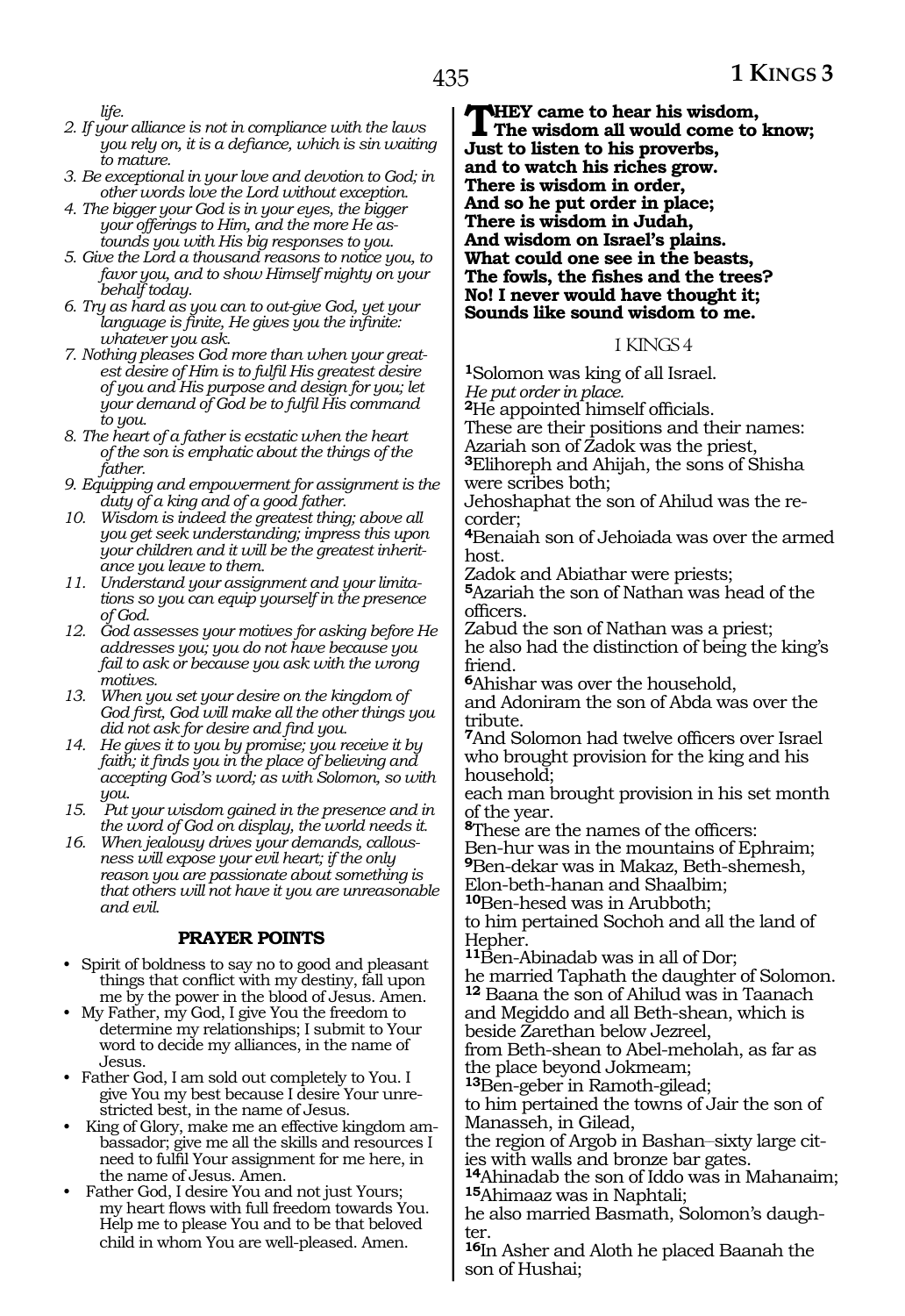**17**Jehoshaphat the son of Paruah was in Is-<br>sachar:

**<sup>18</sup>**Shimei the son of Ela, in Benjamin. **<sup>19</sup>**Geber the son of Uri was in Gilead,

in the land of Sihon, king of the Amorites, and of Og Bashan's king.

He was the only officer in the land.

**<sup>20</sup>**Judah and Israel were many,

as many in multitude as the sea's sand;

they ate and drank and rejoiced.

**<sup>21</sup>**And Solomon reigned over all the kingdoms from the River to the land of the Philistines, reaching the border of Egypt.

They brought tributes and served Solomon all the days of his life.

**<sup>22</sup>**This was the daily provision of King Solo- mon:

thirty measures of fine flour, sixty measures of meal,

**<sup>23</sup>**ten fat oxen, twenty oxen from the pastures, gazelles, roebucks, one hundred sheep, tender deer and fatted fowl.

**<sup>24</sup>**For he had dominion over all regions this side of the River, from Tiphsah to Gaza, namely all the kings on this side of the River; and on every side, all around him he had peace.

**<sup>25</sup>**And Judah and Israel dwelt safely, each man under his vine and his fig tree, from Dan all the way to Beersheba all of Solomon's days.

**<sup>26</sup>**Solomon had forty thousand stalls of horses; for his chariots they were reserved.

And he had twelve thousand horsemen.

**<sup>27</sup>**And the officers brought him provision, each man in his month;

they brought food for King Solomon and all who came to the king's table.

There was no shortage of provision.

**<sup>28</sup>**They also brought barley and straw to the appropriate place for the horses and the steeds,

every man according to his responsibility. **29**And God gave wisdom to Solomon and exceedingly great understanding,

and with them largeness of heart as the sand on the seashore.

**<sup>30</sup>**And the wisdom of Solomon exceeded the wisdom of all the people of the East and all the wisdom of Egypt.

**<sup>31</sup>**He was much wiser than all men\_\_than Ethan the Ezrahite,

and Heman, Calcol, and Darda, the sons of Mahol.

His fame was in all the nations around. He spoke three thousand proverbs and he wrote one thousand and five songs. **<sup>32</sup>**He spoke about the trees,

from the cedars of Lebanon to the hyssop that springs out of the wall;

**<sup>33</sup>**he spoke also of animals, of the birds, of creeping things, and of fishes.

*What can be learned from birds and fish? What did all the people come to hear?*

**<sup>34</sup>**Men of all nations came to hear the wisdom of Solomon;

*profound truths to fill their ears.*

Emissaries from the kings of the earth came to Judah and to Israel's plains,

*to get a glimpse into the large heart of this man and to hear his sayings.*

### **CWDS Bible Quotes**

- *1. The greater the responsibility the more structured the organization and administration needed; the greater the vision the greater the push to transition from an organization to an organism.*
- *2. Surround yourself with the right people to support you and it makes the insurmountable easy.*
- *3. True success is when a king raises a wise son to lead and when a prophet (Nathan) raises sons to take places of leadership with the spirit and character to be the king's friend.*
- *4. Manage from the top by intellect; manage from all other levels through delegates and structures.*
- *5. Trusted people in leadership will give you peace and security and increase your reach to increase your wealth.*
- *6. Build relationship in leadership and it increases the motivation, team spirit and your confidence (Solomon's son-in-laws were given some of the most trusted positions).*
- *7. Never limit yourself when you are considered a son of the unlimited God; extend your reach; ask for the nations.*
- *8. When you submit to the King of kings, kings of nations will submit to you for they will recognize the King in you.*
- *9. Your impact will be as big as your heart; be creative; be ready to take risk; think big; be audacious.*
- *10. Structure for global impact and you will benefit from global resources.*
- *11. Your gift has the ability to attract kings and great people; focus on developing the gifts and great people will find you.*
- *12. Creativity comes from the place of the presence; live in His presence and write songs, psalms and proverbs.*

### **PRAYER POINTS**

- Power of effective organization and the ability to manage for maximum impact, fall upon every church and Christian ministry now, in the name of Jesus.
- By the Spirit of the living God, I call forth all the helpers of my destiny to position themselves now, in the name of Jesus.
- Comforter, send to every leader in ministry, true and committed friends to be with them in the midst of their years. Amen.
- Jesus, I cry out to You for the body of Christ; surround ministers and ministries with the right people to make them effective in their assignment. Amen.
- Power to motivate and to build relationships in ministry envelop church leaders in every sphere of ministry in the name of Jesus. Amen.
- By the power in the blood of Jesus I reject the lie that the sky is my limit; Father I accept no limit but You, in the name of Jesus. Amen.

### **There are nations prepared and ready To give abundance of supply**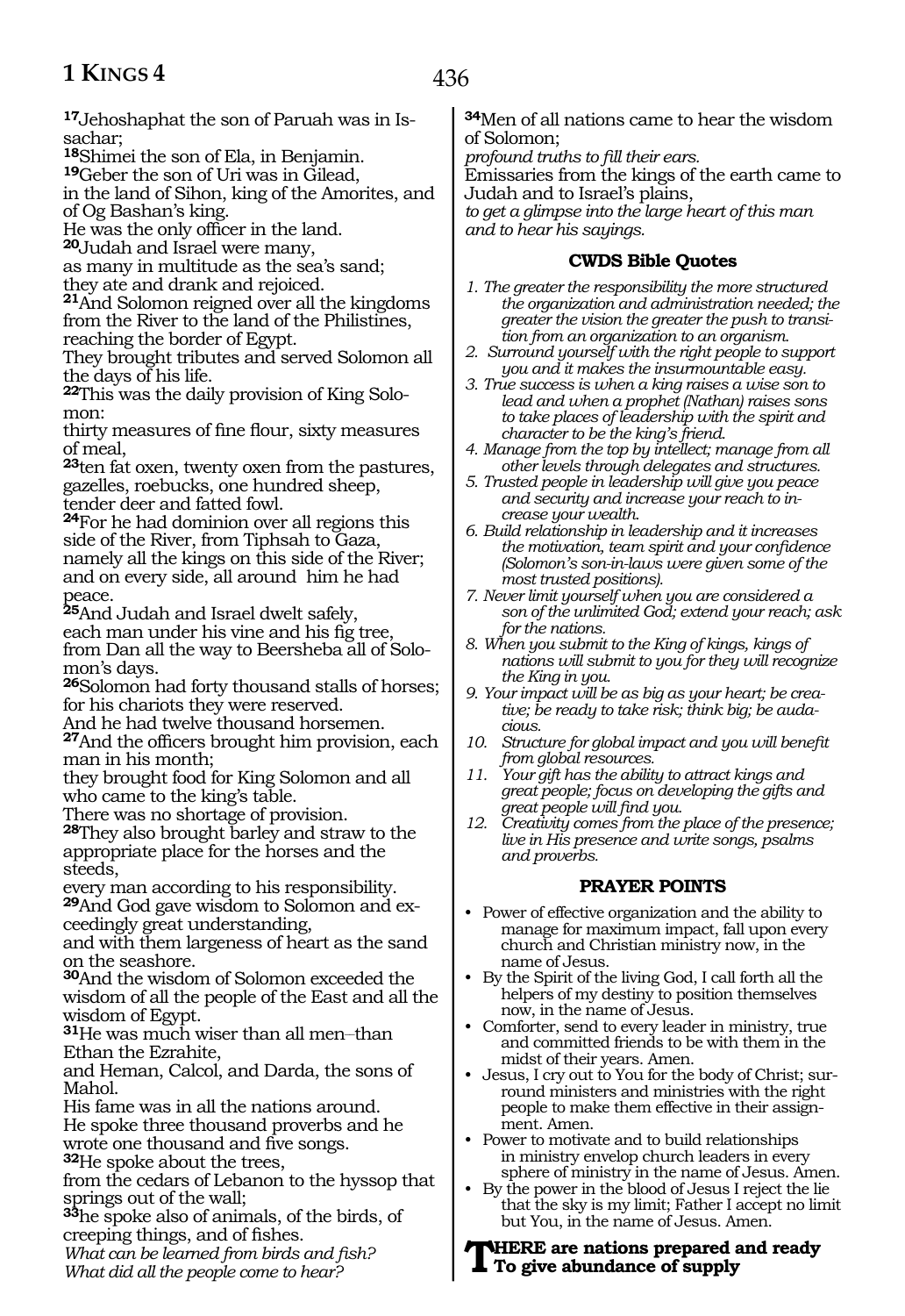**For the house of God and service; Access it if you are wise. There are heathen nations. Whose wealth shall take wings and fly above**

**To God who is in heaven, For Him to give to hearts ready to do His work.**

### 1 KINGS 5

**<sup>1</sup>**Hiram king of Tyre sent his servants to Solo- mon,

for he heard that they had anointed him king to replace his father David,

for Hiram had always loved David.

**<sup>2</sup>**And Solomon sent to Hiram, saying,

**<sup>3</sup>**"You know that my father could not build a house for the name of the Lord his God

because of the wars fought with him on every hand,

until the Lord had placed his enemies under the soles of his feet.

**<sup>4</sup>**"But now the Lord my God had given me rest on every side,

there is neither adversary nor evil occurrence at this time.

**<sup>5</sup>**"Now behold, I purpose to build a house for the name of the Lord my God,

as the Lord spoke to David, my father, saying, 'Your son, whom I will set on your throne in your place,

he shall build Me the house for My name.'" *@Solomon spoke to the love that for his father David, Hiram had,* 

*then he spoke to Hiram about his father David's heart.*

**<sup>6</sup>**Then he made his request, saying, "Now, therefore, command that they cut down cedar trees out of Lebanon for me;

and my servants will be with your servants, and I will pay you wages for your servants as you appoint of me.

For you know there is none among us who can match the Sidonians' skill in cutting timber."

**<sup>7</sup>**And when Hiram heard Solomon's words, he rejoiced with great joy,

and he said, "Blessed be the Lord who has given David a wise son over this great people!" **<sup>8</sup>**And Hiram sent to Solomon, saying, "I have considered your request,

and I will do whatever you desire concerning cedar and the logs of cypress.

My servants shall bring them down to the sea from Lebanon;

and I will float them as rafts on the sea to your appointed place.

**<sup>9</sup>**And I will have them broken apart there and then you shall take them away.

And you shall meet my request by giving me food for my household."

**<sup>10</sup>**So Hiram gave Solomon cedar trees and cy- press logs according to all that he desired. **<sup>11</sup>**And Solomon gave Hiram twenty thousand

measures of wheat as food for his household, and twenty measures of refined oil.

Solomon gave this to Hiram for his household every year.

**<sup>12</sup>**And the Lord gave Solomon wisdom, as He had promised him;

and there was peace between Hiram and Solomon; and they made a treaty among themselves.

**<sup>13</sup>**And Solomon raised a levy of all Israel of laborers; the total amounted to thirty thousand men.

**<sup>14</sup>**And he sent them to Lebanon, ten thousand a month in shifts;

they were one month in Lebanon and two months at home on break.

Adoniram was the head of the workers.

**<sup>15</sup>**Solomon had seventy thousand who carried burdens, and eighty thousand who cut stones in the mountains,

**<sup>16</sup>**beside three thousand three hundred from his chief officers, who supervised the work. **<sup>17</sup>**And the king commanded them to bring large stones, costly stones, and cut stones; these were to lay the foundation of the temple of the Lord.

**<sup>18</sup>**So Solomon's and Hiram's builders cut, and the stone-squarers worked,

and they prepared timber and stones to build the temple of the Lord.

*For there are people prepared and ready to help you advance the work of the Lord.*

### **CWDS Bible Quotes**

- *1. God puts people in your life to enhance the purpose of your life and to help your destiny; understand their season and embrace their purpose.*
- *2. Resources are prepared and ready to flow into the kingdom waiting for the connections.*
- *3. The true value of relationships is the opportunity of mutual benefits; when there is nothing to give or to gain the value of the relationship is reduced to nothing.*
- *4. Be able to articulate your vision clearly and you will attract the right people to it.*
- *5. Be very concise with your requests and it will attract precise and positive responses; be indecisive and no one will take you seriously.*
- *6. Don't be intimidated by people, they will appreciate you more when you show you understand their value by drawing upon it.*
- *7. Be generous in your giving, honorable in your agreements and you will continue to attract favor and blessings.*
- *8. Show your commitment and sincerity by your own personal contributions; never take without giving; never ask for help without participating.*
- *9. It is good to have all hands on board in building the house and the work of the Lord, but it is best to have all hearts on board.*

### **PRAYER POINTS**

- Father God, let every helper of my destiny You have assigned to my walk here locate me and align themselves now, in the name of Jesus.
- Let the call upon my life magnetize all the resources needed to bring fulfilments, in the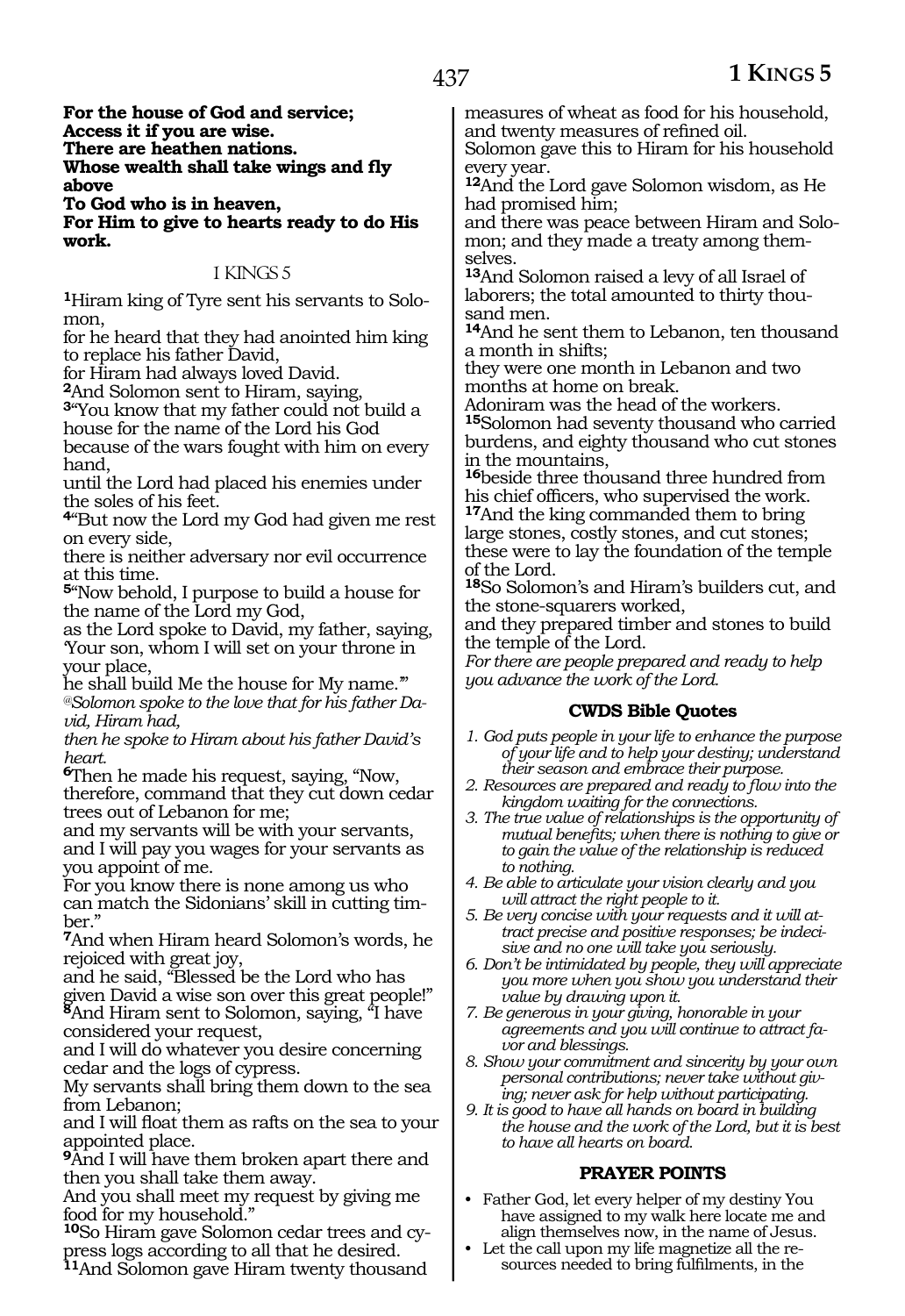438

name of Jesus.

- Amazing God, I value my relationship with You and with the people You have placed in my life; let every distraction to my destiny be filtered away in the name of Jesus. Amen.
- Power to write the vision and to articulate it fall upon the youths in the body of Christ, in the name of Jesus.
- Let the Spirit of Christ raise up support for, and give divine strategies to emerging ministries, in the name of Jesus.
- We fan away every spirit of indecision and indecisiveness among our leaders; let divine order guide and guard their destinies, in Jesus' name. Amen.

**SEVEN** years in building,<br> **SA** house to the Lord;<br> **Rut seven years are worted But seven years are wasted, If His words are not performed. A house of purpose, strength and beauty will make the nations talk; God regards the house you are building, but His heart is in the walk.**

#### 1 KINGS 6

**<sup>1</sup>**The house of God was started, in Solomon's fourth year as king,

four hundred and eighty years after the chil- dren of Israel came out of Egypt.

In the second month, which is Ziv, the foun- dations began to rise.

**<sup>2</sup>**The house King Solomon built for the Lord was sixty by twenty cubits, and thirty cubits high.

**<sup>3</sup>**The porch in front of the temple of the sanc- tuary of the house was twenty cubits long, and the width extended ten cubits in front of the house.

**4**And for the house he made narrow light windows for the sun.

**<sup>5</sup>**And he built rooms against the wall of the temple the sanctuary and the inner sanctuary;

so he made side rooms all around it.

**6**The first room was five cubits wide, the middle, six, and the third was seven cubits wide; for he made narrow ledges outside the temple all around,

so that the beams would not need to be placed in the walls of the temple.

**<sup>7</sup>**And the temple was built of stones made ready before they were brought,

so that during the construction, no axe, hammer or iron tool was heard in the temple at all. **<sup>8</sup>**The door of the middle room was in the right side;

winding stairs went from the bottom to access the door and went out on the third floor.

**<sup>9</sup>**So he built the temple and finished it, and he covered the temple with beams and cedar boards.

**<sup>10</sup>**And he built side rooms against the entire temple, five cubits high,

their support was attached to the temple by cedar beams.

**<sup>11</sup>**Then the Lord spoke to Solomon, and said: **<sup>12</sup>**"It is about the temple you are building, which is really about the walk;

if you walk in My statutes, execute My judgments, and keep all My commands, and if you walk in them, I will perform My words to you which I spoke to your father David.

**13**"And I will dwell among the children of Israel, and I will not forsake My people Israel." *@"If you walk in all My statutes…!"*

*He must have pondered those lines.*

**<sup>14</sup>**And Solomon built and finished the temple at that time.

**<sup>15</sup>**And with cedar boards he built the inside walls,

and paneled it with wood from the floor to the ceiling;

and he covered the floor of the temple with planks of fir.

**<sup>16</sup>**Then he built the twenty-cubit room at the rear of the temple;

with cedar he built it from the floor to the ceiling, and he covered the floor of the temple with planks of fir.

He built inside as the inner sanctuary, and as the Most Holy Place.

**<sup>17</sup>**The temple sanctuary in front of it was forty cubits long.

**<sup>18</sup>**Inside the temple was cedar, carved with buds and open flowers.

Everything was cedar. There was no stone to be seen.

**<sup>19</sup>**He prepared the inner sanctuary inside the temple for the ark of the covenant of the Lord to be set.

**<sup>20</sup>**The inner sanctuary was twenty cubits by twenty cubits wide and twenty cubits high. He overlaid it with pure gold and overlaid the altar of cedar likewise.

**<sup>21</sup>**So Solomon overlaid inside the temple with pure gold.

He made a partition by stretching the gold chains in front of the inner sanctuary, and he overlaid it with pure gold.

**<sup>22</sup>**He overlaid the entire temple with gold, until it was all complete;

and with gold he overlaid the entire altar by the inner sanctuary.

**<sup>23</sup>**And he made two cherubim of olive wood in- side the inner sanctuary, each ten cubits high. **<sup>24</sup>**From the end of one wing to the tip of the other was ten cubits; each wing measured five.

**25**The other cherub was ten cubits; both cherubim were of the same shape and size;<br><sup>26</sup>the height of one cherub was ten cubits.

**27**Then he set the cherubim inside the inner

room,<br>and they stretched forth the wings of the cherubim so that the wing of one touched one wall and the wing of the other touched the other wall.

And their wings touched each other in the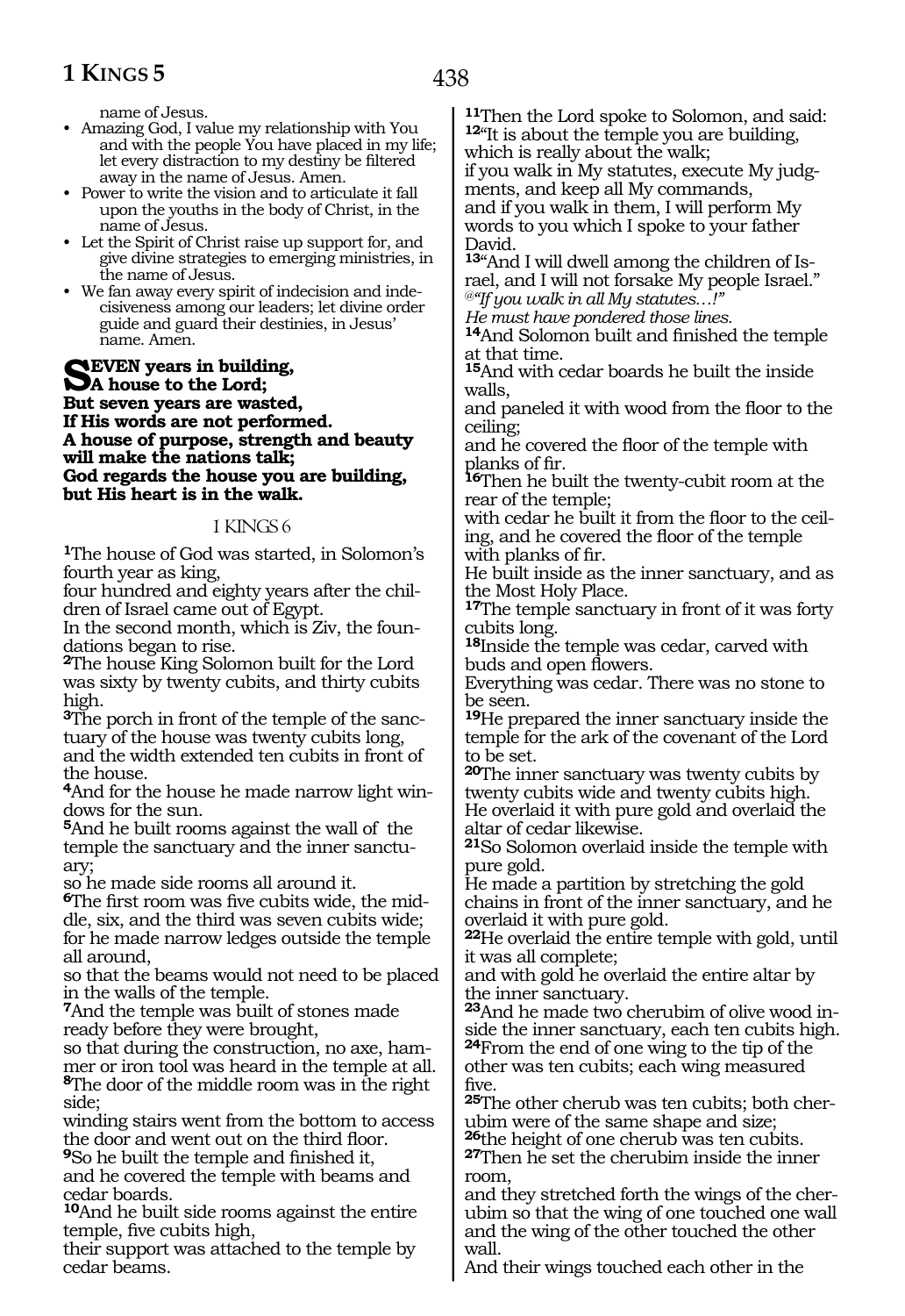middle of the room.<br><sup>28</sup>He also overlaid the cherubim with gold. **29**And he carved all the walls of the temple all around, both the inner and outer sanctuaries, with carved figures of cherubim, open flowers and palm trees.

**<sup>30</sup>**He overlaid the floor of the temple with pure gold, both the inner and outer sanctuaries. **<sup>31</sup>**And he made doors of olive lumber for the entrance of the inner sanctuary;

the lintel and doorposts were a fifth of the wall.

**<sup>32</sup>**The two doors were made of olive lumber; and he carved on them figures of cherubim, open flowers and palm trees, and he overlaid them with gold;

and he spread the gold on the cherubim and on the palm trees.

**<sup>33</sup>**So he made doorposts of olive lumber for the door of the sanctuary, a quarter of the wall. **<sup>34</sup>**The two doors were of fir wood; two panels made one folding door, and two panels made the other.

**<sup>35</sup>**Then he carved cherubim and palm trees, and open flowers on them and covered the carved work with gold applied evenly on them. **<sup>36</sup>**And with three rows of hewn stones and a row of cedar beams he built the inner court. **<sup>37</sup>**In the fourth year the foundation of the house of the Lord was laid, in the month Ziv. **<sup>38</sup>**It was seven years in building, according to its elaborate design.

In the eleventh year it was finished, in the eighth month which is the month Bul. A magnificent work, but the real success was wrapped up in God's word.

@"*It is about the house you are building,*

*which is about the walk.*

*If you execute My judgments,*

*and keep all My commands,*

*I will perform My words to you*

*that I spoke to David the king, and said;*

*I will dwell among My people,*

*and I will not forsake Israel.*"

### **CWDS Bible Quotes**

- *1. There is no greater assignment in life than to build for the salvation of souls.*
- *2. It takes time, it takes effort, it takes sacrifice; it is worth every minute of preparation and every projection of cost if it prepares for eternity and it projects the cross.*
- *3. It is not just cedar beams and stones and money, it is lives, it is souls, it is eternity.*
- *4. God regards your building if you do not disregard His design for your life.*
- *5. You can only build from the seat of your temple and of your righteousness; everything else is a building of futility.*
- *6. It is flawed to put what you do for God above God; it is flawed to put performance above Presence; God did not make us human performers (doing) He made us human living in position(being).*
- *7. Extensive design, expensive decor for expansive praise and intensive Presence.*
- *8. Build for God and attract a company of angels; as*

*with the physical temple so with the living temple; angels fill the walls and cover the seat of worship symbolizing the reality.*

- *9. In every temple there is a Most Holy Place; never forget the place of the Presence in building; never forsake the place of the Presence in living.*
- *10. Your life is a building for the Lord; it is about your works which is about your walk because the value of your works is summarized in the distinction of your walk.*

### **PRAYER POINTS**

- My Father, my God, I will invest my time and resources in the salvation of souls and in Your house of refuge, in the name of Jesus.
- Lord Jesus, let the true value of the cross be imprinted in the hearts of people everywhere and let it move them to sacrifice and service, in the name of Jesus. Amen.
- O how I love Your house O Lord; raise up people everywhere who are willing to make great sacrifices for the house of the Lord, in the name of Jesus.
- Jesus, Your word is my only law; I will build my life and this tabernacle You dwell in on the design stipulated in Your word. Amen.
- Omnipotent Father, let people everywhere enter into a true love relationship with Your word until it fills their thoughts and prompts their actions. Amen.
- I refuse to build in futility; I will live for You so I may build for You, O my God. Amen.

### **A building fit and ready, a building that will stand,**

#### **A building decorated by skilful crafty hands.**

**A building for God's service; prepare to pay the price;**

**When the bronze cannot be measured, the weight is only right!**

### 1 KINGS 7

**<sup>1</sup>**And Solomon took thirteen years in building his own house; so he finished it all.

**2**He also built the House of the Forest of Lebanon.

Its length was one hundred cubits, and it was fifty cubits wide;

it was thirty cubits in height, with four rows of cedar pillars with cedar beams on the pillars. **<sup>3</sup>**It was covered with cedar above the beams that were on forty-five pillars, fifteen in every row.

**4**There were windows in three rows, and windows on opposite sides in three sets.

**<sup>5</sup>**All the doors and doorposts were rectangular, with windows and opposite windows in three sets.

**<sup>6</sup>**He also made the Hall of Pillars; fifty cubits long by thirty cubits wide;

at the front was a porch with pillars and a canopy before them.

**<sup>7</sup>**He then made a hall for the throne, the Hall of Judgment, from which the king would judge;

it was paneled with cedar on both sides from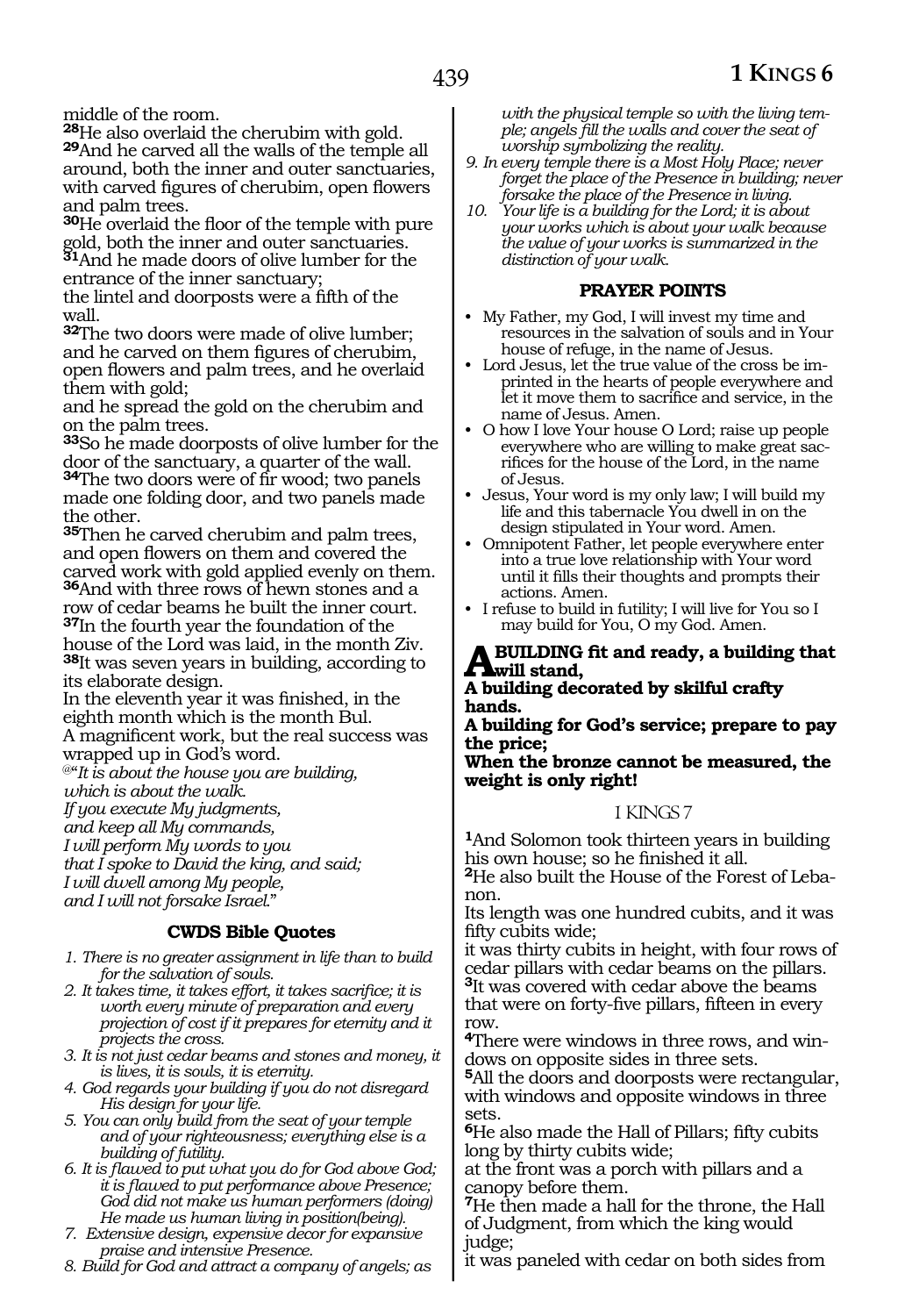floor to ceiling.

**<sup>8</sup>**And the house he dwelt in had another court inside the porch, with similar workmanship. And Solomon also made a similar house for Pharaoh's daughter, whom he had taken for his wife.

**<sup>9</sup>**All these were made of costly stones, cut to size, sawed with saws placed inside and outside,

from the foundation to the top, and also outside towards the great court.

**<sup>10</sup>**The foundation was of large and costly stones, some ten cubits and some eight. **<sup>11</sup>**Above were costly stones, cut to size, and cedar wood.

**<sup>12</sup>**The great court was enclosed with three rows of cut stones and one row of cedar beams.

So was the inner court of the Lord's house and the vestibule of the temple.

**<sup>13</sup>**And King Solomon sent and brought Huram from Tyre.

**<sup>14</sup>**He was the son of a widow from the tribe of Naphtali; and his father was a bronze worker of Tyre.

He was filled with wisdom and understanding and craftiness in working with all types of bronze work.

So he came to King Solomon and performed all his work.

**<sup>15</sup>**And he cast two pillars of bronze, each eighteen cubits high, and a line of ten cubits measured the circumference of each.

**<sup>16</sup>**Then he made two capitals of cast bronze, to set on the top of the pillars.

The height of one capital was five cubits, and the height of the other was five cubits.

**<sup>17</sup>**He made a net of checkered network and wreaths of chain work, for the capital on top of the pillars; seven for each of the capital.

**<sup>18</sup>**So he made the pillars, and two rows of pomegranates above the network all around, to cover the capitals on the top, and he did this for the other capital.

**<sup>19</sup>**The capitals on top of the pillar in the porch were designed as lilies.

**<sup>20</sup>**The capitals on the two pillars also had pomegranates above, by brim next to the network.

There were two hundred such pomegranates in rows on each of the capitals all around.

**<sup>21</sup>**Then he set up the pillars by the vestibule of the temple. He called the pillar on the right Jachin, and the pillar on the left Boaz.

**<sup>22</sup>**The tops of the pillars were shaped like lilies. So the work of the pillars was complete.

**<sup>23</sup>**And he made the Sea of melted bronze, ten cubits from one brim to the other; it was circular.

Its height was five cubits, and a line of ten cubits measured the circumference.

**<sup>24</sup>**Below the brim were decorations of buds encircling it all around, ten to each cubit all around it to the Sea.

The buds were cast in two rows when it was cast.

**<sup>25</sup>**It stood on twelve oxen: three looking north, three looking south, three looking east and three west;

the backs of all of them pointed inward. **<sup>26</sup>**The sea was a handbreadth thick;

the brim was shaped like the brim of a cup, like a lily blossom.

It contained two thousand baths.

**<sup>27</sup>**He also made ten bases of bronze; the length of one base was four cubits and the width four. They were three cubits high.

**<sup>28</sup>**This was the design of the bases. They had panels which were set between frames.

**29**On the panels between the frames were lions, oxen and cherubim.

There was a pedestal on the frames; and below the lions and oxen were wreaths of plaited work.

**<sup>30</sup>**Every base had four bronze wheels and bronze axles and its four feet had supports. Under the laver were supports of cast bronze beside each wreath.

**<sup>31</sup>**The mouth inside the crown at the top was one cubit in diameter;

and the mouth a cubit and a half and round, and shaped like the pedestal.

On the mouth were engravings with square panels.

**<sup>32</sup>**Under the panels were four wheels with the axle joined to the cart.

Each wheel was one and a half cubit high. **<sup>33</sup>**The wheel was shaped like a chariot wheel; their axle, rims, hubs and spokes were all cast bronze.

**<sup>34</sup>**There were four supports at the four corners of each base, designed as part of the base itself.

**<sup>35</sup>**To the top of the base, about half a cubit high was circular.

The flanges and the panels at the top of the base were of the same casting.

**<sup>36</sup>**On the plates and panels of its flanges he engraved cherubim, lions and palm trees, in the clear spaces on each, with wreaths all around.

**<sup>37</sup>**So he made the ten bases, all of the same casting, one size and one shape.

**<sup>38</sup>**He then made ten lavers of bronze; each laver contained forty baths, and each laver was four cubits. A laver was on each of the ten bases.

**<sup>39</sup>**And he put five bases on the right of the house and five on the left;

and he set the Sea on the right side of the house to the southeast.

**<sup>40</sup>**Huram made lavers, and the shovels and the bowls.

So he finished all the work he was assigned to do by King Solomon for the house of the Lord: **41**The two pillars, the two bowl-shaped capi-

tals on top of the two pillars, the two networks to cover them,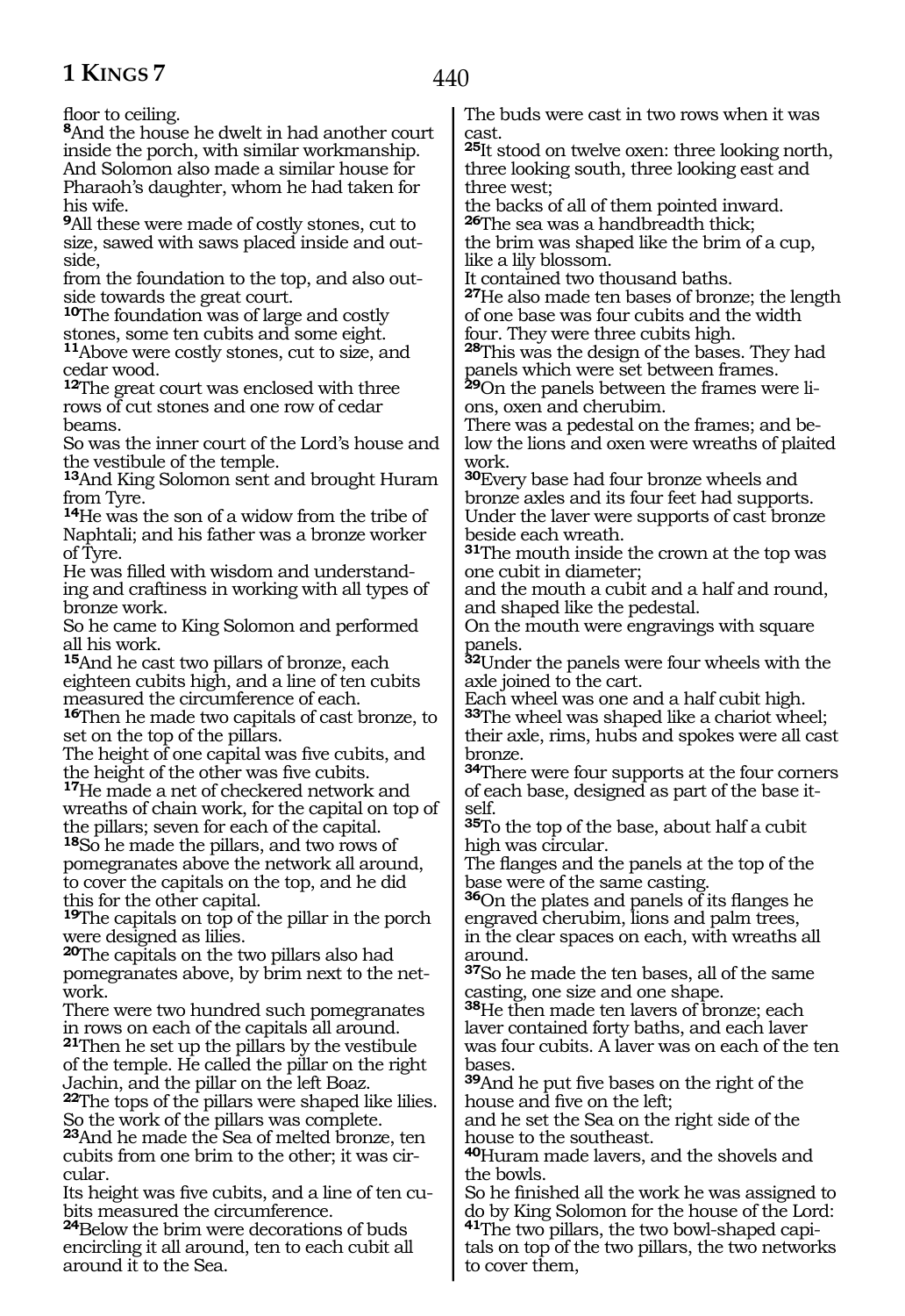**<sup>42</sup>**four hundred pomegranates for the two networks, (two rows of pomegranates for each network, to cover the two bowl-shaped capitals on top of the pillars.)

**<sup>43</sup>**The ten bases, and the ten basins on the bases;

**<sup>44</sup>**one Sea, and the twelve oxen under the Sea; **<sup>45</sup>**the pots, the shovels, and the bowls.

All the articles which Huram made for King Solomon for the house of the Lord were made of bright bronze.

**<sup>46</sup>**They were cast in the plain of Jordan, in the clay molds, between Succoth and Zaretan.

**47**And Solomon did not weigh the articles, because they were so many,

the weight of the bronze was not determined. **<sup>48</sup>**Then Solomon made all the furnishings for the house of the Lord:

the altar of gold; the table of gold, on which the showbread was placed;

**<sup>49</sup>**the lampstands of pure gold, five on the right, and five on the left in front of the inner sanctuary,

with the flowers and the lamps and the wicktrimmers of gold;

**<sup>50</sup>**the basins, the trimmers, the bowls, the spoons, and the censers of pure gold; the hinges of gold, for the doors of the inner room (the Most Holy Place) and for the doors of the main hall of the temple.

**<sup>51</sup>**So all the work that King Solomon did for the house of the Lord was finished;

and Solomon brought in the things David, his father, had dedicated;

the silver, and the gold, and the vessels. He placed them in the treasuries of the house of the Lord.

### **CWDS Bible Quotes**

- *1. If it is for the Lord let it be according to His design; make it your pleasure to make it pleasing to the Lord.*
- *2. Put all your heart in it if you want His heart on it; put all your strength in it if you want His strength within it; put all your soul in it if you expect a worship experience.*
- *3. There is no sacrifice too great to connect the Presence of God with the people and nothing too precious to connect the people with the Presence.*
- *4. Your good works become worship when relationship is spoken for, your good works become worthless when relationship is broken.*
- *5. You cannot separate God's temple from His word and your worship since He only owns the temple if the worship is intact and the lifestyle aligns with His word.*
- *6. If you understand the value of His presence you will know nothing is too valuable or too precious to expend on His temple or to spend in sacrifice and worship.*
- *7. Prepare for interaction; interface for encounter but you can never prepare for the quintessence of His glory.*
- *8. There are cherubim covering the throne of the living God and there are angels assigned to His throne in every temple; maintain your temple for you attract a company of angels.*
- *9. Let the cravings be consistent with the carvings; the temple of the Lord must always present a picture of the glory of the living God.*
- *10. Build according to His design not your desire, live according to His word and His presence will never leave you.*
- *11. Your legacy is speaking when the things you have dedicated to the Lord are brought into the finished works of your children.*

### **PRAYER POINTS**

- Father, forgive me for ever trying to pursue Your assignment in my own design; let every spirit of disobedience and obstinacy among ministers be disbanded, in the name of Jesus.
- My Father my God, I commit to love You with all my heart, with all my soul, with all my mind, and with all my strength; let it reflect in everything I do for You. Amen.
- Most kind and loving God, whatever it takes to get people to love You; whatever it takes to connect people with You; I give You my commitment, I am prepared to do it and to release it. Amen.
- I refuse to operate from any place but from a strong relationship with You Lord; let my works be counted, in the name of Jesus.
- I soak myself in the blood of Jesus daily, fill my walk with the word, and place a guard around my prayer life, as I set the atmosphere and the environment for You to dwell in me. Amen.

### **The cloud that filled the temple, let it fill your hearts**

**And cause you to rejoice as you pray and you impart:**

**"O bless You, Lord, we bless You! There is none like You!**

**We dedicate this house; what You say, that we will do!"**

**The cloud then filled the temple; can you feel the weight inside?**

**As Solomon blessed the people, it brought his words to life!**

### 1 KINGS 8

**<sup>1</sup>**Then Solomon assembled all the elders of Israel and all the heads of the tribes, chief fathers of Israel, to himself in Jerusalem, so they could bring up the ark of the covenant of the Lord from the City of David, which is Zion.

**<sup>2</sup>**And all the men of Israel assembled to the king at the feast in the month of Ethanim, which is the seventh month.

**<sup>3</sup>**So all the elders of Israel came, and the priests took up the ark.

**<sup>4</sup>**And they brought up the ark of the Lord, the tabernacle of meeting, and the holy vessels in it.

They were brought up by the Levites and the priests.

**5**And Solomon the king, and all the congregation of Israel who were assembled with him, were with him before the ark sacrificing sheep and oxen that could not be numbered due to the amount.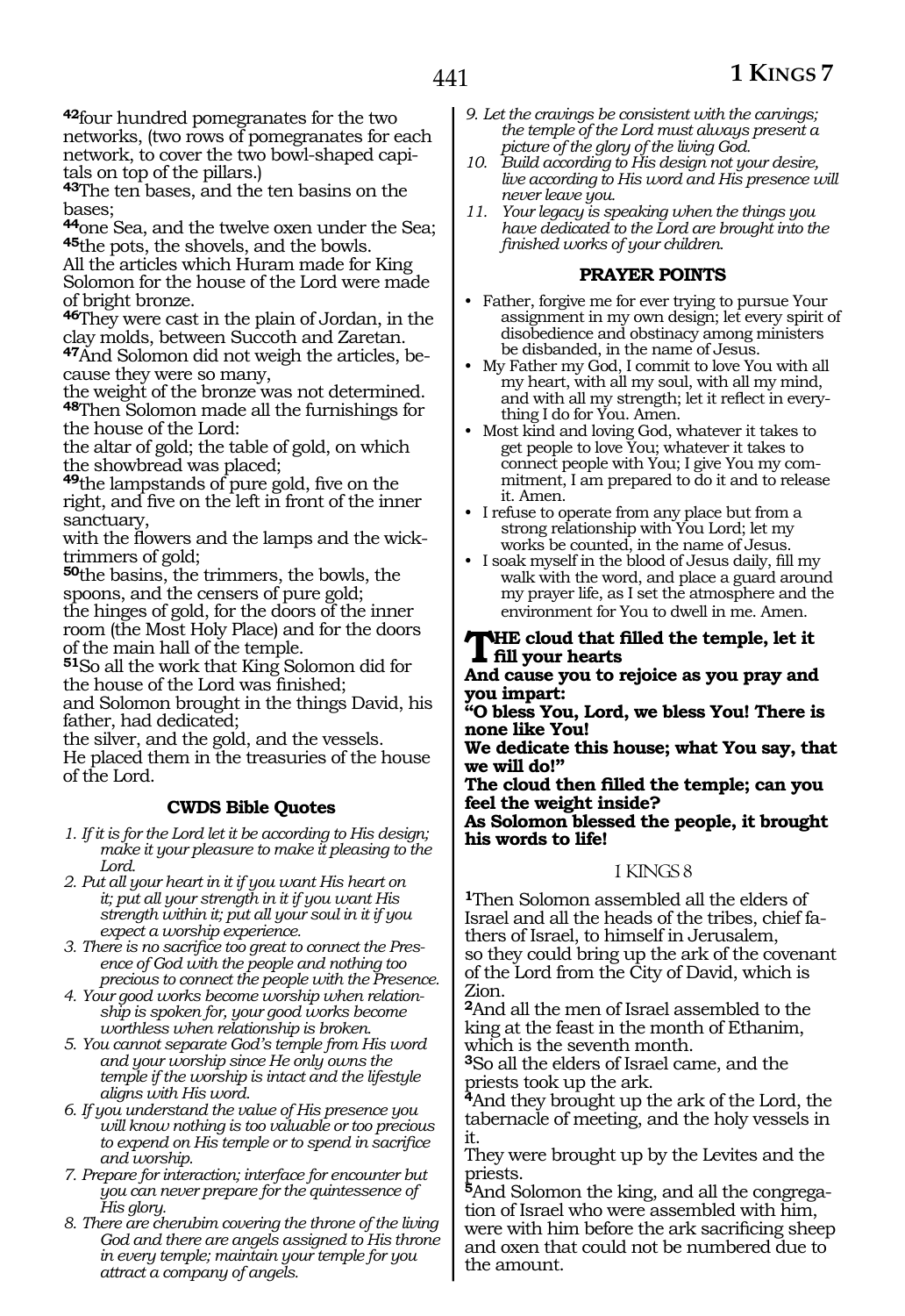**6**And the priests brought the ark of the covenant in to its place, into the inner sanctuary of the house,

into the inner sanctuary of the temple, to the Most Holy Place under the cherubim's wings. **<sup>7</sup>**For the cherubim had their wings stretched out over the place of the ark,

and the cherubim overshadowed the ark and its poles.

**<sup>8</sup>**The poles were placed so the ends of the poles could be seen from the holy place, in front of the inner sanctuary,

but the ends of the poles could not be seen from outside. They are there to this day.

**<sup>9</sup>**And there was nothing in the Ark but the two tablets of stone which Moses placed there at Horeb,

where the Lord made a covenant with Israel, when they came out of Egypt.

**<sup>10</sup>**Now it happened that, when the priests came out of the holy place in front of the sanctuary,

the cloud filled the house of the Lord. **<sup>11</sup>**So great was the cloud that the priests could

not stand to minister because of the cloud; for the glory of the Lord filled the Lord's house. **<sup>12</sup>**And Solomon spoke, saying, "The Lord said

that in thick darkness He would dwell! **<sup>13</sup>**"I have surely built You an exalted house,

and a place for You to dwell in forever."

**<sup>14</sup>**Then the king turned around and blessed all the assembly of Israel, while all Israel was standing.

**<sup>15</sup>**And he said, "Blessed be the Lord God of Israel, who spoke to David, my father, with His mouth

and has fulfilled it with His hands, saying, **<sup>16</sup>**'Since the day I brought My people Israel out of Egypt, I have chosen no city to build a house for My name to be there;

but I chose to Me David over My people Israel.' **<sup>17</sup>**"Now it was in the heart of David my father, to build a house for the name of the Lord God of Israel.

**<sup>18</sup>**"But the Lord said to my father David, 'Whereas it was in your heart to build a house for My name, in this you do well.

**<sup>19</sup>**'Nevertheless you shall not build the house, but the son of your own loins, he shall build the house for My name.'

**<sup>20</sup>**"So the Lord has performed the words He spoke, and I have replaced David my father, and I sit on the throne of Israel as the Lord promised;

and I have built a house for the name of the Lord God of Israel.

**<sup>21</sup>**"And I have made a place for the Ark, in which the covenant of the Lord is,

which He made with our fathers when He brought them out of Egypt."

**<sup>22</sup>**Then Solomon stood before the altar of the Lord in the presence of all Israel,

and he spread out his hands towards heaven; **<sup>23</sup>**and he said: "Lord God of Israel, there is

no God like You in heaven above or on earth below,

who keeps Your covenant and mercy with Your servants who walk before You with a perfect heart.

**<sup>24</sup>**"You have kept what You promised Your servant my father.

You have spoken with Your mouth and with Your hand You have fulfilled it, as it is this day.

**<sup>25</sup>**"Now therefore, Lord God of Israel, keep what You have promised to my father David, saying, 'You shall not fail of your descendants to have a man sit on the throne of Israel, as long as your sons take heed to their way, to walk before Me as you have walked.'

**<sup>26</sup>**"And now I pray, O God of Israel, let the word You have spoken to Your servant David, my father, be fulfilled."

**27**"But will God really dwell on the earth? Behold, heaven and the heaven of heavens cannot contain Him.

How much less this house that I have built? **<sup>28</sup>**"Yet give regard to the prayer of Your servant and his supplication,

and give heed to the prayer that I pray before You this day,

**<sup>29</sup>**"that Your eyes may be open towards this house both night and day,

towards the place of which You have said, 'I will put My name there,'

that You may listen to the prayer that your servant makes towards this place.

**<sup>30</sup>**"And may You hear the supplication of Your servant and Your people Israel when they pray towards this place.

Hear from Your dwelling place in heaven, and when You hear, forgive.

**<sup>31</sup>**"If a man sins against his neighbor, and he is made to take an oath,

and he comes in this temple to take an oath before Your altar,

**<sup>32</sup>**"then hear from heaven, and do this:

judge Your servants, condemning the wicked, to bring on his head his own way,

and justify the righteous to give him according to his righteousness.

**<sup>33</sup>**"And when Your people Israel are defeated before the enemy because they have sinned against You,

and they turn to You again, and pray and confess Your name, and make supplication to You in this house,

**<sup>34</sup>**"then hear in heaven, and forgive the sin of Your people Israel,

and bring them back to this land that to their fathers You gave.

**<sup>35</sup>**"When heaven is shut up because they have sinned against You, and there is no rain,

if they pray towards this place and confess Your name,

and they turn from their sin because You have afflicted them,

**<sup>36</sup>**"then hear Lord from heaven and forgive the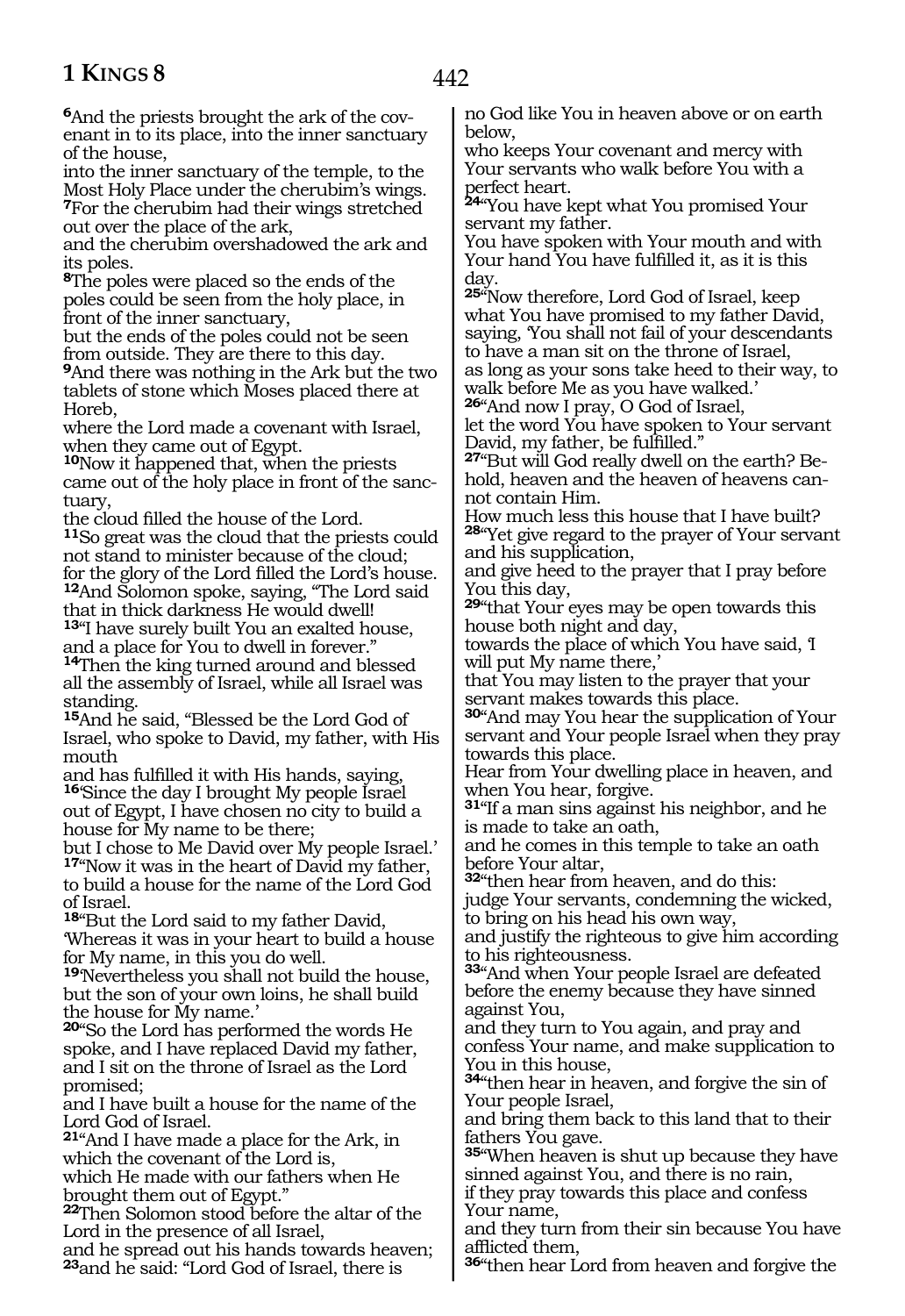sin of Your servant, Your people Israel, that You may teach them the good way to walk in, and send rain on Your land which You have given to Your people for an inheritance.

**<sup>37</sup>**"If there is famine in the land, pestilence, or blight or mildew, locust or caterpillar; and if their enemies besiege them in their cities; whatever plague or sickness there is, **<sup>38</sup>**"whatever prayer, or supplication is made by anyone, or by all Your people Israel, when each one knows the plague of his own heart, and spreads out his hands towards this temple:

**<sup>39</sup>**"then hear from heaven, where You dwell, and forgive, and act, and give everyone according to all his ways, for You know their heart, (for You alone know the hearts of all the sons of men),

**40"**that they may fear You all their days they live in the land You gave to their fathers. **<sup>41</sup>**"And, concerning a stranger, who is not of Your people Israel,

but who has come from a far country for Your name's sake,

**<sup>42</sup>**"(for they will hear of Your great name and Your strong hand and Your outstretched arm). When he comes to pray towards this house, **<sup>43</sup>**"hear in heaven Your dwelling place,

and do according to all the stranger asks of You,

that all peoples of the earth may know Your name and fear You, just as Your people Israel do

and that they may know that this house I have built is called by Your name.

**<sup>44</sup>**"And when Your people go out to battle against their enemy, wherever You shall send them,

and to the Lord they pray,

towards this city You have chosen, and towards this temple I have built in Your name, **<sup>45</sup>**"then hear in heaven their prayer and their supplication, and maintain their cause.

**<sup>46</sup>**"If they sin against You, (for there is not a man that does not sin),

and You become angry with them and deliver them to the enemy,

so they carry them away captives to their land, near or far,

**<sup>47</sup>**"when they come to their senses in the land of their captivity, and they repent, and make supplication to You in that land, saying,

'We have sinned against You and have committed wickedness';

**<sup>48</sup>**"and when they return to You with all their heart and with all their soul in the land of their enemies who led them captive, and they pray to You towards this land that

You gave to their fathers,

towards this city You have chosen, and this house I have built for Your name;

**<sup>49</sup>**"hear in heaven Your dwelling place their prayer and their supplication, and maintain their cause.

**<sup>50</sup>**"And forgive Your people who have sinned against You, and all their transgressions which they have transgressed against You, and give compassion to their captors, that they may have compassion on them; **51**"(for they are Your people and Your inheritance, whom You brought from Egypt, from the midst of the iron furnace), **<sup>52</sup>**"that Your eyes may be open to the suppli- cation of Your servant, and the supplication of

Your people Israel,

to listen to them whenever they call to You. **<sup>53</sup>**"For You have separated them to be Your inheritance, from among all the people of the earth,

as You spoke by Your servant Moses, when You brought our fathers out of Egypt, O Lord." **<sup>54</sup>**And so, when Solomon had finished praying all this prayer and supplication to the Lord, he arose from before the altar of the Lord, from kneeling on his knees with his hands spread to heaven upwards.

**<sup>55</sup>**Then with a loud voice he stood and blessed all Israel, saying:

**<sup>56</sup>**"Blessed be the Lord, who has given His people Israel rest, according to all He has promised.

Not one word of His good promise has failed, which He promised through Moses His servant.

**<sup>57</sup>**"As the Lord our God was with our fathers, may He be with us the same.

May He not leave us nor forsake us, **<sup>58</sup>**"that He may incline our hearts to Him,

to walk in all His ways, and keep His commandments and His statutes and His judgments, which He has commanded our fathers.

**<sup>59</sup>**"And may these words that I have prayed and with which I have made supplication to the Lord,

be near to the Lord our God day and night, that He may maintain the cause of His servant, and the cause of His people Israel, as each day may require,

**<sup>60</sup>**"that all the peoples of the earth may know that the Lord is God, there is no other.

**<sup>61</sup>**"Let your heart therefore be perfect before the Lord our God, to walk in His statutes and keep His commandments, as it is this day." **<sup>62</sup>**Then the king and all Israel with him offered sacrifices to the Lord.

**63**And Solomon offered a sacrifice of peace offering to the Lord: twenty-two thousand bulls, and one hundred and twenty thousand sheep. So the king and all the house of Israel dedicated the house of the Lord.

**<sup>64</sup>**On the same day the king consecrated the middle court that was before the house of the Lord;

for there he offered burnt offerings, grain offer- ings, and the fat of the peace offerings,

because the bronze altar that was before the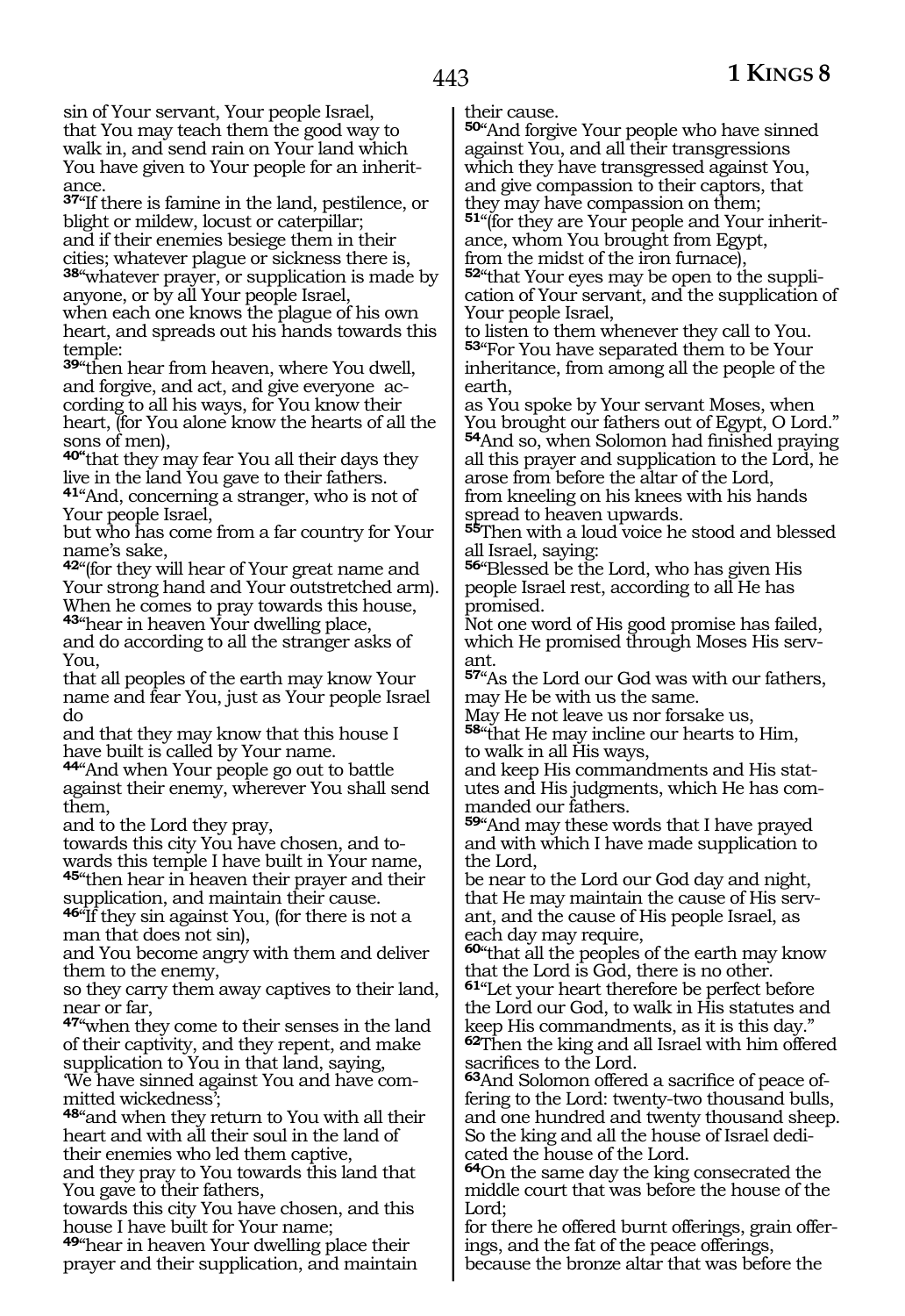Lord was too small to receive all the offerings. **<sup>65</sup>**And at that time Solomon held a feast, and all Israel with him,

a great assembly from the entrance of Hamath to the River of Egypt;

they were before the Lord our God for fourteen<br>days-seven days and another seven days.

**66**He sent the people away on the eighth day; and they blessed the king and went to their tents joyful and with a glad heart,

for all the good the Lord had done for His servant David, and for His people Israel.

### **CWDS Bible Quotes**

- *1. When you understand the immeasurable value of the presence of the Lord you will sacrifice beyond measure to attract Him to you.*
- *2. Kings, governments and all the people must understand and magnify the platform of the Presence as the pillar of a nation.*
- *3. The proper place of the ark is under the wings of angels; when your temple is in its place you attract the covering of angels.*
- *4. Never be fooled by the absence of physical artifacts where the Presence is; the fact is that the anointing carries all the weight, and all the glory.*
- *5. The Presence is silent but salient, active and resilient; it simply knocks you off your feet.*
- *6. You may prepare the place of the ark, you may set the scene of worship, but you can never be truly prepared for an encounter with God.*
- *7. Blessings flow naturally from every encounter with God: both to you, through you and from you.*
- *8. It is your efforts, your sweat, your resources, but also your privilege to build for the presence of God; do it with awe and celebration.*
- *9. You are singled out and called to your assignment by election of God, not the selection of man; acknowledge the process but embrace the mandate.*
- *10. God gives all His promises from the place of completion; it has started means it is finished though you may be caught up in the process.*
- *11. Nothing like a completed task; but the work does not stop with the house, it must be extended to the people.*
- *12. The house is a house of prayer for all nations; for all occasions, and all seasons of the soul.*
- *13. The antidote for sin is served from the cross, the work of the cross is served from the church.*
- *14. There is an abundance of mercy and grace resting on the house of God awaiting your plea.*
- *15. When you understand the value of the house of God to a people you make it of great value to place all your valuables in the work and the house.*
- *16. Just as God gives you overflow let his altar overflow with your offering; if you cannot measure His worth let your expression of worship to Him be without measure.*
- *17. Live with a committed heart; commit your heart to giving not just your resources and you will commit the Lord to you with all His resources.*

### **PRAYER POINTS**

- My Lord Jesus, nothing is too precious for me to sacrifice for You. Let this be my mindset forever. Amen.
- I call forth the consciousness of the King of Glory

in every important forum in this nation; it is founded on You Lord. Amen.

- Holy Spirit, my body is Your temple; I live in consecration as I abide in Your covering under the wings of angels, in the name of Jesus.
- All for Your Presence Lord Jesus, I place everything aside and lay it all down for Your presence. Amen.
- Sweep me off my feet Lord; let Your presence rest upon me in His glorious weight perpetually. Amen.
- Jesus, I want to soak You in like the sunshine, breathe You in with my every breath, and feed on You daily, my Bread of Life. Amen.

**I**F you know the Lord has he<br>hears every time you pray—<br>And you lynam Ho will perform **f you know the Lord has heard this\_\_ He And you know He will perform it, He will do the things you say, Then you already know the answer that shall come forth from His lips, That all the things you are asking are wrapped up in the "ifs." Take the hand of Pharaoh's daughter; give her cities for a gift; Get all your heart desires, but always remember the Lord your God's "ifs."**

### 1 KINGS 9

**<sup>1</sup>**And when Solomon had finished building the house of the Lord and the king's house, and all he desired which he wanted to do, **<sup>2</sup>**the Lord appeared a second time to Solomon, just as He had appeared to him in Gibeon. **<sup>3</sup>**The Lord said to him, "I have heard your prayer, and the supplication which to Me you made,

I have consecrated this house you built, to forever put My name.

My heart and My eyes will be there perpetually."

**<sup>4</sup>***And you know there are conditions when you hear Him say the "ifs."*

"Now if you will walk before Me as your father David walked,

in uprightness and in integrity of heart; if you do all My commandments and keep My statutes and My judgments,

**<sup>5</sup>**"then I will establish your kingdom over Israel forever, as I have promised to your Father David,

saying, 'You shall not fail to have a man ruling on the throne of Israel.'

*But consider this, so you will learn to fear God; here is the downside of the "ifs."*

**<sup>6</sup>**"If you or your sons turn from following Me, and do not keep My commandments and My statutes which I set before you,

and go and serve and worship other gods, then know,

**<sup>7</sup>**"I will cut off My people Israel from this land I have given them;

and I will cast this house which I have consecrated for My name out of My sight then. Israel will be a proverb and a byword among all peoples.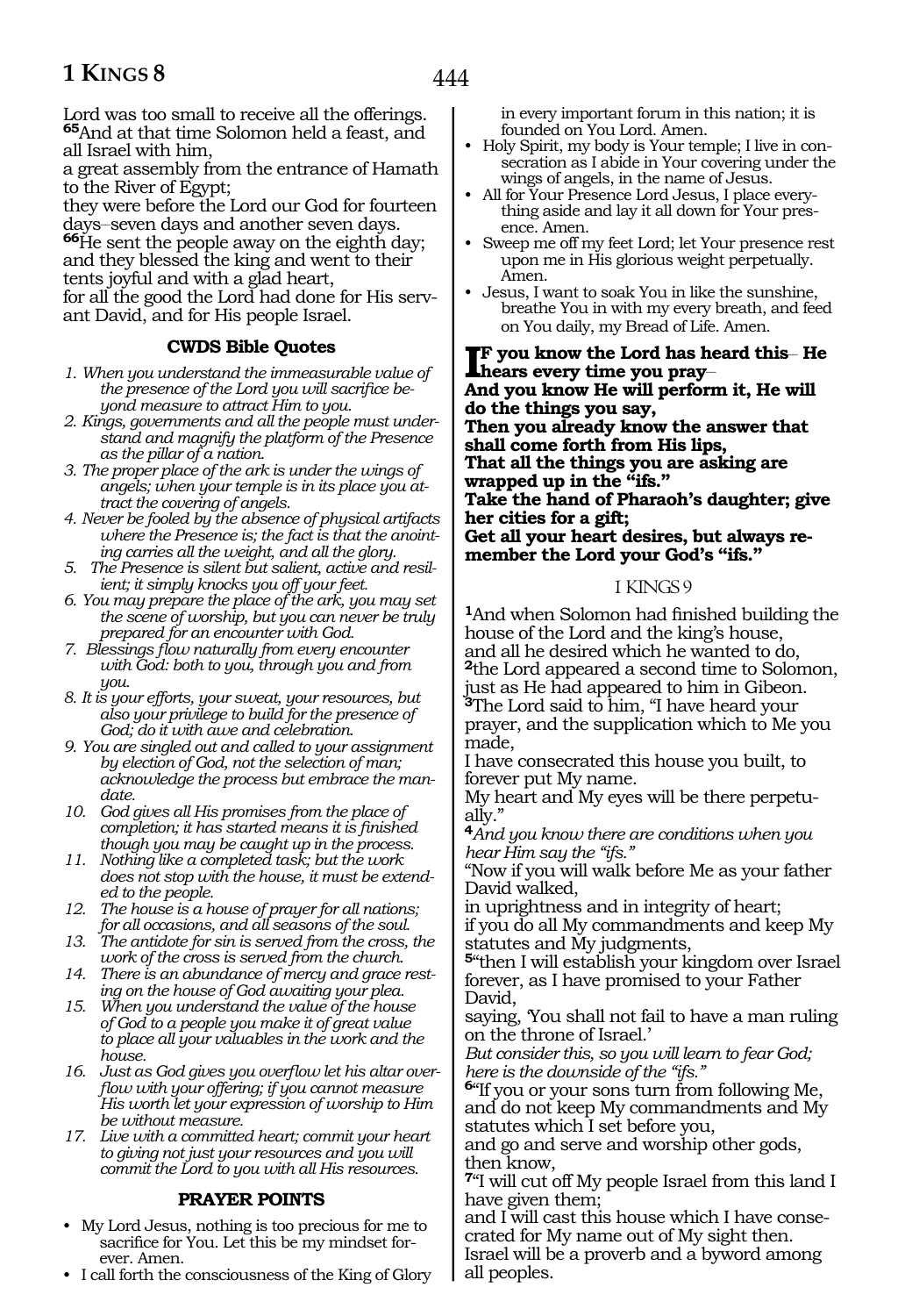**<sup>8</sup>**"And this house, which is exalted, shall be an astonishment to everyone who passes by, they will hiss and say, 'Why has the Lord done

this to this land and to this house?' **9**"Then they will answer, 'Because they forsook the Lord their God, who from the land of Egypt brought their fathers out,

and have taken hold of other gods, and have worshipped and served them;

*they forsook the conditions (the ifs)* therefore the Lord has brought all this destruction on them.'"

**<sup>10</sup>**And so, at the end of twenty years, when Solomon had built the two houses,

the house of the Lord and the king's house, **<sup>11</sup>**(Hiram the king of Tyre having supplied him with cedar, and fir trees and gold; all he desired),

that King Solomon gave Hiram twenty cities in the land, in Galilee.

**<sup>12</sup>**But when Hiram came from Tyre to see the cities Solomon had given him, they did not please him.

**<sup>13</sup>**So he said, "What are these you give me, my brother?"

And he called them the land of Cabul, as they are to this day.

**14**Then Hiram sent to King Solomon one hundred and twenty talents of gold.

**<sup>15</sup>**And Solomon raised a levy of workers to build the Lord's house and his own house,

the Millo, the wall of Jerusalem, Hazor, Megiddo and Gezer.

**<sup>16</sup>**(For Pharaoh king of Egypt had gone up and taken Gezer, and burned it with fire;

he killed the Canaanites who dwelt there and gave it as a present to his daughter, Solomon's wife.)

**17**And Solomon built Gezer, Lower Bethhoron,

**<sup>18</sup>**Baalath, and Tadmor in the wilderness, in the land of Judah,

**<sup>19</sup>**and all the cities of storage that Solomon had, for his chariots and for his horsemen. Solomon built as he desired to build in Jerusalem, in Lebanon, and in all his domain.

**20**And all the people who were left of the Amorites, the Hittites, the Perizzites, the Hivites and the Jebusites\_\_

**<sup>21</sup>**that is, their descendants who were left in the land after them,

whom the children of Israel were not able to completely destroy\_\_

from these Solomon raised his levy of forced labor, as it is this day.

**<sup>22</sup>**But Solomon did not make Israel bondmen, for they were men of war and his servants: his princes, captains, commanders of his chariots and horsemen.

**<sup>23</sup>**And some were chief officers over Solomon's work; five hundred and fifty ruled over the people who worked.

**<sup>24</sup>**And Pharaoh's daughter left from the City of David to her house which Solomon had built

for her.

Then he built the Millo.

**<sup>25</sup>**And three times a year Solomon offered burnt and peace offerings on the altar he had built for the Lord, and he burnt incense with them on the altar.

So he finished the temple.

**<sup>26</sup>**King Solomon also built a fleet of ships at Ezion-geber, which is near Elath,

on the shore of the Red Sea, in the land of Edom.

**<sup>27</sup>**Then Hiram sent his servants with the fleet, seamen who had the know-how,

to go and to work with the servants of Solomon, for they had the knowledge of the sea. **<sup>28</sup>**They went to Ophir, and brought back four hundred and twenty talents of gold from there, to King Solomon.

*@Yes, Solomon, get all your heart desires until your life becomes a myth.*

*But in all of your getting, never forget God's "ifs."*

### **CWDS Bible Quotes**

- *1. Pray continuously, pray passionately, pray with confidence that God hears; if you know He hears, you know He will respond.*
- *2. God conditions His response to man with an if, not an absolute.*
- *3. God will hear us from heaven and respond to us if we will hear Him from earth and respond to Him.*
- *4. Your temple is priceless to heaven if it is the seat of commitment, dedication, obedience and observance of His word; your temple is priced less on earth and worthless in heaven if it is the seat of rebellion and rejection of His word.*
- *5. Wisdom may give what cannot be accepted because you have no right to give it (Cabul); righteousness is not giving at all if it is not honorable.*
- *6. It is best not to give than to not give your best.*
- *7. Never let your heart be conditioned by what you receive; let the generous you show forth at all times; it is more blessed to give than to receive. (Hiram was generous to Solomon even after Solomon's gift displeased him.)*
- *8. Build to your desire, build to your pleasure, build to God's design, but if you violate God's commandment it will bring your building down.*
- *9. You have a sure ship(security) but that does not mean you should not engage entrepreneurship; investing your talents for the expansion of God's deposits is good stewardship.*
- *10. You will sail the seas of opportunity when you have the awareness to see an opportunity from afar and the astuteness to seize the opportunity.*

### **PRAYER POINTS**

- Omnipotent Father, make me a prayer warrior; let my heavens be opened perpetually, in the name of Jesus.
- Father God help me to live within the conditions of a guaranteed response from You, in Your secret place. Amen.
- King of Glory, I live to hear You and to respond to You accurately with immediacy. Amen.
- Lord Jesus, I bring my body in subjection to You, and respond with exuberance to Your Spirit in me. Amen.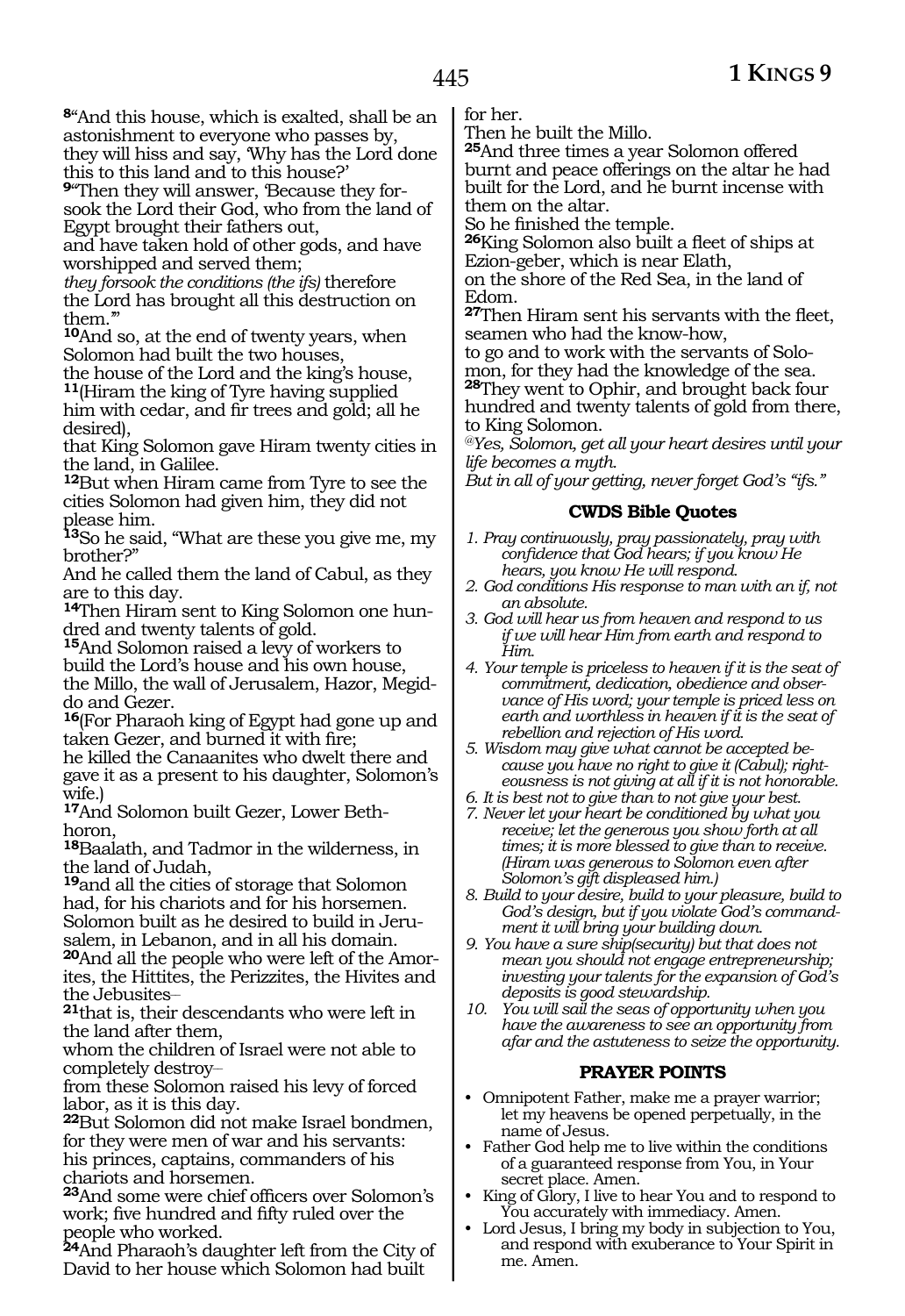• Holy Spirit give me the character to give the best of what is in my power to give; I refuse to give what is holy to the dogs. Amen.

#### **When God is blessing you, from every lip it shall be told.**

**Let Him define abundance; excel in riches and in gold.**

**When nations seek your wisdom, they seek it more and more;**

**And the things valued and precious are common to you as stones.**

**That is His definition! It is the only one that is right;**

#### **If you are asked go on and say it; it is called, 'Abundant life.'**

### 1 KINGS 10

**1**She came from distant Sheba; she was Sheba's queen.

She heard of Solomon's fame concerning the name of the Lord, and she came with difficult questions to test him.

**<sup>2</sup>**She came into Jerusalem with a very great entourage

with camels bearing spices and much gold and precious stones.

When she came to Solomon, she spoke with him about all that was in her heart.

**<sup>3</sup>**And Solomon answered all her questions; there was nothing too difficult for him to answer of all she asked.

**4**When the queen of Sheba had seen the wisdom of Solomon, the house that he had built,

**5**the provision on his table, the way his servants were seated,

the service of his ministers and the way they were dressed,

and his ascent to the Lord's house, there was no spirit in her left.

**<sup>6</sup>**Then she said to the king, "It is indeed true what I have heard in my own land about your works and your wisdom.

**<sup>7</sup>**"No, I did not believe it; now I have seen it with my own eyes; and the half was not told to me.

You are more prosperous and wise that I was

told." *This is abundant life indeed.* **8**"Happy are your men and these your servants, who continually stand before you and hear your wisdom.

**<sup>9</sup>**"Blessed be the Lord your God, who has made you His delight, setting you on Israel's throne.

Because the Lord loves Israel forever, He has made you king to do judgment and justice." **<sup>10</sup>**Then she gave the king one hundred and twenty talents of gold,

spices in abundance, and precious stones. The queen of Sheba gave Solomon spices of such abundance as he saw again no more. **<sup>11</sup>**Also, Hiram's ships, which brought gold from Ophir, brought from Ophir great quantities of almug wood and precious stones.

**<sup>12</sup>**And the king made steps of almug board for

the house of the Lord and the king's,

also for the singers he made harps and instruments with strings.

Never again was there such quantities of almug board, nor is the like seen to this day. **<sup>13</sup>**And King Solomon gave the queen of Sheba everything she desired;

anything she asked for he gave, besides what he had given her according to his royal bountiful supply.

So she returned to her own country with her servants.

**<sup>14</sup>**Six hundred and eighty-six talents of gold came to Solomon every year,

**<sup>15</sup>**besides what the traveling merchants brought from the income traders, from all the Arabian kings, and from the governors of the country.

**<sup>16</sup>**And Solomon made two hundred large shields of beaten gold that used six hundred shekels of gold each.

**17**He also made three hundred shields of beaten gold, using three minas of gold each, for the House of the Forest of Lebanon.

**<sup>18</sup>**The king also made a great throne of ivory and overlaid it with pure gold.

**<sup>19</sup>**The throne had six steps, and at the back of the throne the top was round;

he had armrests on both sides of the place of the throne with two lions standing beside the armrest.

**<sup>20</sup>**Twelve lions stood on the six steps; on either side he had six.

In no other kingdom, was there any throne made like this.

**<sup>21</sup>**And all the drinking vessels of King Solomon were pure gold,

also all the vessels of the House of the Forest of Lebanon.

None of them were silver. Silver was accounted as nothing in the days of Solomon.

**<sup>22</sup>**For Solomon had merchant ships sailing with the ships of Hiram.

They came once every year bringing gold, silver, ivory, apes and peacocks back to him. **<sup>23</sup>**Solomon was exceedingly abundant in all things; in riches and wisdom he surpassed all the kings of the earth.

**<sup>24</sup>**And all the earth sought the presence of Solomon to hear the wisdom God had placed in his heart.

**<sup>25</sup>**And each man brought him presents: silver and gold articles, garments, armor, spices,

horses and mules, at a set rate each year.

*@God gave him wisdom, and abundance flowed continually to him there.*

**26**And Solomon gathered chariots and horsemen;

he had fourteen hundred chariots and twelve thousand horsemen.

He stationed them in the chariot cities and with the king at Jerusalem.

**<sup>27</sup>**And Solomon made silver as common in Jerusalem as stones,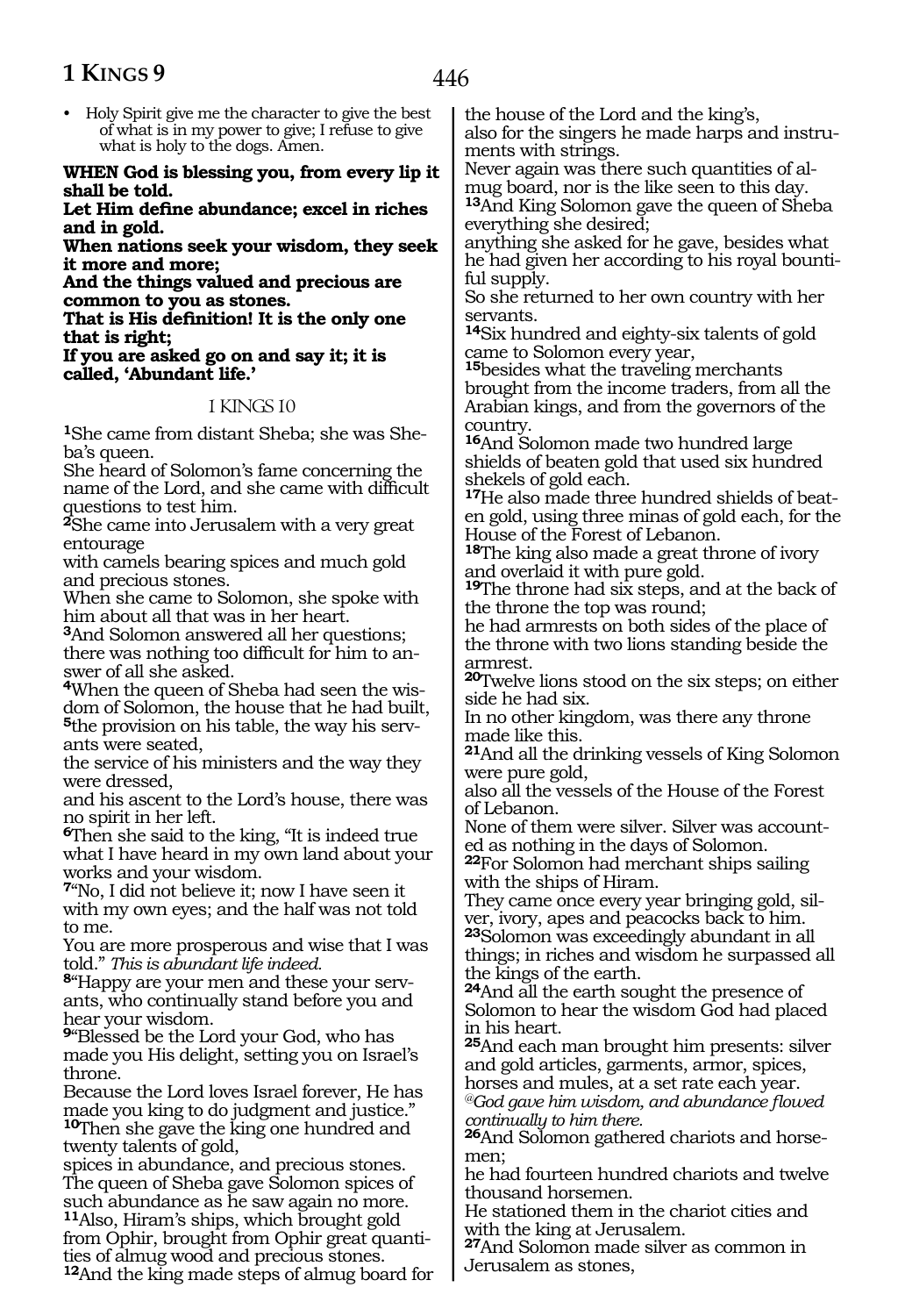and he made cedar trees as plentiful as the sycamore trees in the common.

**<sup>28</sup>**Solomon also had horses brought out from Egypt and Keveth;

the king's merchants bought them there at the market price.

**<sup>29</sup>**Each chariot purchased in Egypt cost six hundred shekels of silver and a horse one hundred and fifty.

These were used to supply all the kings of the Hittites and the kings of Syria.

*@To be a son of God is to understand He owns the earth,*

*and that abundant life, which isabundance of life, and abundance in life,is what He has in store.*

### **CWDS Bible Quotes**

- *1. The wisdom of the Lord you embrace and demonstrate will excite and attract the elite of nations and with them the wealth of nations.*
- *2. When God calls you His son by definition there must be a distinction to adequately reflect and describe your divine Paternity.*
- *3. You put God on display when you put His good gifts toward you on display.*
- *4. The generosity and respect you give will attract generosity and respect to you.*
- *5. Honor kings and officials as king honor kings; honor God as kings(you) ought to honor the King of kings.*
- *6. God made Solomon a king to kings so He could teach us how to honor the King of kings.*
- *7. Build standards that represent you as you represent and reflect your God.*
- *8. When God elevates your value, then silver will be of little value, and He will be the repository and reservoir of all your values and valuables.*
- *9. If gold paves your Father's walkway, then drink from the deposits here and live as if you are connected to the Father.*
- *10. If you draw wisdom from the living God, then none will be compared to you because there is none compared to Him.*
- *11. The wisdom of God attracts the wealth of the nations, the distinction of the Lord attracts its own buyers; develop the gift and it will develop the market.*
- *12. Abundant life promised to sons of God is abundance in life and abundance of life; excellence, and distinction is wrapped up in the package.*

### **PRAYER POINTS**

- My Father, my God, let the wisdom that attracts nations to You be on display in my life, in the name of Jesus.
- Today I embrace the distinction that justifies my paternity as a child of God. Amen.
- It is all about You Father; that all may see my good works and Your goodness to me and glorify You. Amen.
- Spirit of generosity and true honor envelop my life, in the name of Jesus.
- God of Abraham, I live my life to honor You; teach me how to give to You as kings give to kings. Amen.

**THEN God gives commandments, be wise, no questions, just follow them. If you regard His knowledge, then discard**  **the thoughts of foreign women.**

**You may feel strong and that you will not fall,** 

**but never flirt with sin at all; For what will you do when strength departs,** 

**or you get aged and weak at heart? When the once zealous heart turns to sin, and you hear the punishment,**

**then know, when God gives commandments,** 

**be wise, no questions, just follow them.**

#### 1 KINGS 11

**<sup>1</sup>**Solomon loved many foreign women, also with the daughter of Pharaoh he had women of the Moabites, Ammonites, Edomites, Sidonians, and Hittites\_\_

**<sup>2</sup>**women of the nations of whom the Lord had said to the children of Israel,

"Do not marry to them nor have them marry to you,

lest they should turn away your heart to serve strange gods that will ensnare you."

Solomon clung to these in love.

**<sup>3</sup>**And Solomon had seven hundred wives, princesses, and three hundred concubines, and his wives turned away his heart.

**<sup>4</sup>**It happened that when Solomon was old, his wives turned his heart after other gods;

his heart was not faithful to the Lord his God as the heart of David his father was.

**<sup>5</sup>**Solomon strayed after Ashtoreth the goddess of the Sidonians,

and Milcom the abomination of the Ammonites.

**<sup>6</sup>**Solomon did evil in the Lord's sight and did not follow the Lord wholly as his father David did.

**7**He built an altar for Chemosh, the abomination of Moab, on the hill east of Jerusalem, and also for Molech, the abomination of the children of Ammon.

**<sup>8</sup>**He did similarly for all his foreign wives who burnt incense and sacrificed to their gods. *@When God gives commandments, be wise, don't ask, just follow them.*

**9**So the Lord was angry with Solomon, because his heart had turned from the Lord God of Israel, who appeared to him twice before, **<sup>10</sup>**and had commanded him regarding this same thing, that he should not go after other gods;

but he did not keep what the Lord had com- manded him.

**11**Therefore the Lord said to Solomon, "Because you have done this, and have not kept My covenant and My statutes, which I have commanded you,

I will surely rip the kingdom from you and give it to your servant.

**<sup>12</sup>**"However I will not do it in your days, for the sake of David your father; I will rip it out of your son's hand.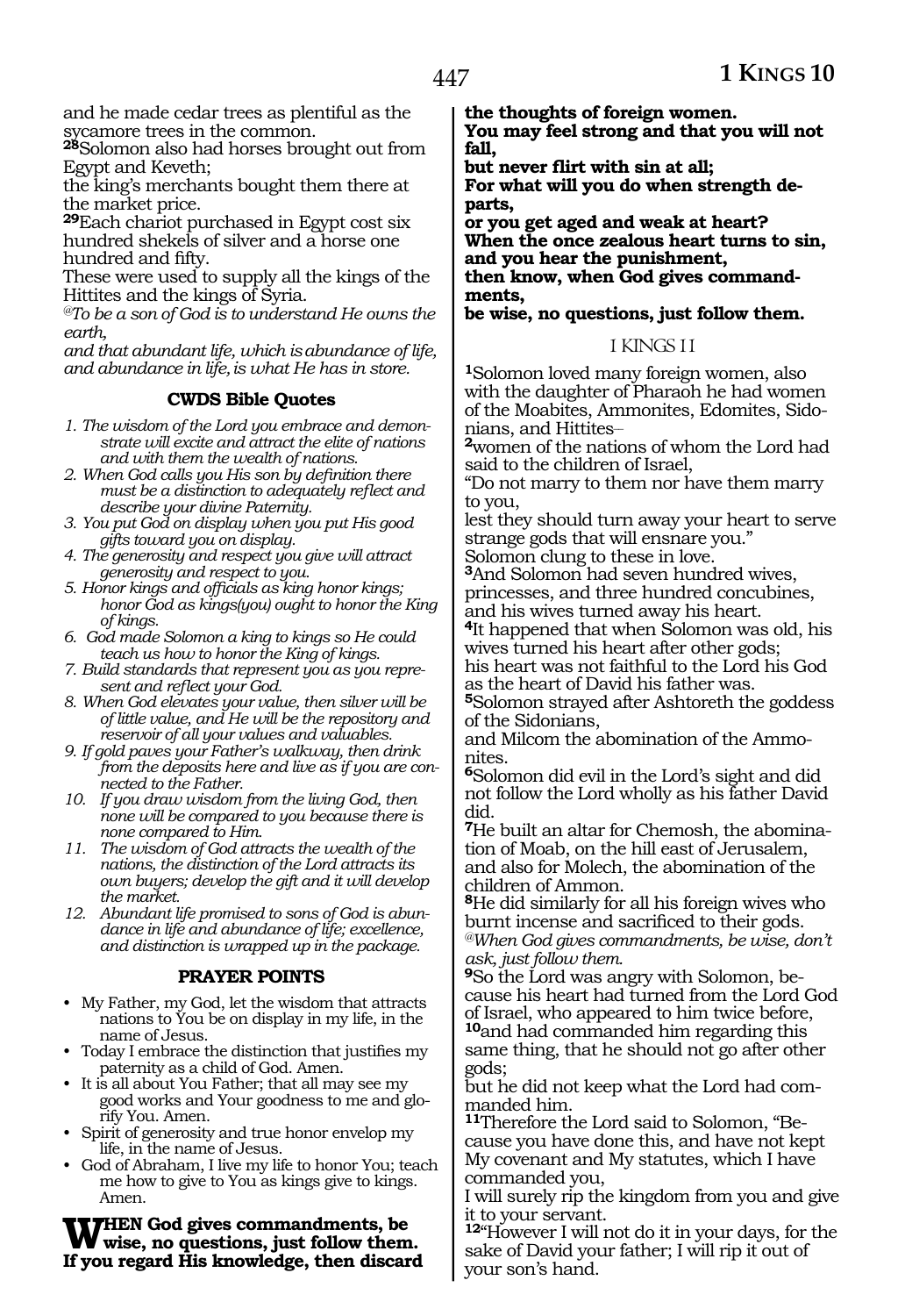**<sup>13</sup>**"I will rip away the entire kingdom;

I will give one tribe to your son for my servant David's sake, and for the sake of Jerusalem which I have chosen."

**<sup>14</sup>**So the Lord stirred up an adversary against Solomon, Hadad the Edomite;

he was a descendant of the king of Edom. **<sup>15</sup>**It had happened, when David was in Edom, Joab the captain of the host had gone up to bury the slain, after he had killed there every male;

**<sup>16</sup>**(for Joab remained in Edom for six months with all Israel, until he had cut off every male of them).

**<sup>17</sup>**And Hadad fled to Egypt then with certain Edomites, servants of his father. Hadad was a small child then.

**<sup>18</sup>**They arose from Midian and came to Paran, and took men with them from Paran and came to Egypt,

to Pharaoh king of Egypt, who gave him a house, provision to eat, and gave him land. **<sup>19</sup>**And Hadad found great favor with Pharaoh, so he gave him his wife, Queen Tahpenes' sister, to be his own wife.

**<sup>20</sup>**The queen's sister bore him Genubath his son, who Tahpenes weaned in Pharaoh's house.

And Genubath was in Pharaoh's household among the sons of Pharaoh.

**<sup>21</sup>**When Hadad heard in Egypt that David and Joab were dead, he said to Pharaoh, "Let me return now to my own country."

**<sup>22</sup>**And Pharaoh said to him, "What have you lacked with me, that you seek to get back to your own country so suddenly?"

And he said, "Nothing, but let me go anyway." **<sup>23</sup>**And the Lord raised up another adversary against him,

Rezon, son of Eliadah; he fled from his lord Hadadezer, who was Zobah's king.

**<sup>24</sup>**When David had killed the people of Zobah, he gathered a band of raiders to himself and became their captain.

And they went to Damascus and lived there, and in Damascus he reigned.

**<sup>25</sup>**He was an enemy of Israel all the days of Solomon, (besides the mischief that Hadad created);

and he hated Israel and over Syria he reigned. **<sup>26</sup>**Then Jeroboam, the son of Nebat, a servant of Solomon, an Ephraimite from Zereda, whose mother's name was Zeruah, a widow,

also rebelled against King Solomon. **<sup>27</sup>**He rebelled because Solomon built the Millo, and repaired the damages to the City of David his father.

**<sup>28</sup>**This Jeroboam was a mighty man of valor; and when Solomon saw how industrious he was,

he gave him responsibility for all the workers of the house of Joseph.

**29**Now it happened at that time, when Jeroboam went out to Jerusalem,

the prophet Ahijah the Shilonite met him on the way.

He clothed himself with a new garment, and the two were alone in the field.

**<sup>30</sup>**Then Ahijah held the new garment he had on, and tore it into twelve pieces.

**<sup>31</sup>**And he said to Jeroboam, "Take ten pieces for yourself, for this is what the Lord, God of Israel says:

'Behold, I will rip the kingdom out of the hand of Solomon, and I will give to you ten tribes,

**<sup>32</sup>**'(but he shall have one tribe, for the sake of David My servant, and for the sake of Jerusalem, the city I have chosen out of all the tribes of Israel),

**<sup>33</sup>**because they have forsaken Me, and have worshipped Ashtoreth, the goddess of the Sidonians, Chemosh the god of Moab, and Milcom the god of the people of Ammon,

'and have not walked in My ways to do what is right in My eyes,

to keep My statutes and judgments, as David his father did in his time.

**<sup>34</sup>**'However, I will not take the whole kingdom away from him,

because I have made him ruler all his days for the sake of My servant David,

whom I choose because he kept My commandments and My statutes.

**<sup>35</sup>**'But I will take the kingdom out of the hand of his son and give to you ten tribes.

**<sup>36</sup>**'And to his son I will give one tribe, that David my servant will have a lamp before Me always,

in Jerusalem, the city I have chosen for Myself to put My name.

**<sup>37</sup>**'So I will take you, and you shall reign over all the desires of your heart, and you shall be king over Israel.

**<sup>38</sup>**'Then indeed, if you will heed all that I com- mand you,

walk in My ways, and that which is right in My sight you do,

to keep My statutes and My commandments, as David My servant did also,

then I will be with you, and build for you a sure house as for David I did, and I will give Israel to you.

**<sup>39</sup>**'And I will afflict the descendants of David

because of this, but not forever."<br>**40**Solomon sought to kill Jeroboam therefore, but Jeroboam quickly fled to Egypt, to Shishak the king of Egypt, and he was in Egypt until Solomon was dead.

**<sup>41</sup>**The rest of the acts of Solomon and all he did, and his wisdom,

are they not written in the book of the acts of Solomon?

*@He had said, "Take fire in your bosom and you get burned; break a hedge, a serpent will bite." Make good decisions when you are strong, lest when you get frail you lose desire.*

**<sup>42</sup>**The length of time Solomon reigned in Jeru- salem over all Israel was forty years.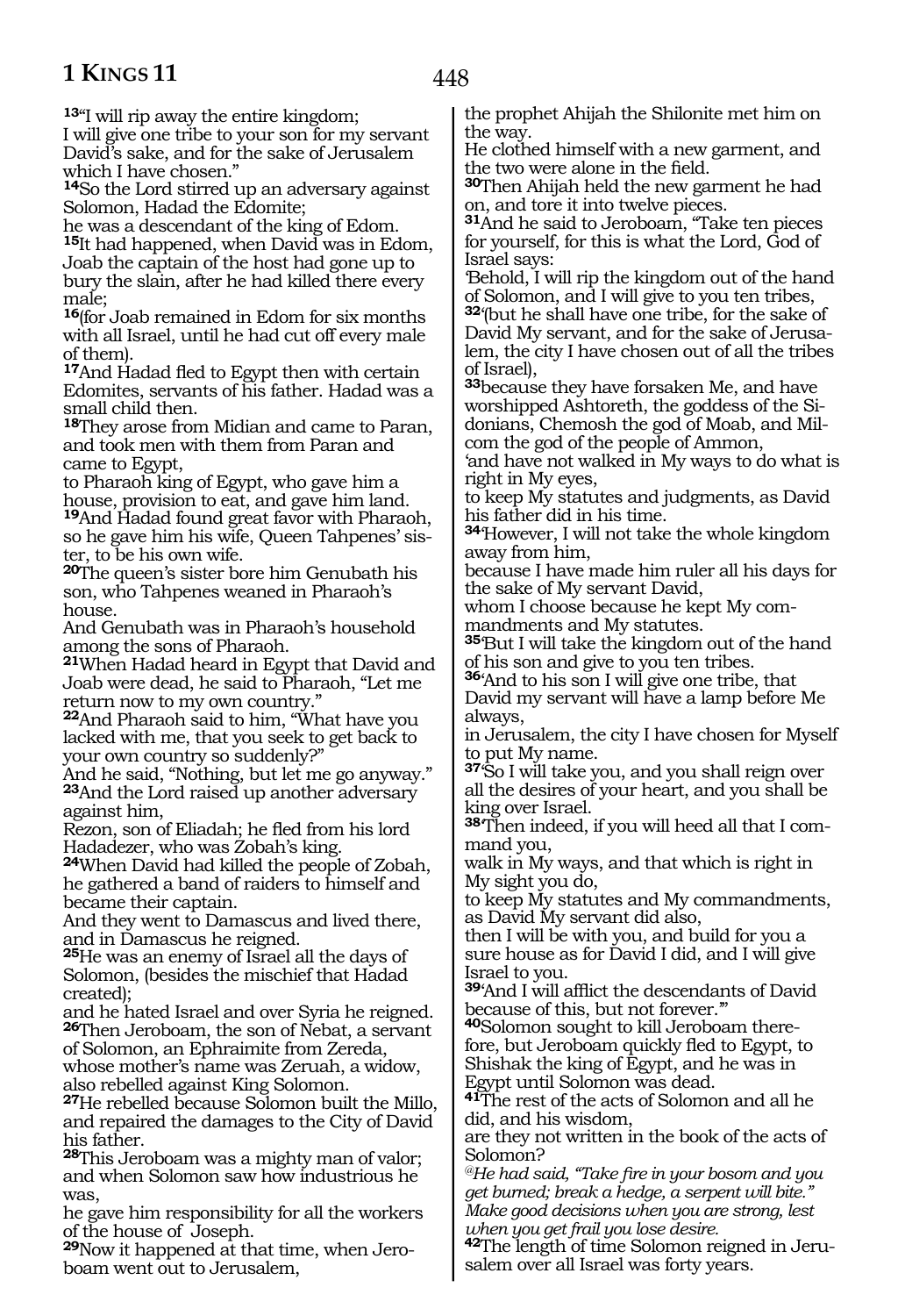**<sup>43</sup>**And Solomon died, and was buried in the City of David his father; and in his place Rehoboam his son reigned.

*@God will give you wisdom and abundance, but you must know the rules;*

*and when God gives commandments, be wise, no questions, just follow them; they are good for you.*

### **CWDS Bible Quotes**

- *1. Never feel justified in proving God wrong; you will be stupefied when reality strikes the note that you have proven your ignorance.*
- *2. Wisdom flees in the arms of strange women, and you should flee also. Run with wisdom; do not let wisdom flee and leave you behind.*
- *3. Never make human animals to satisfy your animal desire; never make women trophies to count; cage your desires before you cage your harem.*
- *4. Folly is seeing how close you can get to sin without falling; wisdom is seeing how far you can stay from it.*
- *5. The serpent you charm does not find you charming; it is waiting on you to drop your defenses for it to strike without warning.*
- *6. Never assume that you are in control in sin or of sin; sin never takes second place. You got it means it has got you.*
- *7. The beginning of wisdom is the fear of the Lord; wisdom ends where fear runs off. It is your world, your life and your choice.*
- *8. Never take your personal encounters with the Lord lightly; never become too familiar to remain faithful.*
- *9. If you lose your head and refuse your Head; you lose your crown, your kingdom and your legacy; yes, you lose.*
- *10. When you surrender your power to sin; you will be powerless against the repercussions.*
- *11. You lose your protection when you surrender your consecration.*
- *12. Never be too complacent that you forget the source of your placement, positioning and prosperity.*
- *13. Start hard, go all out for God; finish strong. Your legacy is wrapped up in your finish.*
- *14. Don't exhaust the grace of your predecessors on your sins; extend the grace to your generations by righteousness.*
- *15. If you subject the blessing and mandate of God on your life to your poor character, God will divide the blessing to others just like you with poor character. Live determined to be a distinction and preserve the honor to have none who is like you in achievement.*
- *16. There is a Shishak positioned, well connected to your enemies(Hadad and Jeroboam), ready to take all you have prepared but are not positioned to keep.*

### **PRAYER POINTS**

- Father God, help me to honor Your word without variation, in the name of Jesus. I refuse to test Your word or to tempt You. Amen.
- Most high God, I refuse to allow wisdom to leave me in places Your word did not take me. Amen.
- Let the spirit of selfishness that focuses on selfgratification above people be fanned away from this nation, by the blood of Jesus. Amen.
- Let the wisdom that causes restraint in fear of the

living God, fall upon believers globally in the name of Jesus.

• I hereby declare that sin has no place in my environment; I soak my environment in the blood of Jesus continually. I strongly resist any association with sin, in the name of Jesus.

#### **LISTEN** to your heart; you may hear the **voice of God!**

#### **Listen to your people and speak in kindness and in love.**

**Please, oh, please listen now to reason. It is ok to be soft.**

**The sloping hills are crying, "Will you not listen to your heart?"**

### 1 KINGS 12

**<sup>1</sup>**And Rehoboam went to Shechem, for all Israel had gone to Shechem to make Rehoboam king.

**<sup>2</sup>**And it happened, when Jeroboam the son of Nebat heard it, (he was still in Egypt, for from the presence of Solomon he had fled and in Egypt he dwelt),

**<sup>3</sup>**that they sent and called him.

Then Jeroboam and the entire assembly of Israel came and spoke to Rehoboam, saying, **<sup>4</sup>**"Your father made our yoke difficult and heavy;

now therefore, make this difficult yoke of your father lighter, and we will serve you."

**<sup>5</sup>**So he said to them, "Go now, and come back to me."

So the people departed from him.

**<sup>6</sup>**Then King Rehoboam consulted the elders who served his father Solomon while he lived. He asked them, "What advice do you give me to respond to these people?"

**<sup>7</sup>**And they spoke to him and said, "Listen to the people; be a servant to them;

speak good words to them in kindness, and forever you will reign;

they will be your servants forever then." **<sup>8</sup>**But he rejected the advice the elders had given him,

and he consulted with the young men who had grown up with him, who stood before him.

**<sup>9</sup>**And he said to them, "What advice do you give me? How should I answer this people who spoke to me, saying, 'Reduce the burden your father has put on us'?"

*@His heart cried out within him, he knew what was right.*

*But his flesh wanted a reason, it sought for another voice.*

**<sup>10</sup>**And the young men who had grown up with him spoke to him, saying,

"This is what you are to say to the people who spoke to you, saying,

'Your father made our burden heavy, please reduce it for us.'

You shall tell them: "My little finger shall be thicker than my father's loins!

**<sup>11</sup>**'My father made your yoke heavy, I will add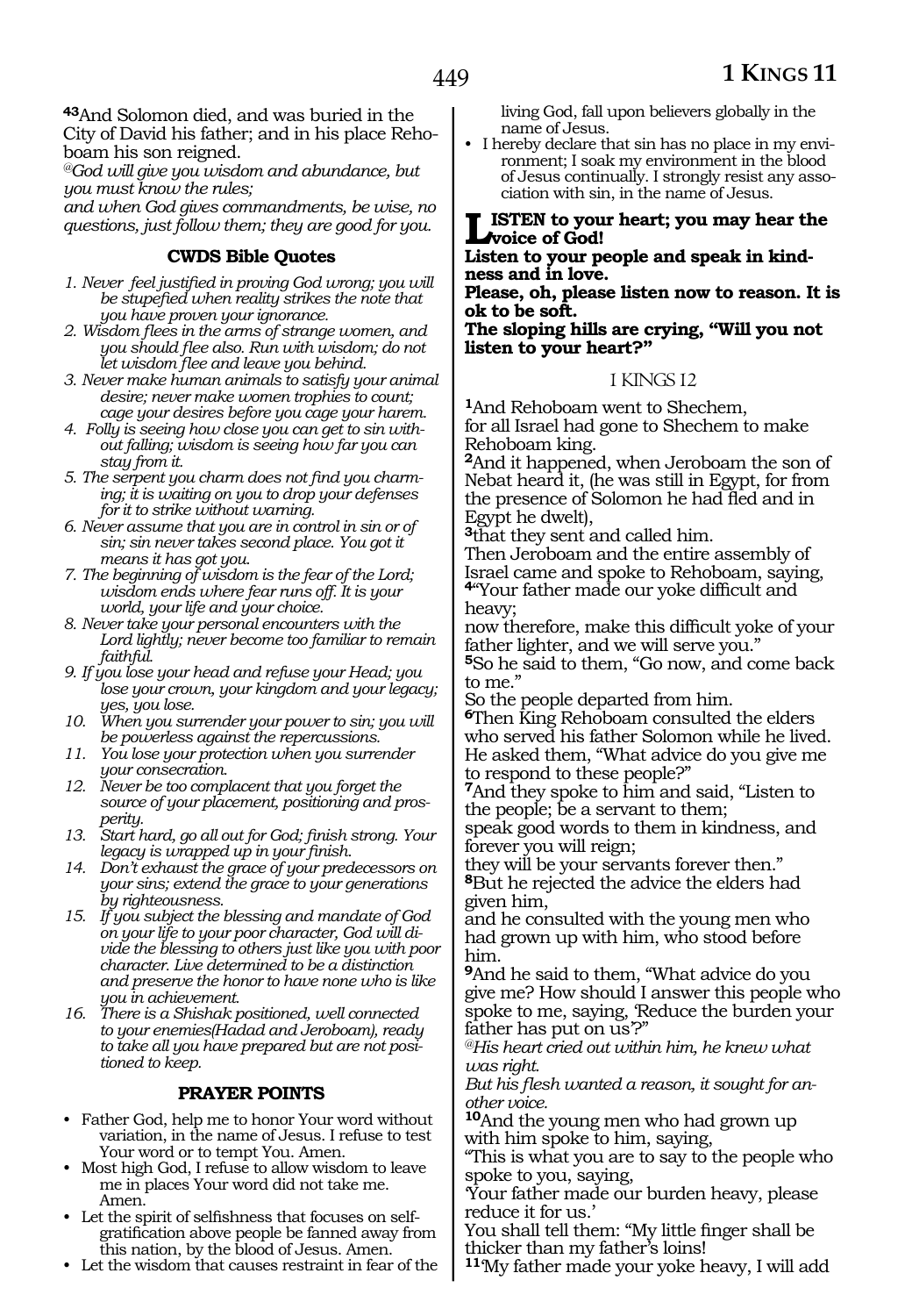450

to the yoke you carry.

My father chastised you with whips; with scor- pions I will chastise!'"

@T*he young men gave him advise that was very far from wise.* 

**<sup>12</sup>**So Jeroboam and all the people came to Rehoboam the third day, as the king had ap- pointed.

**13**And the king spoke to them roughly; he re-<br>jected the advice the elders gave.

**<sup>14</sup>**He spoke to them the words the young men had advised him, saying,

"My father made your yoke heavy, but I will add to your yoke;

my father chastised you with whips, I will chastise you with scorpions!"

**<sup>15</sup>**The king did not listen to the people, for this was from the Lord,

that He might fulfill the word He had spoken by Ahijah to Jeroboam Nebat's son.

*@The kingdom was divided; Rehoboam did not listen to his heart.* 

**<sup>16</sup>**When all Israel saw that the king did not listen to them, the people answered the king and said,

"What portion do we have in David. We have no inheritance in the son of Jesse. To your tents, O Israel.

See to your own house, O David!"

So all Israel departed to their tents.

**<sup>17</sup>**And Rehoboam reigned over the children of Israel who dwelt in the cities of Judah.

**<sup>18</sup>**Then King Rehoboam sent Adoram who was responsible for the tributes; and all Israel stoned him to death.

Therefore Rehoboam got into his chariot quickly and fled to Jerusalem.

@*The king may have not heard the people; neither did he hear himself,* 

*but this got the king's attention; he fled to Jerusalem.* 

**<sup>19</sup>**So Israel remained in rebellion against the house of David to this day.

**<sup>20</sup>**When all Israel heard that Jeroboam had returned, they sent for him and called the people together, and made him king of all Israel. No one followed the house of David except for the tribe of Judah.

**<sup>21</sup>**When Rehoboam came to Jerusalem he gathered all of Judah together with the tribe of Benjamin-

one hundred and eighty thousand chosen men who could fight- to bring back the king- dom to Rehoboam, Solomon's son.

**<sup>22</sup>**And the word of God came to Shemaiah the prophet, saying,

**<sup>23</sup>**"Speak to Rehoboam, the son of Solomon, king of Judah,

to all the house of Judah and Benjamin, and the rest of the people, and say,

**<sup>24</sup>**'Thus says the Lord, "You shall not go up to fight against your brothers the children of Israel.

Let every man return to his house, for I have

done this thing.""

*@O king, will you listen this time. If you would not listen to good reason, will you now listen to God?* 

They obeyed the word of the Lord, and turned back, according to the word of the prophet. **<sup>25</sup>**And Jeroboam built Shechem in the moun- tains of Ephraim, and lived there.

He also went from there and built Penuel.

**<sup>26</sup>**And Jeroboam said in his heart, "Will not the kingdom return now to the house of Da- vid?

**<sup>27</sup>**"If these people go up to Jerusalem to offer sacrifices in the Lord's house,

then their heart will turn back to their Lord, and they will kill me and return to serving their master Rehoboam."

**<sup>28</sup>**Therefore the king took advice, and on the bad advice, he made two calves of gold; and he said to the people, "It is too difficult for you to go up to Jerusalem. Here are your gods, O Israel, who brought you out of Egypt's land."

@Hello king, w*on't you listen to the prophets, or your conscience, or your heart?* 

**<sup>29</sup>**He set one up in Bethel, and the other he placed in Dan.

**30**And this thing became a sin to all the people, for they worshipped the one in Dan.

**<sup>31</sup>**He also made shrines on the high place, and appointed priests of the unauthorized people, not of the sons of the Levites.

@*Jeroboam, why won't you listen? Say, won't you serve the Lord?*

*He said "Your kingdom will be established, if with your heart you love His word."* 

*What is this feast you are having; who ordained this month, O king?* 

*If it is God you seek to worship, why do you not listen then to Him?* 

**<sup>32</sup>**Jeroboam declared a feast on the fifteenth day of the eighth month, *a time that he devised.*  It was similar to the feast in Judah, and on the altar he offered sacrifices.

He did this at Bethel, sacrificing to the calves he had made,

and there he placed the priests of the high places he made, in position.

**<sup>33</sup>**So he offered sacrifices on the altar he had made at Bethel, on the fifteenth day of the eighth month,

in the month he had determined by the coun- sel of his own heart.

And he ordained a feast for all Israel, and offered sacrifices on the altar and burned in- cense.

@*No one to restrain him, though they knew God's spoken word;* 

*none of them would listen; though their conscience spoke, they heard.* 

*They blocked their ears in stubborn madness, as the hills cried to impart;*

*if you will not listen to the prophets, please, won't you listen to your heart?*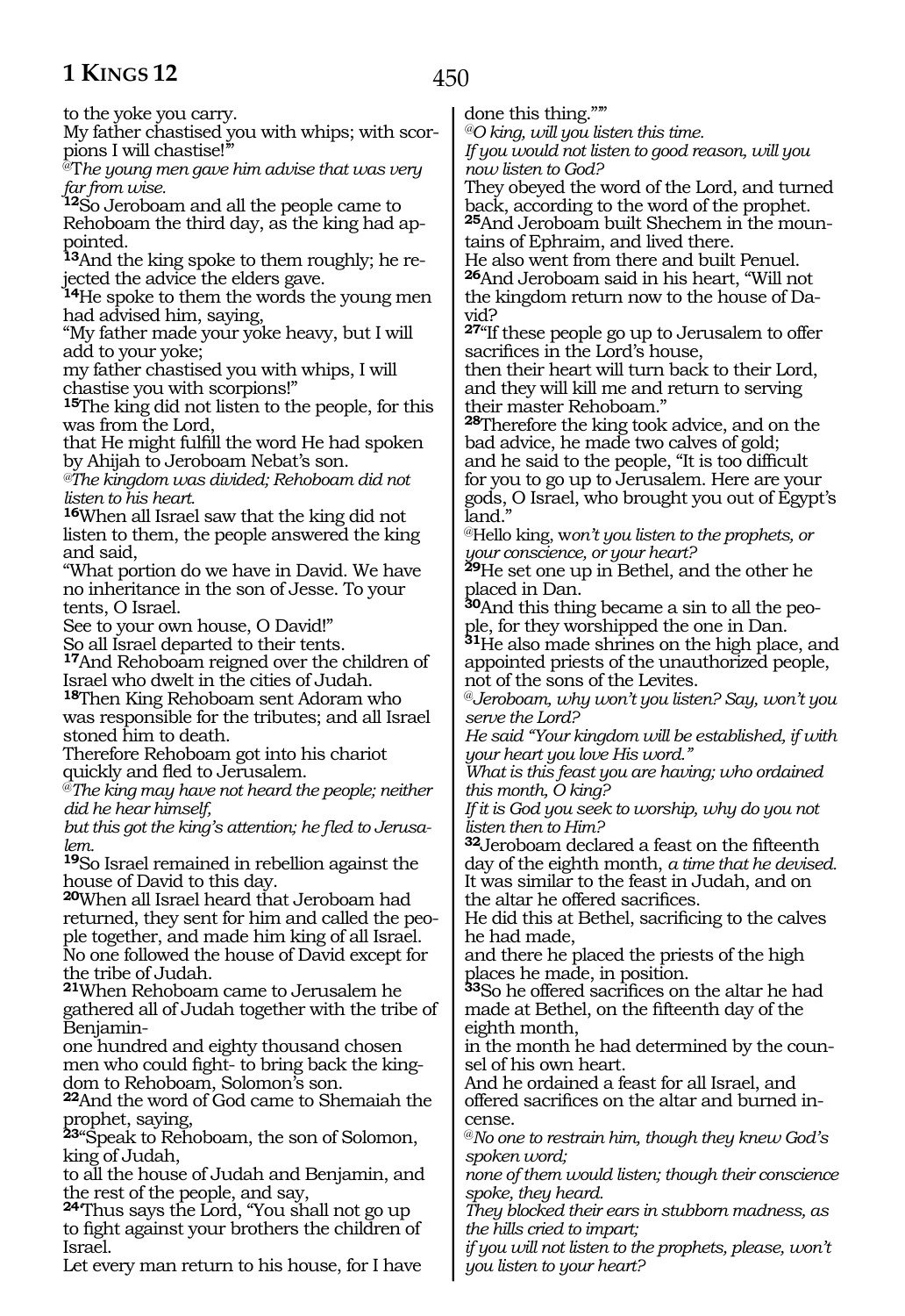### **CWDS Bible Quotes**

- *1. Failure to understand and embrace the source of your wealth and the purpose of your wealth will make a curse of your wealth instead of a blessing of your wealth.*
- *2. Failure to understand and embrace your purpose as a representative of heaven to the people will cause you to oppress instead of uplift.*
- *3. To preserve and sustain a legacy understand and adjust for the season you are in. The legacy you inherited may not survive on the laws that built it; the anointing to manage for greater works is different from the anointing to establish.*
- *4. Be ready to stamp your own footprint and to build your own legacy.*
- *5. Never forget the desires of the people or they will make you undesired and forgettable; never forsake their interest or they will forsake you.*
- *6. A listening ear and a heart of compassion will gain you the hearts of people and years of committed passion.*
- *7. Never ignore wisdom even if it does not run with your crowd; wisdom is not a feeling it is a revelation.*
- *8. You insult your kingdom if you insult the people; if you run your people away they will cause you to run away.*
- *9. You are never really living for yourself; consider the effect of your actions on your generation and on your children.*
- *10. When you are known as the one who placed a stumbling-block before others or who led others to sin; your memory is unsavory in heaven.*
- *11. Demonic wisdom lays prostrate at the feet of Satan in worship; Godly wisdom trembles in fear of God and His word.*
- *12. Control and power are not absolute, it is conditional; understand the terms and conditions of your power and be resolute.*

### **PRAYER POINTS**

- I declare by the power of the Holy Spirit in me that I shall govern kingdom resources for my King; I refuse to be ruled by money, in the name of Jesus.
- King of glory, I embrace my purpose and Your will for my life and see my position and positioning as an extension of You, in the name of Jesus.
- Father God, I thank You for my predecessors and what they have accomplished, but let the wisdom to be relevant to my generation be my portion today, in the name of Jesus.
- Power to manage for growth and maximum impact fall upon this generation of leaders, in the name of Jesus.
- Every spirit that seeks to build on a platform of insult and disrespect, be dispelled by the blood of Jesus. Let love and compassion be the foundation of Christian leadership, in the name of Jesus.
- Let the power in the blood of Jesus Christ fan away demonic wisdom from the hearts and minds of this generation. Amen.

### **ISAW it, yes I saw it; I saw it with my eyes.**

**I saw the prophet crying; ah yes, I saw the signs.** 

**I still cannot believe it, the king's hand stretched out, just dried.** 

**And it hurts to know a prophet believed a prophet's lies.** 

**I saw the donkey, I saw the lion, I saw the prophet on the ground;** 

**I saw it, yes, I saw it; the donkey was never torn.** 

**I saw that some believed it and it made them change their ways, And every day they cried out, "Oh, that the king would change!"** 

#### 1 KINGS 13

**<sup>1</sup>**A man of God went from Judah; by God's word he was sent

to the altar of Bethel, as Jeroboam stood there to burn incense.

**<sup>2</sup>**He cried against the altar by the word of the Lord:

"O altar, O altar!" *They heard his every word.* "So says the Lord, O altar, 'A child named Josiah shall be born into David's house, he shall offer the priests of the high places who burn incense on you, on your abominable stones;

and the bones of men shall be burned on your surface where these abominations now burn." **<sup>3</sup>**He gave a sign the same day, saying, "This is the sign the Lord has spoken:

the altar shall be split in two, and the ash poured out that is on it."

**<sup>4</sup>**When King Jeroboam heard the prophecy of the man of God who cried out against the altar in Bethel,

he stretched out his hand from the altar, and said, "Seize him!"

Then the hand he stretched out withered so he could not pull it back in again.

**<sup>5</sup>**The altar was also split into two and the ashes poured out,

according to the sign the man of God had given by the word of the Lord.

*There were instant changes in the king's expression, from anger, to astonishment, to submission* 

*and appeal*: **6**The king said, "Please pray for me! Seek the mercy of the Lord your God, that my hand may be restored."

So the man of God prayed to the Lord, and life came to the king's hand again; it was restored as it was before.

**<sup>7</sup>**Then the king said to the prophet, "Come home with me; come refresh yourself, and I will give you a reward."

**<sup>8</sup>**But the prophet knew the Lord's instructions clearly; he said to the king,

"If you should give me half your house, I will not go with you, nor eat nor drink in this place.

**<sup>9</sup>**"For the Lord commanded me, saying, 'You shall not eat bread, nor drink water, nor return by the way that you came."

**<sup>10</sup>**So he turned and left by a way different from the way that he came.

**<sup>11</sup>**There was an old prophet living in Bethel;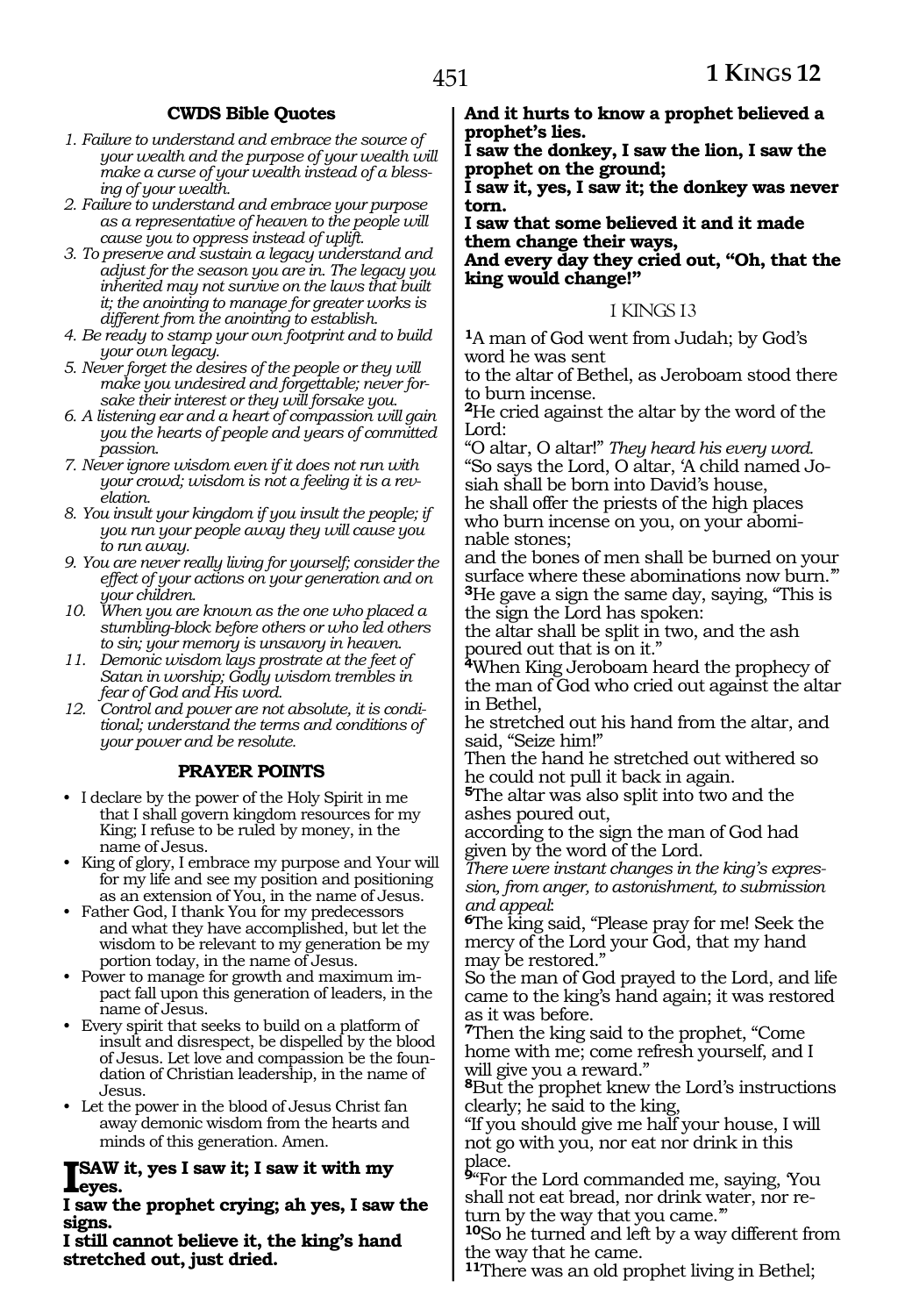452

his sons came and told him the tale

of all the works the man of God had done in Bethel that day;

they also told their father all the words he had said.

**<sup>12</sup>**"Which way did he go?" their father asked of them.

For his sons had seen the prophet, when from Judah he left.

**<sup>13</sup>**Then he told his sons to saddle his donkey, and when they did, he set out.

**<sup>14</sup>**He pursued the man of God and found him resting under an oak.

And he said to him, "Are you the prophet who came from Judah?" And he replied, "I am."

**<sup>15</sup>**He said to him then, "Co*me* home with me and eat bread!"

**<sup>16</sup>**And he replied, "I cannot return or with you remain,

nor can I eat bread or drink water with you in this place.

17<sup>"</sup>For this is the word that to me the Lord had said,

'You shall not eat bread nor drink water there, nor return by the way you came.'"

**<sup>18</sup>**The old prophet said to him, "I am a prophet just as you,

and an angel spoke to me by the Lord's words, saying, 'Bring him back to your house with

you, to eat and drink and be refreshed.'" (He was lying).

*Hunger blinded reason;* the prophet turned aside. *It is sad to know a prophet believed a prophet's lie.* 

**<sup>19</sup>**He returned with him, and sat in his house eating and drinking.

**<sup>20</sup>**And as they sat there at the table, the word of the Lord came to the old prophet who was hosting him,

**<sup>21</sup>**And he cried out to the prophet who came from Judah, saying,

"Thus says the Lord, 'Because you have disobeyed My word,

and have not kept the commandment the Lord your God commanded you,

**<sup>22</sup>**'but you came back to eat and drink in this place the Lord said to you, "Do not eat bread or drink water,"

your dead body shall not come to your tomb.'"

**<sup>23</sup>***He was disturbed and saddened as* the old prophet saddled his donkey for him,

after he had eaten bread and refreshed himself with drink.

**<sup>24</sup>**As he journeyed, a lion met him, and killed him by the way.

His body was laying on the road, and the donkey stood beside it there.

The lion was also standing by the body in the way.

**<sup>25</sup>**People passed by and saw it, the body on the road and the lion standing by the body. And they told it in the city where the old prophet was living.

**<sup>26</sup>**When the old prophet heard it, they heard him say in fear,

"This is the man of God who was disobedient to the word of the Lord.

Therefore, the Lord has delivered him to the lion, which has torn and killed him, as I prophesied and warned."

**<sup>27</sup>**He told his sons to saddle his donkey, and so they obeyed.

**<sup>28</sup>**Then he went and saw for himself, the body was on the road, and the lion and the donkey were standing beside it.

The lion had not eaten the body or torn the donkey.

**<sup>29</sup>**The prophet took up the body of the man of God, placed it on his donkey, and returned with it.

So the old prophet came to the city to mourn, and to bury him.

**<sup>30</sup>**He placed the body in his own tomb, and grieved over him, saying, "Alas my brother!" **<sup>31</sup>**After he buried him, he said to his sons,

"When I die, bury me here in the tomb this man of God is buried in, lay my bones beside his bones.

**<sup>32</sup>**"For everything he cried out to the Lord against the altar in Bethel, and against all the shrines and the high places in the cities of Samaria, shall surely come to pass."

*@I I heard the heavens crying, "Oh, that the king would change!"* 

**<sup>33</sup>**But after this thing, Jeroboam did not turn from his evil way.

he made more of all sorts of people to be priests for his high place.

Anyone he desired to, he consecrated priests to his own disgrace.

**<sup>34</sup>**This thing became sin to Jeroboam and to all his house;

a sin that would destroy it from the face of all the earth.

### **CWDS Bible Quotes**

- *1. There is a cry against every altar of evil and wickedness and all its practitioners; it is just a matter of time.*
- *2. The Lord is very specific about the end and about judgment; He has it measured in time, seasons and by name (Josiah, Jesus, the new Jerusalem); listen now or be listed among those who failed to hear.*
- *3. You may assume power over the prophet but you have no power over the word; the word has the power to wither every hand and melt every heart stretched out against it.*
- *4. Acknowledge it, your altar is not sustainable, you are at God's mercy and you need grace. There is a place where people, position, power and influence cannot help you, only grace.*
- *5. Never stand in the way of God's word to sinners or justify them by friendship, fellowship or accepting personal and distracting gifts.*
- *6. The command of God through you to you, is as potent as the command of God through you to others; the arrow of the word is still as sharp.*
- *7. God is not a man to change His word; nor does He*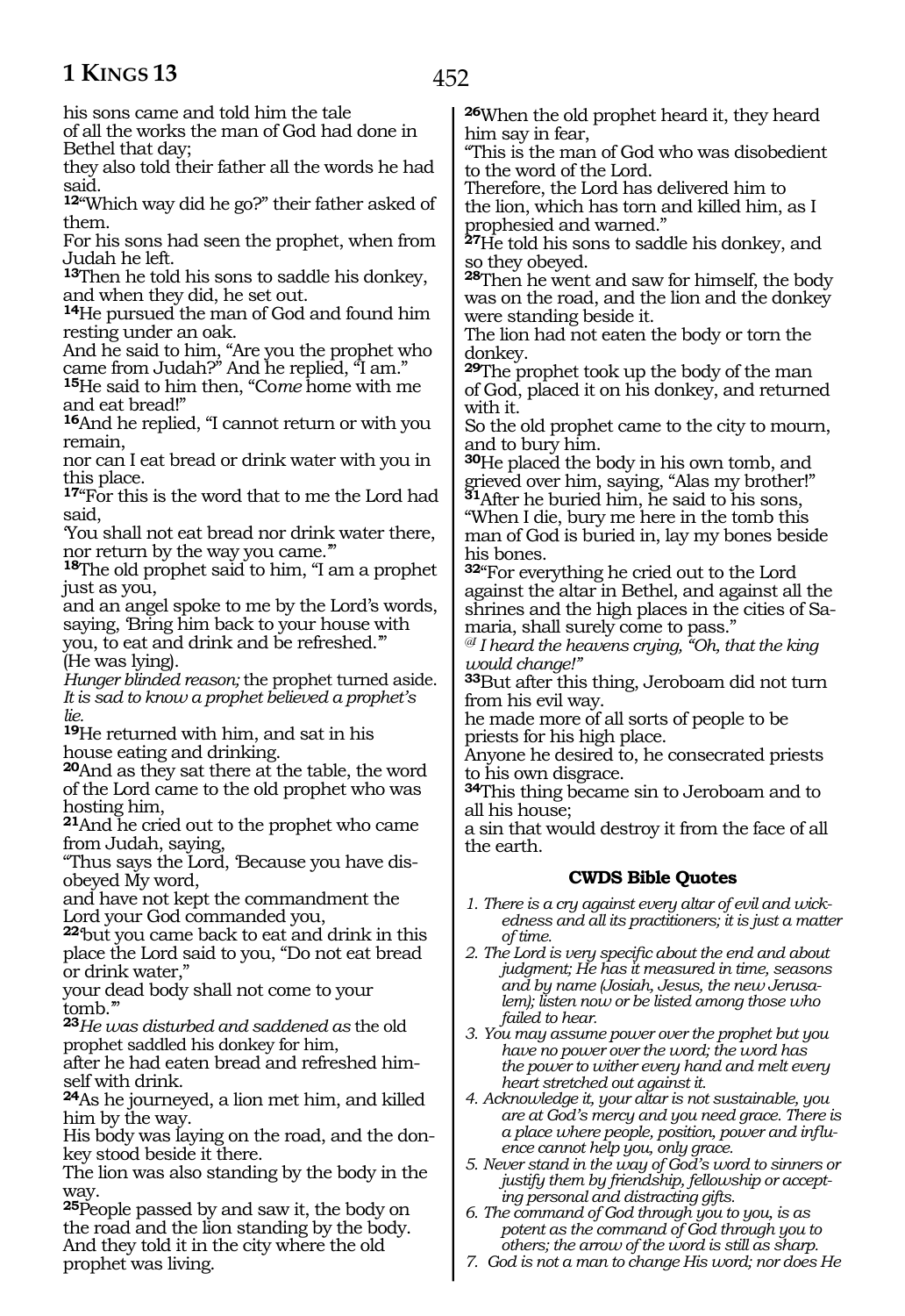*need a man to represent His change; the God who spoke to you must confirm His word to you.* 

- *8. No matter who they are and what they have achieved, if it does not agree with the witness of God to you reject it.*
- *9. The desires of your flesh is not adequate motivation to reject the instructions of the Spirit; hold fast to your fast until you breakthrough to God.*
- *10. The same mouth that convinces you to sin will be the same mouth that condemns you to judgment; they will always be right in the end.*
- *11. Leave a sign and an example for sinners by your words of righteousness and display of character; be a sign for sinners when you lose character and join them in sinning.*
- *12. Follow God resolutely; it is best to be alive in the spirit than for your dead body to be spoken well of and be given special treatment.*
- *13. A withered hand will not cause a withered heart to change; all the signs in the world will not move a hardened mind, only judgment.*

### **PRAYER POINTS**

- Let every altar of witchcraft in this nation receive the judgment fire of God now, and let every demonic activity be dispelled by the power in the blood of Jesus. Amen.
- Most high God, let every spirit that seeks to trivialize the end times judgment loose its hold on this generation and be brought to judgment, in the name of Jesus.
- Let the love of the Lord Jesus Christ break every spirit hardened against the word, in the name of Jesus. Amen.
- Omnipotent Father, thank You for Your grace abounding towards sinners; help them to acknowledge and receive it, in the name of Jesus.
- Let every distraction of the enemy assigned against my destiny and my life, be fanned away by the blood of Jesus. Amen.

**When sickness and darkness pull your child away, And you seek to find an answer Just to hear the prophet say, "You are being enclosed in danger; Evil floods your landscape. In your son was found some goodness; Death is his escape!"**

#### 1 KINGS 14

**<sup>1</sup>**So it was for Jeroboam, at that time Abijah his son fell sick. **<sup>2</sup>**He sought to find an answer; he sent his wife to the prophet. "Please go up to Shiloh; go up in disguise, that you may not be recognized to be Jeroboam's wife.

You will find Ahijah the prophet there. It was he who told me I would be king over Israel.

**<sup>3</sup>**"Take with you ten loaves, some cakes and a jar of honey, and go to him; he will tell you of this child then." **<sup>4</sup>**And so the wife of Jeroboam went to Shiloh,

and to the house of Ahijah she came. But Ahijah could not see, his vision was poor due to his age.

**<sup>5</sup>**The Lord had said to Ahijah, "Jeroboam's wife is coming now;

she is coming to inquire of you regarding the sickness of her son.

This is what you are to say to her, for when she comes she will pretend to be another woman."

**<sup>6</sup>**And when Ahijah heard the sound of her feet as they came through the door,

to her surprise, he said,

"Come in, you wife of Jeroboam.

Why do you pretend to be someone else?

I am sent to you with depressing news.

**<sup>7</sup>**"Go, tell Jeroboam this is what the Lord God says:

'Because I exalted you from among the people and made you ruler over My people Israel, **<sup>8</sup>**and I ripped the kingdom from the house of David and gave it to you,

but you have not been as My servant David who kept My commandments,

and who followed Me with all his heart, to do what was right in My eyes alone;

**<sup>9</sup>**but you have excelled everyone before you in doing evil,

for you have made for yourself other gods, and molded images to provoke me to anger,

and you have cast Me behind your back, **<sup>10</sup>**therefore, I will bring disaster on your house, and will cut off from Jeroboam every male in Israel bond or free.

I will take away all those remaining of the house of Jeroboam, as one removes refuse until it is all gone.

**<sup>11</sup>**Everyone who dies of Jeroboam in the city shall be meat for the dogs to eat,

and whoever dies in the field shall be food for the bird of the air to feed;

the Lord has spoken!"'

**<sup>12</sup>**"Arise and go up now to your own house. When your feet enter the city, the child you sought to save shall die.

**<sup>13</sup>**"And all Israel shall mourn for him and bury him, for he is the only person of the house of Jeroboam who shall be buried;

because there is found in him some good towards the Lord God of Israel, in the house of Jeroboam.

**<sup>14</sup>**"Also, the Lord will raise up for Himself a king over Israel, who will cut off Jeroboam's house;

this is the day; what day? Even now! **<sup>15</sup>**"For the Lord will strike Israel, as in water a reed shakes.

He will root Israel up from this good land given to their fathers,

and will scatter them beyond the River, for they have provoked the Lord to anger with the wooden images they have made.

**<sup>16</sup>**"The Lord will give up Israel in that day because of the sins of Jeroboam, who sinned and who made Israel to sin."

**<sup>17</sup>**So Jeroboam's wife rose up and came to Tirzah.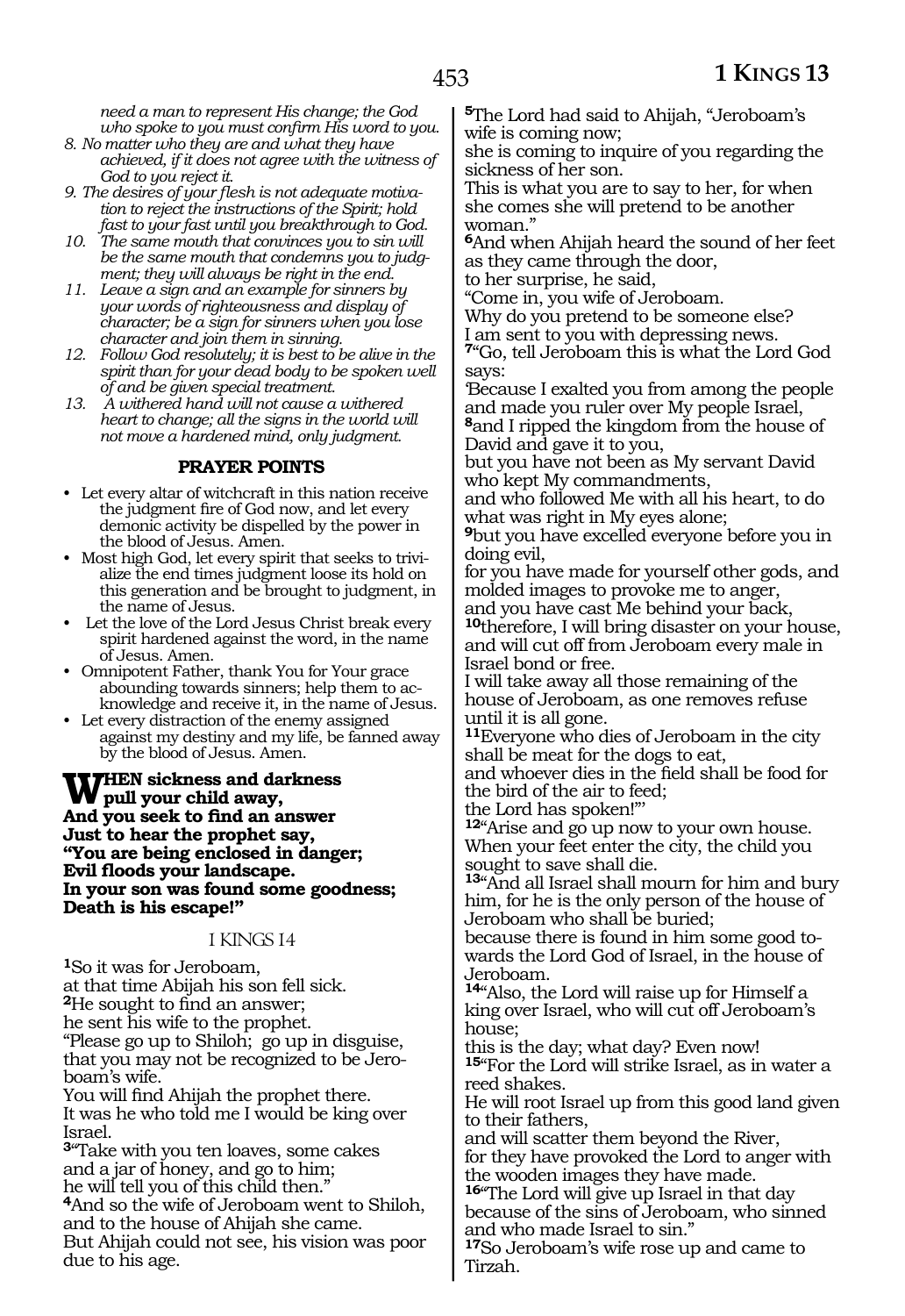454

And when she reached the threshold of the house the child died.

**<sup>18</sup>**And they buried him; and Israel mourned for him,

according to the Lord's word which He spoke through His servant Ahijah the prophet.

**<sup>19</sup>**The rest of the acts of Jeroboam, how he warred and how he reigned, are written in the chronicles of Israel's kings.

**<sup>20</sup>**Jeroboam reigned for twenty-two years. He slept with his fathers and Nadab his son succeeded him.

**<sup>21</sup>**And Rehoboam the son of Solomon reigned in Judah. He was forty-one years old when he became king.

He reigned seventeen years in Jerusalem, in the city the Lord had chosen out of all the tribes of Israel to put His name.

His mother's name was Naamah, an Ammonitess woman.

*@When you forsake God's commandments, you will fall down on your face.* 

*The gold that made you glitter, by brass shall be replaced.*

So it was for Rehoboam:

**<sup>22</sup>**Judah did evil in the sight of the Lord. They provoked the Lord to jealousy with the sins they committed.

It exceeded all their father had done before. **<sup>23</sup>**For they built high places, sacred pillars and wooden images under every green tree and on every high hill.

**<sup>24</sup>**And there were sodomites in the land, who perverted themselves.

They did similar abominations to the nations the Lord had cast out before Israel.

**25**And in the fifth year of the reign of King Rehoboam, Shishak the king of Egypt came up against Jerusalem.

**<sup>26</sup>**He took away the treasures of the house of the Lord and the treasures of the king's house. Shishak took everything-all the wealth

amassed by King Solomon in his glory. He also took away all the shields of gold which Solomon had made.

*He took away the glitter and he took away the fame.*

**<sup>27</sup>**And Rehoboam made him bronze shields to replace them\_\_*he had to make do with that*\_\_ and he committed them to the captain of the guard, who guarded the door of the king's house.

*Sin will change your gold standards to bronze.* **<sup>28</sup>**Whenever the king went into the Lord's house, the guards carried them, then brought them back into the guardhouse.

*Bronze now defined the glory of this king.* **<sup>29</sup>**The rest of the acts of Rehoboam, and all that he did,

are they not written in the chronicles of Ju- dah's kings?

**<sup>30</sup>**There was war between Rehoboam and Jeroboam all the days that they both lived. **<sup>31</sup>**And Rehoboam died, and was buried with his fathers in the City of David. His mother was Naamah an Ammonitess. In his place Abijam his son reigned.

### **CWDS Bible Quotes**

- *1. When you do not disguise sin, you will seek to disguise yourself from the man of God; spiritual insight will pick you out long before your physical eyes pick up the blind prophet.*
- *2. The God who sees beyond your disguise, sees your open sin and has judgment prepared waiting for you to catch up.*
- *3. Excel everyone and earn your doctorate and your distinction in righteousness, never be known as a leader who is a follower of wickedness and evil.*
- *4. The Lord is angry with the wicked every day; if you do the undesirable and abominable you will become unwanted, undesired and abominable.*
- *5. The Lord who exalted you has the ability to abase, disgrace and to remove you; never give Him the motivation.*
- *6. God will filter the good out of the bad in judgment and in death; for when you desecrate His laws in life He will desecrate you in death.*
- *7. Live responsibly; your sins have effect on your nation, your family and your generations.*
- *8. You set yourself up for failure when you set aside the laws of the Lord for personal pleasure and set up evil influence to mother your successor.*
- *9. Build for the wicked if you build with the wicked and submit your building to wickedness; build from the wicked and receive the wealth of the wicked when you build on righteousness.*
- *10. If you can lose it all in one day (everything Solomon and David acquired all their days) it cannot be the focus; make God the focus and keep it all.*
- *11. When you surrender your righteous standards to sin, sin will change your golden standard to bronze and corrupt metal.*
- *12. You cannot retain what you refuse to maintain, nor will you be sustained by the Hand you disdained.*

### **PRAYER POINTS**

- Spirit of the living God, expose and convict every sinful rebellious spirit wearing disguise in the house of God, in the name of Jesus.
- Let the light of the living God expose and dispel every dark work, bringing it into judgment; let the love of the living God compel sinners to repentance, in the name of Jesus.
- Most high God, I place all my hope in You and with You; I will not stand against You; let me be known as the one who served You unapologetically. Amen.
- Loving Father, I position myself to receive Your favor, not Your wrath, in the name of Jesus. I apply the blood of Jesus to every area of my life now, in Jesus' name.
- Omnipotent God, I will walk in humility before You always, grateful for everything You are doing in my life. Amen.

**Rejoice with me, O Judah, A righteous king has come who follows God's commandments\_\_ There is long life when this is done. Weep, O daughters of Israel, Jeroboam's house is cut off from there.**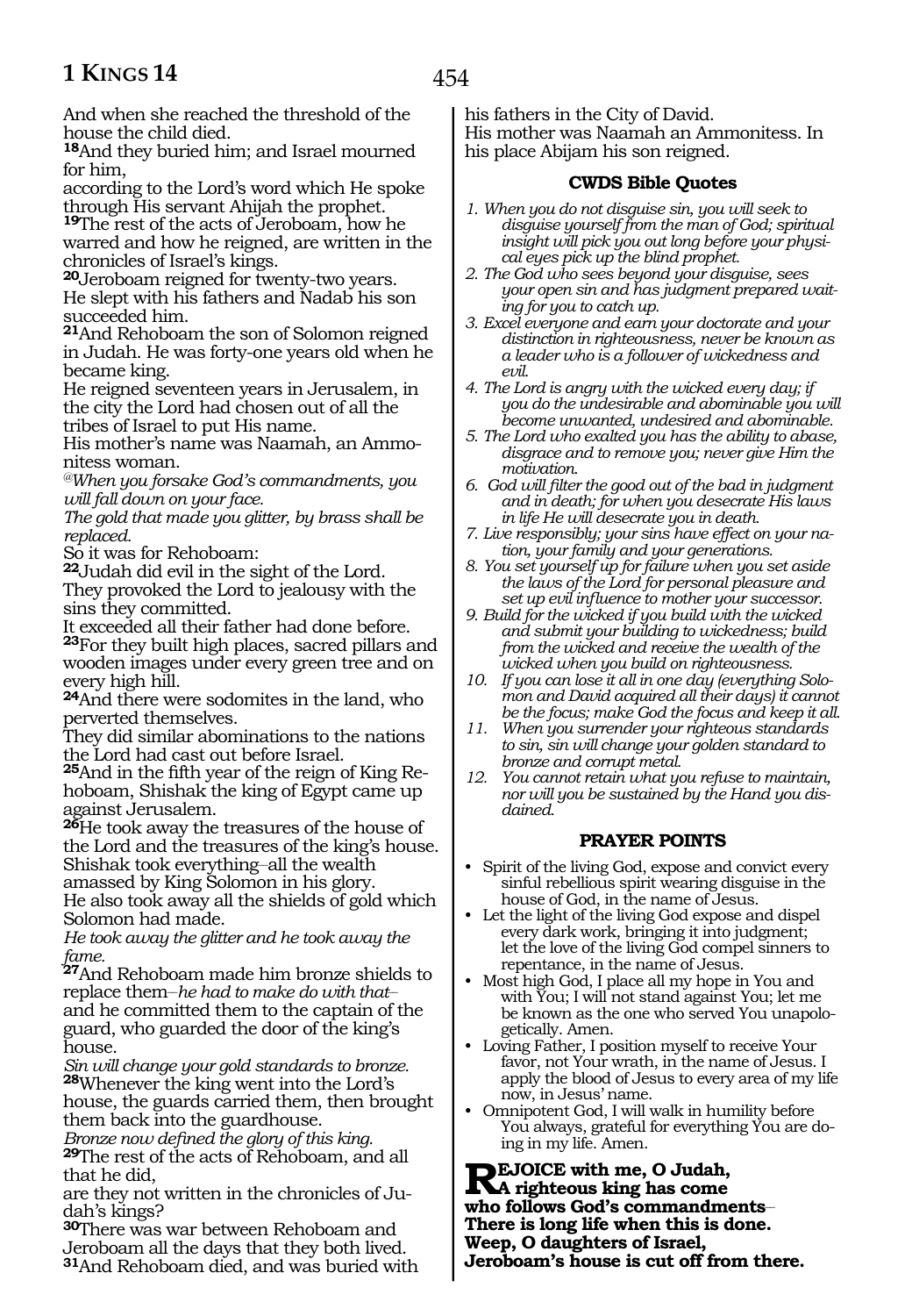#### **Yet they had suffered because of his sins, and some never shed a tear.**

### 1 KINGS 15

**1**Abijam became king over Judah in Jeroboam's eighteenth year.

**<sup>2</sup>**He reigned in Jerusalem for just three years. His mother's name was Maachah, granddaughter of Abishalom.

**<sup>3</sup>**He followed after all the sins of his father, which he had done before him.

His heart was not perfect with the Lord his God, as the heart of his father David.

**<sup>4</sup>**However, for David's sake the Lord gave him a lamp in Jerusalem,

by setting up his son after him and by establishing Jerusalem;

**<sup>5</sup>**for David did right in the Lord's sight, and never turned aside from what God commanded him all the days of his life,

except in the single matter of Uriah the Hittite. **<sup>6</sup>**Now there was war between the house of Rehoboam and that of Jeroboam all the days of his life.

**<sup>7</sup>**The rest of the acts of Abijam, and all he did, are they not written down in the book of the chronicles of Judah's kings?

And there was war between Abijam and Jeroboam.

**<sup>8</sup>**So Abijam died, and they buried him in the City of David.

And Asa his son succeeded him.

**<sup>9</sup>**In the twentieth year of Jeroboam, Israel's king, Asa became king over Judah.

**<sup>10</sup>**He reigned for forty-one years in Jerusalem. Maachah, Abishalom's granddaughter, was his mother's name.

**<sup>11</sup>**And Asa did what was right in the eyes of the Lord, just as David, his father, did.

<sup>12</sup>He took away the sodomites from the land, and removed all the idols his fathers had made.

**13**He also removed Maachah, his grandmother, from being queen mother,

for she made an idol in a grove of Asherah. *@For Asa there was to be no compromise.* Asa cut down her idol and burned it by the Brook Kidron!

*His heart burning with holy fire.*

**<sup>14</sup>**But the high places were not removed. Asa's heart was perfect with the Lord all his days, and passion for the Lord filled his ways. **<sup>15</sup>**He brought the things his fathers had dedi- cated into the Lord's house, and all the things he had dedicated himself:

vessels of gold and vessels of silver. **<sup>16</sup>**And there was war between Asa and

Baasha, king of Israel all their days.

**<sup>17</sup>**And Baasha king of Israel came up against Judah, and built Ramah to keep Judah under siege;

so he would allow none to go out or come to Asa Judah's king.

**<sup>18</sup>**Then Asa took all the silver and gold that

remained in the treasuries of the Lord's house and the treasuries of the king's house, and entrusted them to his servants.

And King Asa sent them to Ben-Hadad son of Tabrimmon, son of Hezion, Syria's king, who lived in Damascus, saying.

**<sup>19</sup>**"Let us enter a treaty between us, as the one that existed between our fathers.

I have sent silver and gold to you.

Come break your alliance with Baasha Israel's king, that he may withdraw from me."

**<sup>20</sup>**And Benhadad accepted King Asa's request, and he sent the captains of his army against Israel's cities.

**<sup>21</sup>**He struck Ijon, Dan, Abel-beth-Maachah, all of Chinneroth, and all the land of Naphtali. And when Baasha heard of it, he forsook the building of Ramah, and he went back to Tirzah.

**<sup>22</sup>**Then Asa made a proclamation throughout all Judah, exempting no one.

They took from Ramah the stones and timber Baasha was using to build Ramah,

and with them Asa built Geba of Benjamin, and Mizpah.

**<sup>23</sup>**The rest of the acts of Asa, all his might, all he did, and the cities he built,

are written down in the book of the chronicles of Judah's kings.

Nevertheless, when he was old Asa was diseased in his feet.

**<sup>24</sup>**So Asa died and was buried with his fathers in the city of David,

and Jehoshaphat his son succeeded him as king.

**25**In the second year of Asa king of Judah, Nadab the son of Jeroboam became Israel's king. And he reigned for just two years.

**<sup>26</sup>**And he did evil in the Lord's sight; he walked in the way his father did,

and in his sin by which he made Israel to sin. **<sup>27</sup>**And Baasha the son of Ahijah of the tribe

of Issachar, conspired against him and killed him.

He was killed at Gibbethon in the land of the Philistines, while Nadab and all Israel besieged Gibbethon.

**<sup>28</sup>**Baasha killed him in the third year of Asa, Judah's king, and in his place he reigned.

**<sup>29</sup>**When he became king, he destroyed all the house of Jeroboam.

He did not leave of them anyone who breathed.

This was in accordance with the word the Lord had spoken by His servant Ahijah the prophet.

**<sup>30</sup>**It was because of the sins Jeroboam had sinned and by which he made all Israel sin, and because he provoked the Lord to anger. **<sup>31</sup>**Now the rest of Nadab's acts and all he did, are written in the book of the chronicles of Is- rael's kings.

**<sup>32</sup>**And Asa and Baasha king of Israel fought with each other all their days.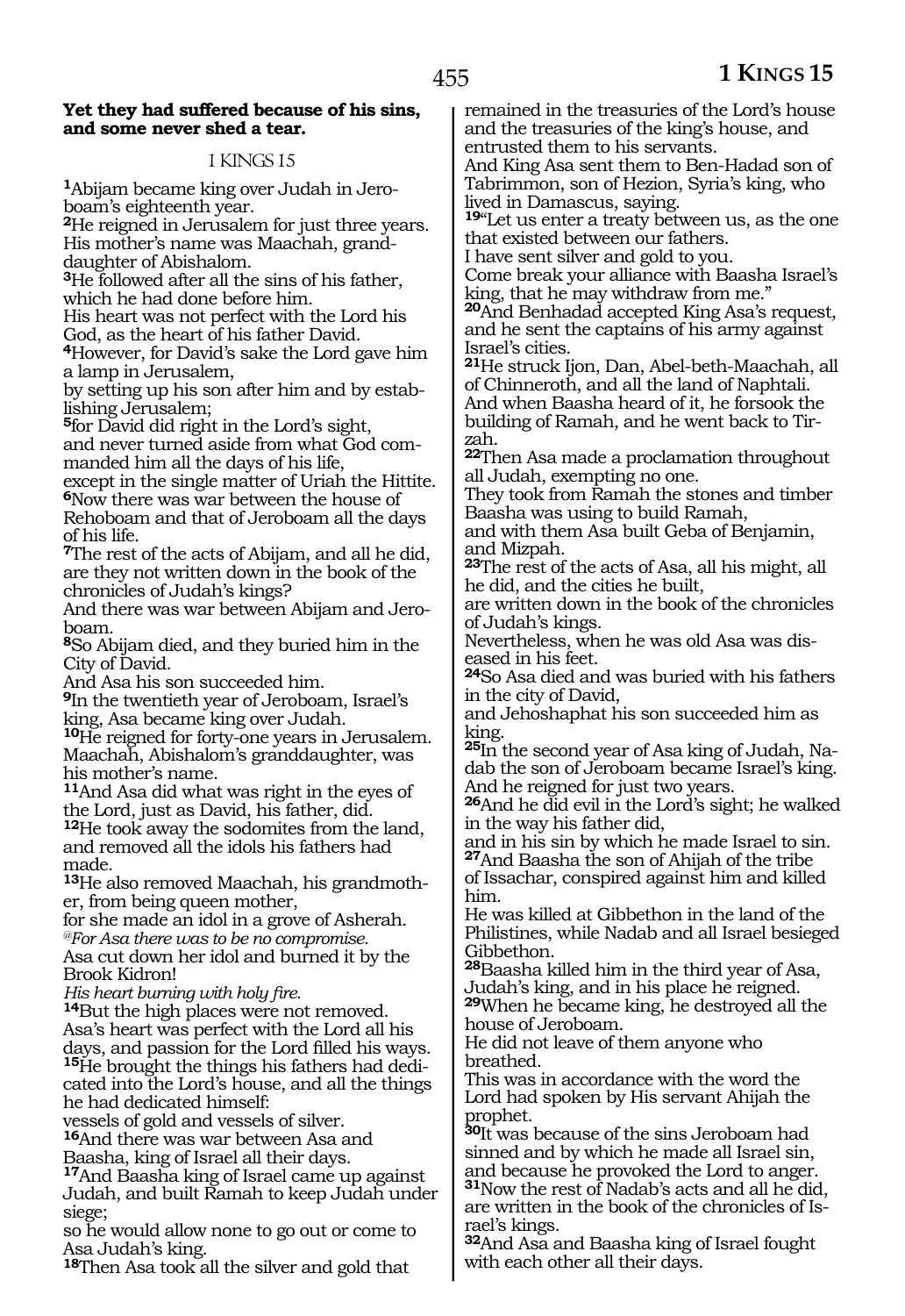**<sup>33</sup>**In the third year of Asa, king of Judah, Baasha the son of Ahijah became king over all Israel in Tirzah; he reigned for twenty-four years.

**<sup>34</sup>**He did evil in the sight of the Lord, and he walked in Jeroboam's ways, and in his sin by which he made Israel sin.

*Indeed, there is cause to shed many tears.*

### **CWDS Bible Quotes**

- *1. Big responsibility will be overwhelmed by faulty preparation, mentor your successor for mastery and personal success.*
- *2. Time invested in succession will avoid the waste of time well spent in building your legacy.*
- *3. Quit blaming circumstances; it is your time, your responsibility, your walk, your life, your reward, your judgment.*
- *4. Your judgment is only attracted to your walk, not by your predecessors'.*
- *5. Relationship does not excuse responsibility; make duty exclusive and everything else excluded if it excludes God. In dealing with deviant family and friends, put them aside if they put God aside.*
- *6. Let God be your first resort and your confidence for every area of your life; rest in Him, find pleasures at His right hand and feast on His word.*
- *7. The word of God against your sin is a divineguided arrow that never misses its mark or its timing.*
- *8. If you are used as a tool by God to execute His judgment, ensure your edges are clean and your soul pure because judgment will examine you before it moves on.*
- *9. The Lord may use you by default even though you yourself are plagued with faults; adjust or be addressed.*

### **PRAYER POINTS**

- Let the spirit of every leader in the body of Christ become captive to the call for effective preparation for succession, in the name of Jesus.
- Spirit of wisdom that commands time in mentoring and preparing successors, rest upon Christian leaders today, in the name of Jesus.
- Let the blood of Jesus Christ drive out the spirit of excuse from the hearts of believers; let them fall captive to the call to take responsibility and live effectively. Amen.
- I declare by the power in the blood of Jesus, I will live responsibly; I will look onto Jesus who is able to finish what He has started in me. Amen.
- I soak myself in the blood of Jesus and the fire of the Holy Ghost; let every friendly demon in my circle be driven away by the fire upon my life, in the name of Jesus. Amen.

#### **Turbulence is hitting Israel! Turbulence is all around!**

**Treachery, murder, plots; they are changing kings like clothes!**

**If you wrest your way to power, they will wrest it from your control; When kings are dying all around you, turbulence has taken hold!**

**<sup>1</sup>**The word of God came to Jehu, the son of Hanani, against Baasha, saying,

**<sup>2</sup>**"Because I exalted you from the dust and set you on Israel's throne,

and you have followed the evil ways of Jeroboam,

and caused My people Israel to sin, *no you have not walked in My fear,* 

they have provoked Me to anger with their sins, *now turbulence is in the air,*

**<sup>3</sup>**"therefore I will take away the posterity of Baasha and the posterity of his house, and I will make your house like Jeroboam's

house. **<sup>4</sup>**"He who dies in the city of Baasha shall be eaten by dogs there,

and he who dies in the fields shall be eaten by the birds of the air."

**<sup>5</sup>**The rest of the acts of Baasha, all he did and his might, are written in the chronicles of Israel's kings.

**<sup>6</sup>**So Baasha died and was buried in Tirzah, *but turbulence was setting in*.

Elah his son replaced him as king.

**<sup>7</sup>**And the Lord spoke by the prophet Jehu the son of Hanani against Baasha and his house, because of the evil he did in God's sight, in provoking Him to anger with the works of his hands, in following the house of Jeroboam, and because he murdered them.

**8**In the twenty-sixth year of Asa, king of Judah, Elah became king over Israel; he reigned for just two years, *then he was* 

*rocked by turbulence.* 

**<sup>9</sup>**His servant Zimri who commanded half of his chariots, conspired against him while he was drinking himself drunk in the house of Azra, the steward of his house in Tirzah.

**<sup>10</sup>**Zimri went in and struck him dead in the twenty-seventh year of Asa king of Judah, and he replaced him as king.

**<sup>11</sup>**And Zimri killed all the household of Baasha as soon as he began to reign,

he did not leave him one male of his relatives or friends.

**<sup>12</sup>**And so Zimri destroyed all of Baasha's household, just as the Lord had spoken against Baasha by Jehu the prophet,

**<sup>13</sup>**because of the sins of Baasha and the sins of Elah his son,

by which they sinned, and caused Israel to sin, in provoking the Lord God of Israel to anger with their idols.

*@God's word was once more tested and tried, and all Israel knew it, these were turbulent times.* 

**<sup>14</sup>**The rest of the acts of Elah and all he did are written in the book of the chronicles of Israel's kings.

**15**In the twenty-seventh year of Asa king of Judah, Zimri reigned in Tirzah seven days, *then turbulence caught up with him.*

The people had camped against Gibbethon, which belonged to the Philistines.

**<sup>16</sup>**Now the people there in the camp heard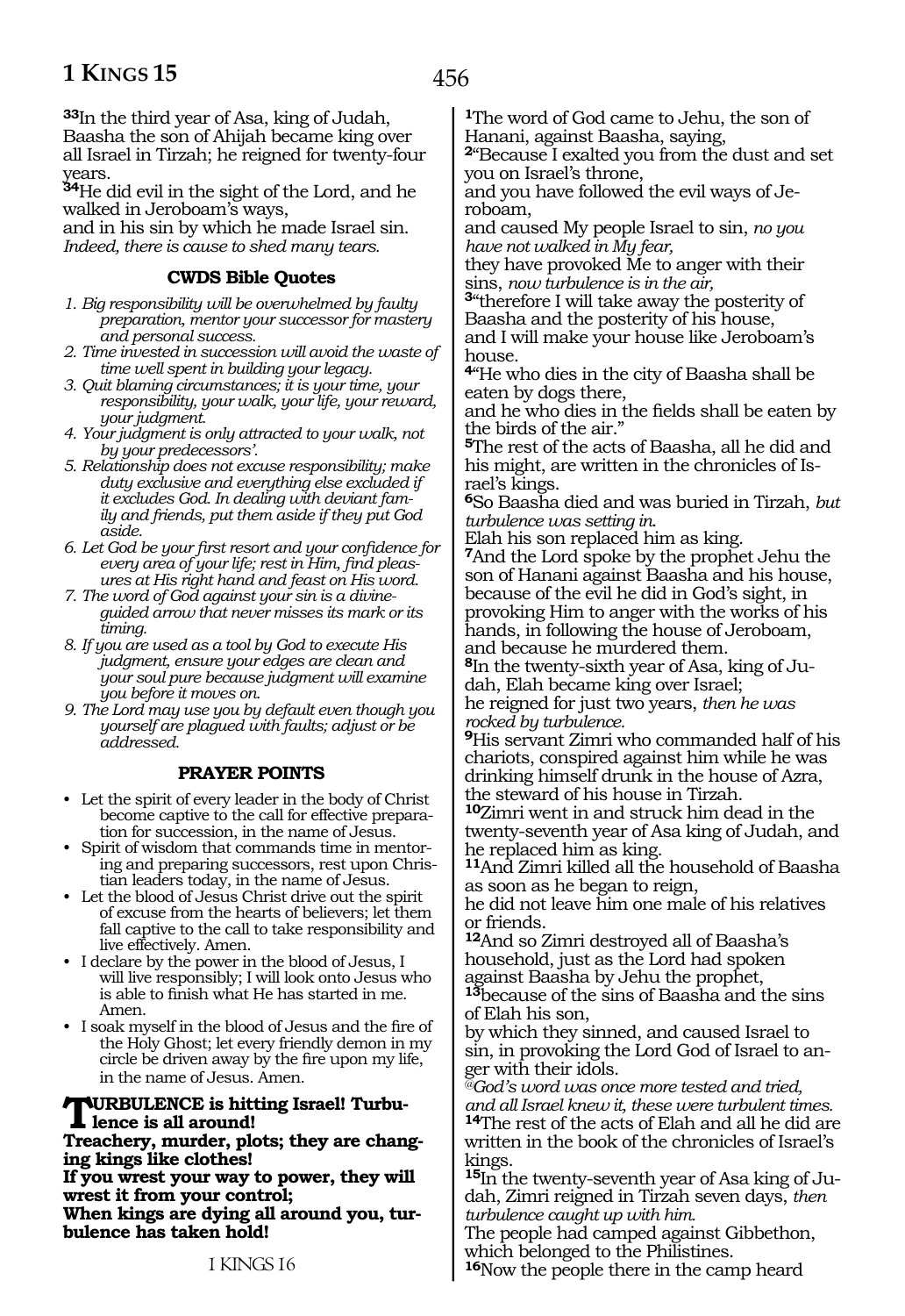how Zimri had conspired and killed the king. So all Israel made Omri the captain of their army, king of Israel that day in the camp. **<sup>17</sup>**Then Omri and all Israel with him left Gib- bethon and besieged Tirzah that day.

**<sup>18</sup>**When Zimri saw that the city was taken, he went into the citadel of the king's house, and burned the house down on himself with fire and died then.

**<sup>19</sup>**It was because of the sins he committed and the evil that in the sight of the Lord he did, in walking in the way of Jeroboam, and his sin in making Israel sin.

**<sup>20</sup>**The rest of the acts of Zimri and his treason are written in the book of the chronicles of Israel's kings.

**<sup>21</sup>**And the people of Israel were divided into two parts, *as the turbulence gathered wings;*  half of Israel followed Tibni the son of Ginath, to make him king, and half followed Omri. **<sup>22</sup>**But the people who followed Omri prevailed over the people who followed Tibni. So Tibni died and Omri reigned.

**<sup>23</sup>**In the thirty-first year of Asa king of Judah, Omri became king over Israel.

He reigned for twelve years; six of which was in Tirzah.

**24**And he bought the hill Samaria from Shemer for two talents of silver,

and he built a city on the hill, and called its name Samaria, after the name of Shemer from whom the hill was bought.

**<sup>25</sup>**And Omri did evil in the eyes of the Lord that surpassed all those who were before him. **<sup>26</sup>**He walked in all the ways of Jeroboam the son of Nebat, and in his sin by which he led Israel into sin, provoking the Lord God of Israel to anger with their idols.

**<sup>27</sup>**The rest of the acts which Omri did, and his might are written in the book of the chronicles of Israel's kings.

**<sup>28</sup>**Omri died and was buried in Samaria, and Ahab his son reigned in his place.

**29**Ahab became king over Israel in the thirtyeighth year of Asa Judah's king.

And Ahab the son of Omri reigned over Israel in Samaria for twenty-two years.

**<sup>30</sup>**Now Ahab exceeded all who were before him in the evil that he did in the Lord's sight.

*@He set a platform for turbulence that blocked the rain from his skies.*

**<sup>31</sup>**He took it as a small thing for him to walk in Jeroboam's sins,

in that he took for his wife Jezebel the daughter of Ethbaal, the Sidonian king;

and he went and served Baal and he worshipped him.

**<sup>32</sup>**He then built an altar for Baal in the temple of Baal, which he built in Samaria.

**<sup>33</sup>**And Ahab made a wooden image, and did more to provoke the Lord's anger above all the kings of Israel before him.

*Israel was in the midst of turbulent winds.* **<sup>34</sup>**In his time Hiel the Bethelite rebuilt Jericho. He laid the foundation at the cost of Abiram his firstborn son,

and lost his youngest son, Segub, building the gates, according to the Lord's word which He had spoken by Joshua the son of Nun.

### **CWDS Bible Quotes**

- *1. If you retain the sins of the person you are raised up to replace you will retain the judgment and judgment will restrain and remove you.*
- *2. If God promotes you, get a job description; understand His requirements or fall by your ignorance.*
- *3. The word that empowered you to unseat your predecessor will not rest until it unseats you if you pursue unrighteousness; its assignment is against evil. Your power is in your performance.*
- *4. The seed of rebellion you sow will become mature and raise up children who will come after you.*
- *5. Rebellion has no power to promote just to deceive, it is coming back for its seat.*
- *6. When you seize power, power will seize you and eventually be seized from you.*
- *7. The turmoil that brought you into power will take you out of power if the evil that summoned you to power is not denied power and put out.*
- *8. When you burn in pursuit of evil you are burning your house down on your own head and courting a burning hell.*
- *9. When you dedicate yourself to evil you invite destruction on your house.*
- *10. The Lord is angry with the wicked every day; He is emotionally conscious of everything you do.*
- *11. Exceed your predecessors in righteousness not evil; you are remembered by your lineage but you are judged by your own walk.*

### **PRAYER POINTS**

- Power to live a holy life before God, reside with me forever. I will be a leader in righteousness and not a disciple of evil, in the name of Jesus.
- I commit to walk in the Spirit, not in my own fleshly understanding. Father God, let me know what You require of me every day of my life. Amen.
- Spirit of complacency and presumption be driven away from the body of Christ by the fire of the Holy Ghost. Amen.
- Let every negative seed planted in my life be uprooted and burnt by fire, in the name of Jesus.
- Spirit of rebellion operating in the body of Christ, somersault and die, in the name of Jesus.

**II**N a land where rain is not fail<br>Leven the brook is dried;<br>Will you listen if they tell you, **n a land where rain is not falling, even the brook is dried; "The Lord your God provides"? When trouble has come on you, And your very son has died, If someone whispers, will you listen, "The Lord God makes alive"?**

### 1 KINGS 17

**1**He was Elijah the Tishbite; he was an inhabitant of Gilead.

*He was grieved because of the sins of Israel and all that was going on.*

He said to Ahab, "There will be no rain or dew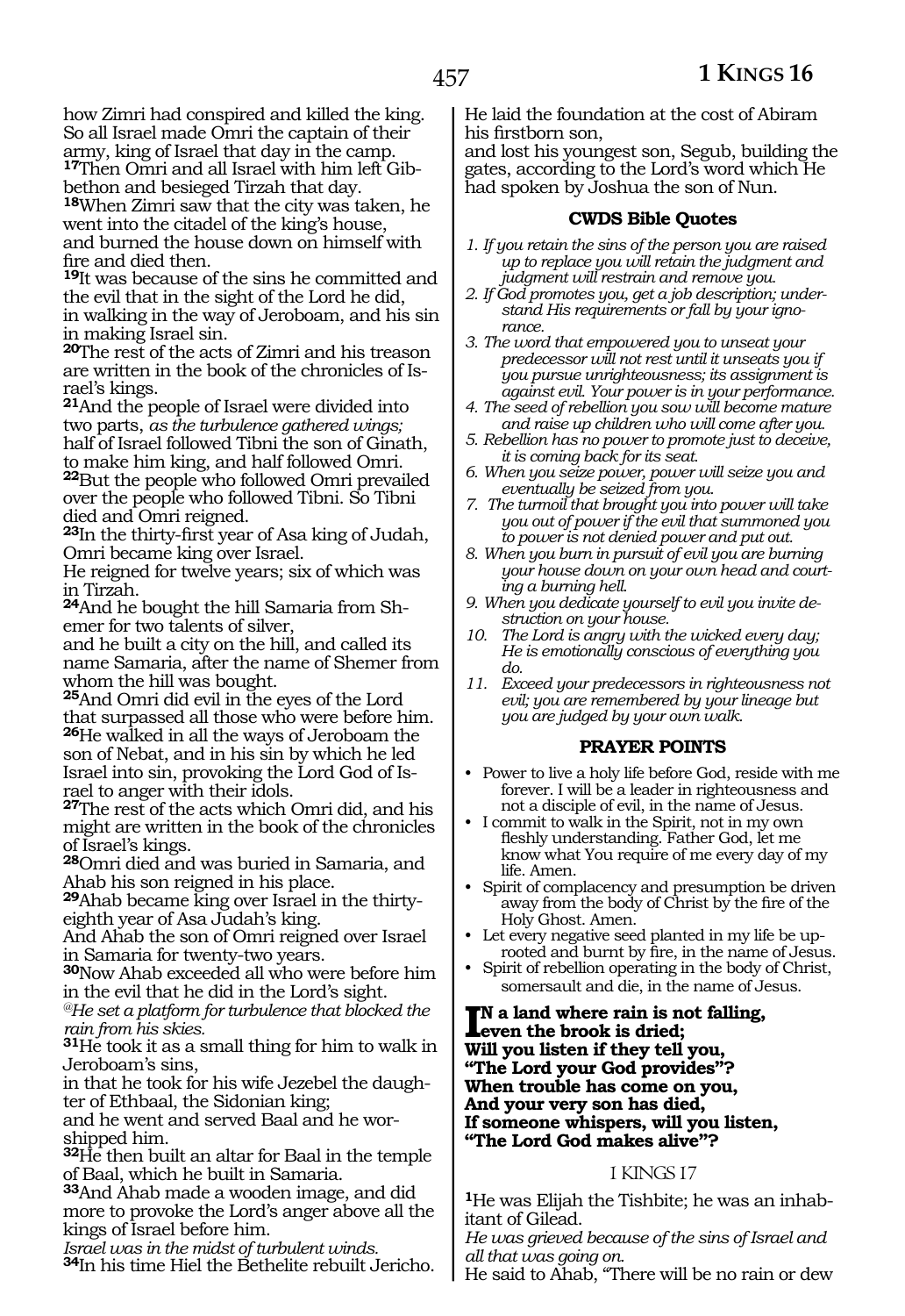these years, as the Lord God of Israel lives before whom I stand,

except by my word; until I tell it to come."

**2**Then the word of the Lord came to him, saying,

**<sup>3</sup>**"Go away from here and turn east; go hide by the Brook Cherith, which flows into Jordan.

**<sup>4</sup>**"The brook will supply water for you to drink, and I have commanded the ravens to feed you there."

**<sup>5</sup>**So he did as the Lord commanded, and went and stayed by the Brook Cherith, which flows into Jordan.

**<sup>6</sup>**Ravens brought him bread and meat in the morning, and bread and meat when evening came;

he drank from the brook, and so he was sus- tained.

@*The Lord God is providing; His word is tested and tried;*

*but will disappointment and anger be yours if your brook gets dried?*

**<sup>7</sup>**After a while the brook dried up because there was no rain;

**<sup>8</sup>***but Elijah was eating of the Lord's word,* and he heard God's word again, saying,

**<sup>9</sup>**"Arise and go to Zarephath, which belongs to Sidon and stay there.

See, I have commanded a widow woman there to sustain you."

**<sup>10</sup>**So he went down to Zarephath,

and when he reached the city gate, he saw the widow woman gathering sticks,

and he said to her, "Please bring me some wa- ter in a cup that I may drink."

**<sup>11</sup>**And as she went to get it, he called out to

her, saying, "Please bring me a morsel of bread also."

**<sup>12</sup>**And she replied, "As the Lord your God lives, I have no bread, only a handful of meal, and a little oil in a jar.

I gather these few sticks that I may go prepare it for me and my son, that we may eat it and die."

*@How could she be the one the Lord prepared and commanded?*

*Well, would she hear, "The Lord supplies"?*

**<sup>13</sup>**And Elijah said to her, "Do not be afraid, go and do as you have said,

but make me a small cake from it first, and bring it to me, and make for yourself and your son then."

*@Woman, do not fear to sow it.*

*There is no rain, but this is fertile soil.*

**14"**For this is what the Lord God of Israel says, 'Your bin of meal shall not be depleted, nor shall your jar of oil run dry, until the day the Lord sends rain.'"

**<sup>15</sup>**She went and did just what Elijah told her to do,

and she and Elijah and her household ate for a long time.

**<sup>16</sup>**The flour was not depleted, nor did the jar of oil run dry, just as the Lord had spoken by Elijah.

**<sup>17</sup>**After these things the son of this woman fell sick.

**<sup>18</sup>**She came to Elijah, and said,

"Man of God, what do I have to do with you? Did you come to call my sins to memory, and to kill my son?"

*@She seemed to have forgotten, she had one meal to eat and die.*

@*She experienced, the Lord God who provides. Now this she would come to appreciate;*

*the Lord God makes alive!*

*Was she ready for a taste?*

**<sup>19</sup>**Elijah said to her, "Give your son to me." And he took him out of her arms and brought him upstairs to the loft where he slept, and laid him on his own bed.

**<sup>20</sup>**Then he cried out to the Lord, and said,

"O Lord my God, have You brought disaster on the widow I am staying with, by putting her son to death?"

**<sup>21</sup>**And He stretched himself on the child three times, and cried to God in earnest, saying,

"O Lord my God, please let the soul of this child come to him again."

@*He knew that God was life,* 

*and the Lord God makes alive!*

**<sup>22</sup>**And the Lord heard the voice of Elijah, and the soul of the child came back to him, and he revived.

**<sup>23</sup>**And Elijah took the child to his mother in the house, saying,

"Woman, see, your son lives!"

**<sup>24</sup>**Then the woman said to Elijah, "Now I know you are a man of God,

and the word of God that is in you is truth."

### **CWDS Bible Quotes**

*1. Where zeal for the Lord and the knowledge of His heart inspires your proclamation, your word has heaven's ratification.*

*2. It is a great responsibility to carry when the fate and the well-being of a people is wrapped up in your word, yet we all carry that responsibility.*

- *3. Purpose dictates provision, protection and preservation; yours.*
- *4. It may not be elaborate but it is sustaining; it may not be a banquet but it is providence.*
- *5. Never let pride get in the way of your preservation; never reject ravens and hug your cravings; never reject the message because of the messenger.*
- *6. Not because you have the word of God means that your brook will never dry; it means your Source will never dry.*
- *7. Never get tied down to routine or tied up by routine; understand your season and be ready to move.*
- *8. The Lord will bless through unusual sources who will never know the potential they have for kingdom impact.*
- *9. If you can find Christ (the Word) in your crisis you will find cover; the Word needed to sustain you is already released and alive waiting for you to find it.*
- *10. Never prophesy death over your life and your family, it will become your reality; especially when you get others to agree, telling you, "Go and do as you have said."*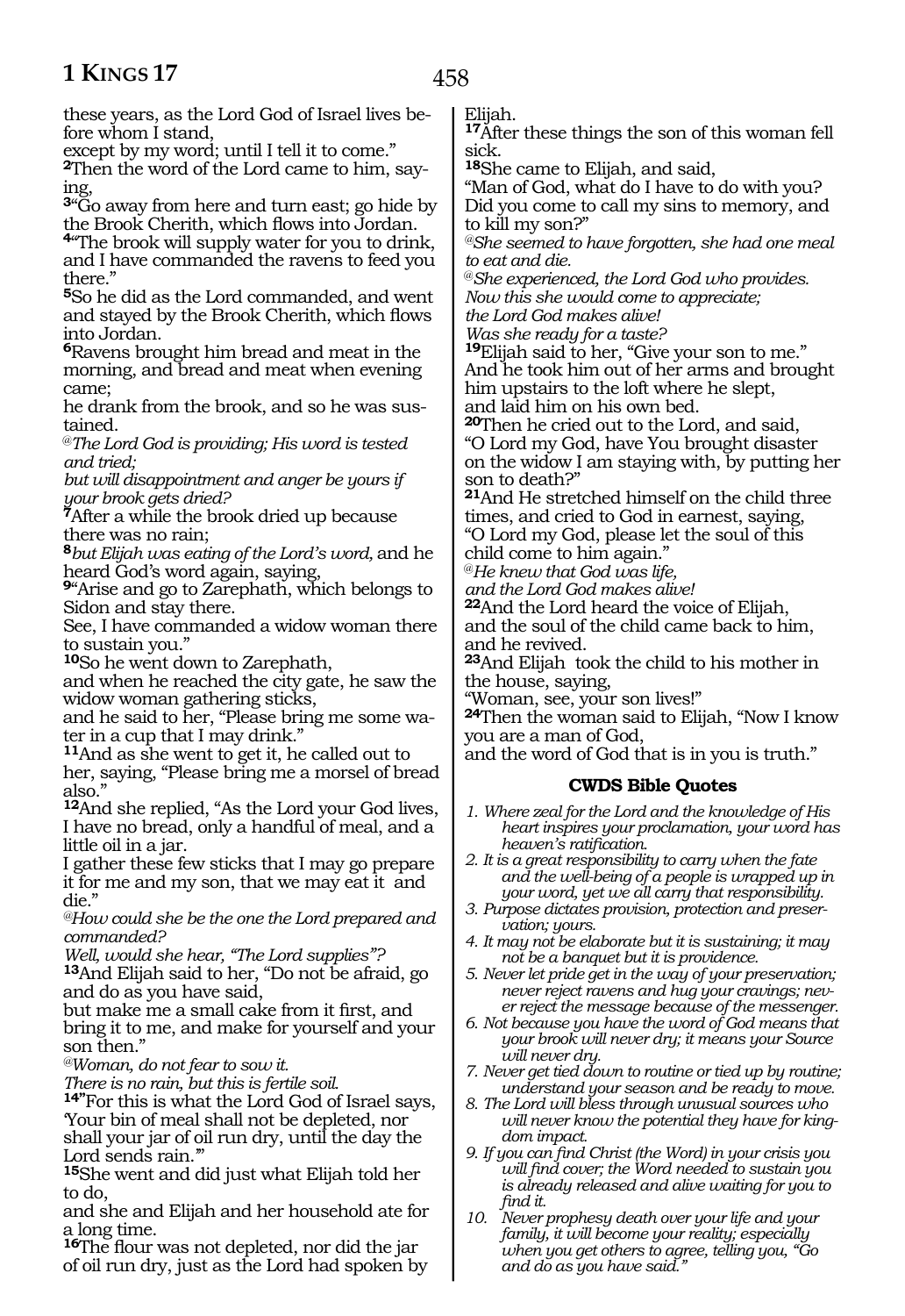- *11. When it is too small to sustain you, it is too small to retain; release it to the Lord. When it is all you have, it is all you need in God's hands.*
- *12. Position yourself as a kingdom administrator, receiving kingdom resources to supply kingdom needs.*
- *13. When you give to God the firstfruit, all the remnant is blessed; when you seek the kingdom first you deliver a package to yourself with all your needs included; when you bake a cake for the prophet first, then your inadequacies will be adequate.*
- *14. The presence of the prophet or the anointing may not prevent you from attack; it presents hope in crisis and resuscitation and resurrection of dead situations.*

### **PRAYER POINTS**

- Holy Spirit, give me precision to hear what You are saying accurately and fearlessness in my zealous pursuit of You. Amen.
- Lamb of God, I will go, I will tell, I will speak; I refuse to be responsible for the blood of this dying world. Amen.
- I operate from my perch under the shadow of the Almighty as I execute Your purpose for my life. Amen.
- Thank You Lord for every provision You give to me and every blessing You bring my way; my heart is forever grateful to You. Amen.
- I humble myself at Your feet Lord Jesus and sit in awe of You daily; I refuse to be distracted by the instrument of my provision but rather choose to be amazed by the source. Amen.
- Most High God, You are my source and supply, my brook that can never run dry; show me my next move, the next step You desire me to make. Amen.

## **I feel the wind is changing; "He is God!" all men proclaim.**

**Go tell it to Ahab; it brings with it abun- dance of rain.**

**Three years they have been crying; Baal answered not nor came,**

**No, not with water; now they asked fire, and now he answered not again.**

**Abundance now is coming; kill the ones who bring you wrath.**

**It is God who lights the fire and brings abundance to your path.**

**Hurry up, the rain is coming; see the chariot moving fast.**

#### **But with His wind under your wings you will outrun their horse.**

### 1 KINGS 18

**<sup>1</sup>**It was the third year of famine, and to Elijah the word of the Lord came,

"Go show yourself to Ahab; on the earth I will send rain.

**<sup>2</sup>**So Elijah went to show himself to Ahab the king.

And Samaria was devastated by this severe famine.

**<sup>3</sup>**A mission for Obadiah, the governor of Ahab's house;

he feared the Lord greatly, *and this had set him* 

*apart and out.* **<sup>4</sup>**When Jezebel killed all the Lord's prophets, Obadiah hid a hundred in caves;

he hid them there by fifties, and fed them with water and bread those days.

**<sup>5</sup>**A mission for Obadiah, Ahab said, "Go throughout the land at this time;

in this moment of scarcity, go and see what you can find.

Go to all the fountains of water, to every brook around;

maybe you will find some grass for the mules and horses, so we will not have to kill them all."

**<sup>6</sup>**They divided the land between them; Ahab and Obadiah went different ways;

**<sup>7</sup>**Elijah met Obadiah suddenly as he was on his way,

and Obadiah recognized him, and fell to his face

and said, "Are you my lord Elijah?"

**<sup>8</sup>**Elijah said, "I am, now go tell your master that Elijah is here."

**<sup>9</sup>**Obadiah said, "You are delivering your servant to Ahab for him to kill me? But why, how have I sinned?

**10**"As the Lord your God lives, there is no nation or kingdom where the king has not sent someone to seek you,

and he took an oath of those kingdoms and nations when they said you were not there. **<sup>11</sup>**"Now you say to me, 'Go tell your master

that Elijah indeed is here'?

**<sup>12</sup>**"I know as soon as I leave you the Spirit of the Lord will carry you off, to a place I do not know;

when I tell Ahab and he comes and cannot find you, he will kill me.

But I, your servant, have feared the Lord from my youth.

**<sup>13</sup>**"Did they not tell you my lord what I did when Jezebel killed the prophets of the Lord, how I hid one hundred of them by fifties to a cave, and fed them with bread and water?

**<sup>14</sup>**"Now you say, 'Go, tell your master Elijah is here.' He will kill me then."

**<sup>15</sup>**Then Elijah said, "As the Lord of hosts lives, before whom I stand,

I will show myself to him today, the time has come."

**<sup>16</sup>**So Obadiah went to Ahab and brought him to the place the prophet was.

**<sup>17</sup>**When Ahab saw Elijah, Ahab said to him, "Is it you indeed, the one who troubles Israel?" **18**And he answered, "I have not troubled Israel; it is you and your father's house who have, for you have forsaken the Lord's commandments and have followed the Baals.

**<sup>19</sup>**"Now, send and gather all Israel to me on Mount Carmel,

the four hundred prophets of the wooden images who eat with Jezebel,

and the four hundred and fifty prophets of Baal."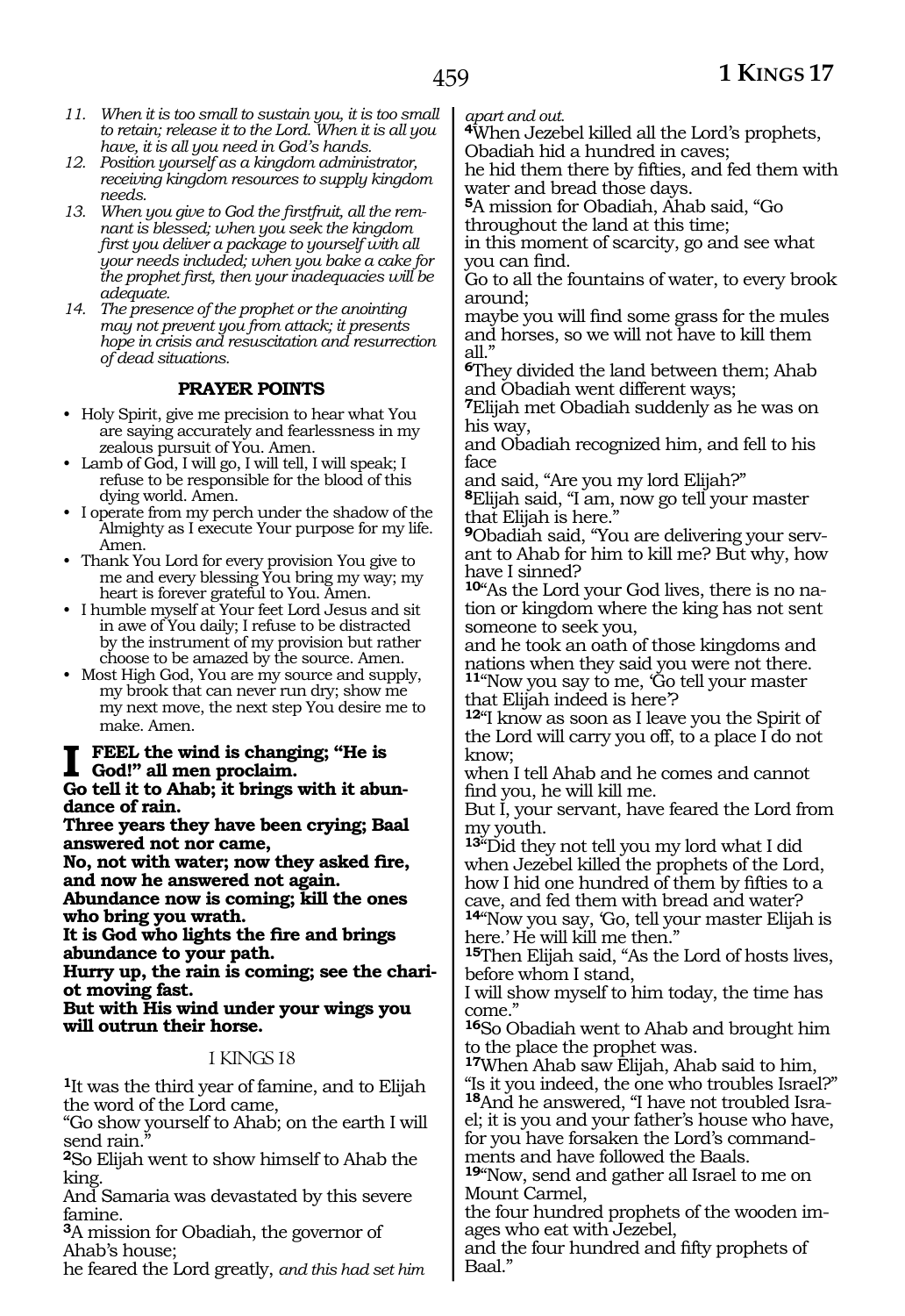460

**<sup>20</sup>**So Ahab sent for all the children of Israel, and he gathered the prophets together on Mount Carmel.

**<sup>21</sup>**And Elijah came to all the people, and said, "How long will you pause between two opinions?

If the Lord is God, then follow Him, but if Baal, then follow Baal."

The people did not answer, though they knew well what they heard.

**<sup>22</sup>**Then Elijah said to the people, "I alone am left of the Lord's prophets, but the prophets of Baal are four hundred and fifty men.

**<sup>23</sup>**"Let them give us two bulls; and let them take one for themselves, cut it in pieces and lay it on the wood, but put no fire beneath it; and I will prepare the other bull, and lay it on the wood, with no fire under it.

**<sup>24</sup>**"You call on the name of your gods then and I will call on the name of the Lord;

the God who answers us by fire, He is God." **<sup>25</sup>**Then all the people answered and said, "Well spoken!

Choose for yourself one of the bulls, and you prepare it first, for you are many;

then call on the name of your god, but put no fire under it."

**<sup>26</sup>**So they took the bull they were given, and prepared it and called on the name of their god Baal from morning until noon.

@*After three years of harsh famine, they must have been saying, "Baal is coming soon!"* 

They said, "O Baal, hear us!" But there was no voice; he did not answer as at all the times before.

They then leaped on the altar they made*, they would play the fool some more.*

**<sup>27</sup>**At noon Elijah mocked them, saying, "Cry aloud, surely he is god;

perhaps he is meditating, or is busy, or has taken a trip,

or he is napping and must be awakened, maybe noise will do the trick."

**<sup>28</sup>**And so they cried out, and cut themselves, as they were accustomed to doing,

using lances and knives until blood gushed out of them.

**<sup>29</sup>**And when midday was past and they had prophesied to the time of the evening sacrifice, no one answered, no one paid attention, there was no voice, no fire.

**<sup>30</sup>**Then Elijah said to the people, "Come near to me."

So they all came near to Elijah, and he repaired the Lord's altar that was broken down. **<sup>31</sup>**Elijah took twelve stones, representing the tribes of the sons of Jacob,

to whom the Lord had said, "Israel shall be your name."

**<sup>32</sup>**With the stones he built an altar in the name of the Lord and made a large trench around the altar that day.

**<sup>33</sup>**As the people watched in earnest, he put the wood in order, and cut the bull in pieces,

and he laid it on the wood, and said, "Fill four barrels of water, and pour it on the

burnt sacrifice and on the wood." *@The wood was soaked and draining, as the peo-*

*ple watched in surprise.*

**<sup>34</sup>**For Elijah said, "Do it again, and again." A second and a third time.

**<sup>35</sup>**As the water ran all around the altar, he also filled the trench.

*@As the trenches filled with water, the people held their breath.*

*They digested every motion of this prophet's faith or stark madness.*

**<sup>36</sup>**But at the time of the evening sacrifice with gentle confidence, Elijah came near, and said, "Lord God of Abraham, Isaac and Israel, let it be known today,

that You are the Lord God of Israel and I am Your servant; and all that You have spoken I have done.

**<sup>37</sup>**"Hear me; O Lord, hear me, that this people may know that You are the Lord God then, and that You have turned their hearts back to You again."

**<sup>38</sup>**Then the fire of the Lord fell and consumed the burnt sacrifice; *but to their utter amazement,* it also consumed the wood, and the stones and the dust, and even licked up the water in the trench!

**<sup>39</sup>**When all the people saw it, on their faces they fell;

"The Lord, He is God! He is God!" They all ex- claimed, and said.

**<sup>40</sup>**And Elijah said to them, "Seize the prophets of Baal; do not let one of them escape!"

So they captured them, and Elijah brought them to the Brook Kishon, and he killed them there that day.

**<sup>41</sup>**Then Elijah said to Ahab, "Go up, eat and drink, for there is the sound of abundance of rain."

**<sup>42</sup>**And Ahab went up to eat and drink, and Elijah then went up to the top of Carmel. He put his face between his knees, as down

on the earth he bowed.

**<sup>43</sup>**And Elijah said to his servant, "Go up now; look towards the sea."

So he went up and looked, and said, "There was nothing.

Six times he said this, but he told him, "Go again."

**<sup>44</sup>**Then on the seventh time, he said, "There is a cloud like a man's hand rising out of the sea. And he said, "Go now, say to Ahab, Prepare your chariots;

go down in a hurry before the rain stops you.'" **<sup>45</sup>**Then the small hand turned to black clouds, as the wind began to rise,

and as Ahab rode to Jezreel, the rain blotted out his cloudless skies.

@*Driven with fervor, the rain was beating fast! Driven by abundance, the rain raced against his horse.*

*But driven by the Lord's hand, Elijah outran the*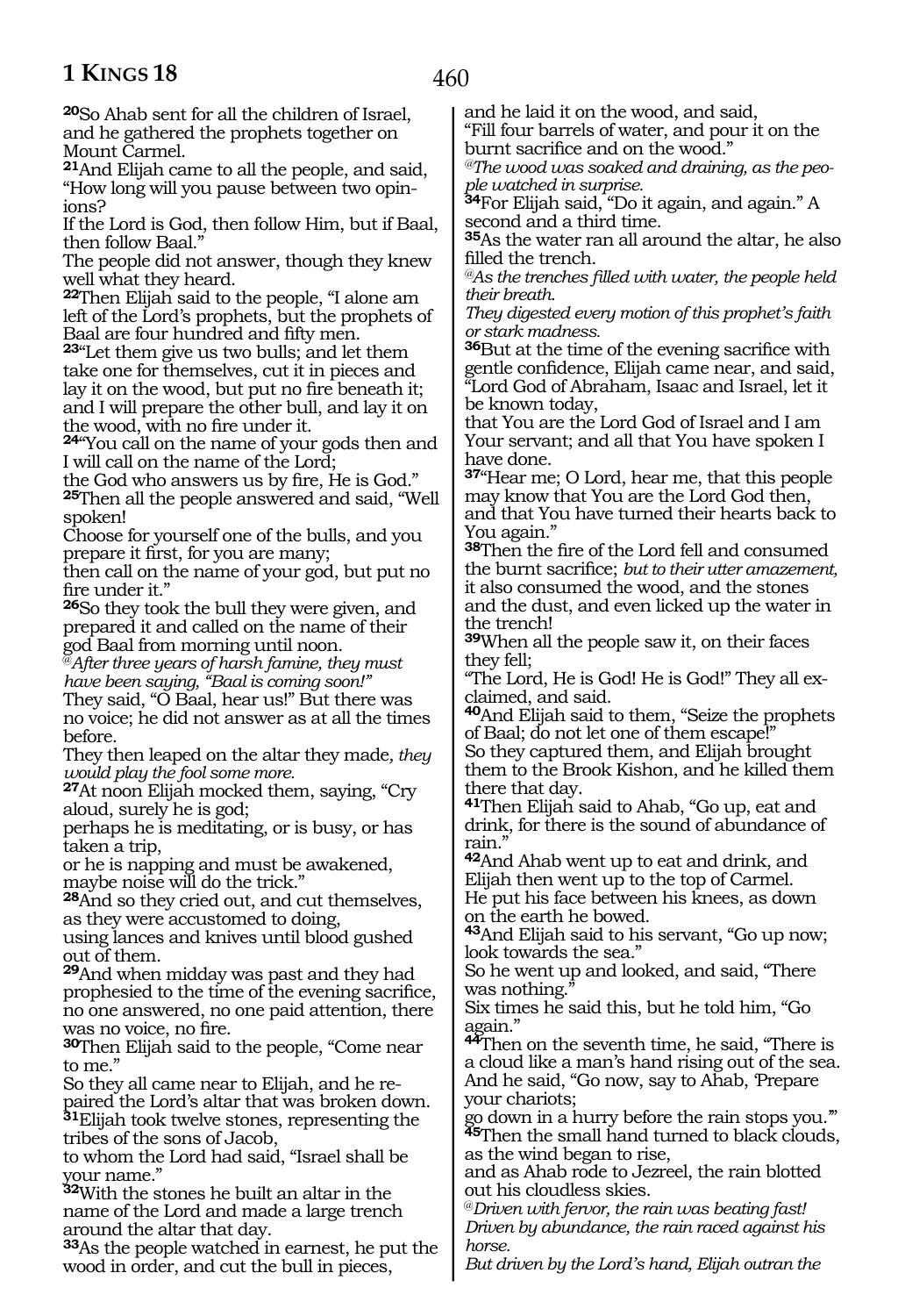*chariot of the king.*

*Like a bird that is driven, with wind under its wings!*

**<sup>46</sup>**For the hand of the Lord was on Elijah, and he girded up his loins,

and he ran before Ahab, until to Jezreel's en- trance he arrived.

### **CWDS Bible Quotes**

- *1. The severity of the situation or anxiety does not dictate timing; the Lord does. If what you carry is His, He will tell you when to show yourself.*
- *2. The fear of the Lord must exceed the fear for your own life and compel you to do what the Lord requires of you even in great danger.*
- *3. Not everyone can handle the divine revelation of the next move of God; God will handpick representatives as he did Obadiah.*
- *4. People will search for the Word of God to ease their situation but not to resolve it, to give them comfort in sin and not commitment; they will acknowledge their prophets are not profitable but they will not give them up.*
- *5. The power of the Lord to hide and preserve you, even in plain sight, is greater than every power seeking to discover, expose and to harm you.*
- *6. It is easier to blame the consequences of your action on a third party than to take responsibility and be committed to change.*
- *7. The world is waiting for people willing to take God at His word and to showcase Him to the world; be ready to stand your ground for God.*
- *8. You cannot put your confidence in idols or demons without making a fool of yourself; practise your confidence in secrecy for you cannot survive a public display.*
- *9. If you will answer this evil world with zeal for God, God will answer you with fire.*
- *10. The time for wavering is over; the call for steadfast commitment is compelling.*
- *11. Keep standing even if you are the only one left standing; be ready to plunder the enemy even in the place of their own authority and comfort.*
- *12. Difficult for man is easy for God but increases the awe of Him; magnify God by believing for the supernatural.*
- *13. A small indication is enough to satisfy your big faith that the big things you are believing for are happening.*
- *14. Run with God and He will make you the greatest sprinter-distant runner that ever lived. Elijah is the only man to ever outrun horses over long distance.*

### **PRAYER POINTS**

- Spirit of the living God, I am like a leaf blown in Your wind. I refuse to be distracted by my sight or my feelings; I move at Your word. Amen.
- I tremble before You Father; You alone have power over my soul. I will not fear what man can do to me.
- Most High God, let the person You have assigned to convey me to the next level, locate me now, in the name of Jesus.
- Spirit of conviction that leads to genuine repentance, fall upon sinners today, in the name of Jesus.
- Bold and valiant believers willing to stand your ground for God, arise now and defend your faith, in the name of Jesus.

**Jezebel is out to slay you, And all your strength is gone; Exhausted by this weakness; it is time to pass the mantle on. You are standing on a mountain, seeking a reason to rejoice; It may not be in an earthquake, May be just a still small voice. Your soul may need to hear this, "Soul, why are you cast down?" Sweet relief comes with knowing that you are not alone.**

#### 1 KINGS 19

**<sup>1</sup>**And Ahab told Jezebel everything Elijah had done,

and how he killed all the prophets with the sword.

**<sup>2</sup>**And Jezebel sent a messenger to Elijah, say- ing,

"Let the gods do so to me and more,

if I do not make your life like the life of one of them by this time tomorrow."

**<sup>3</sup>***Jezebel was out to slay him.*

When Elijah realized, he got up and fled for his life;

and he went to Beersheba, which is in Judah, and there he left his servant behind.

**<sup>4</sup>**And he went alone a day's journey into the wilderness, and came and sat under a juniper tree.

And he sought escape in death; he prayed to die, saying, "It is enough! Lord, please take my life, for I am no better than my fathers!" **<sup>5</sup>**And as he rested and slept under the tree, suddenly he was touched by an angel, who said to him, "Rise and eat."

**<sup>6</sup>**He looked, and there was a cake that was baked on coals, and a jar of water at his head. *Just when he needed comfort, he was comforted.* He ate and drank and lay down again.

**<sup>7</sup>**And the angel of the Lord came back the sec- ond time and touched him, and said,

"Rise and eat, because the journey is too great for you."

**<sup>8</sup>**So he rose up ate and drank and he went in the strength of the food he had

forty days and forty nights, as far as Horeb, the mountain of God.

@*No better place to run to when you are in need of a word,*

*and gentle arms to hold you; run to God.* **<sup>9</sup>**He went into a cave and spent the night in that place,

and to him the word of the Lord came.

And He said to him, "What are you doing here Elijah?"<br>It was refreshing as the rain.

**10**He said, "I was jealous for the Lord God of hosts;

for the children of Israel have forsaken Your covenant,

torn down Your altars, and killed Your prophets with the sword.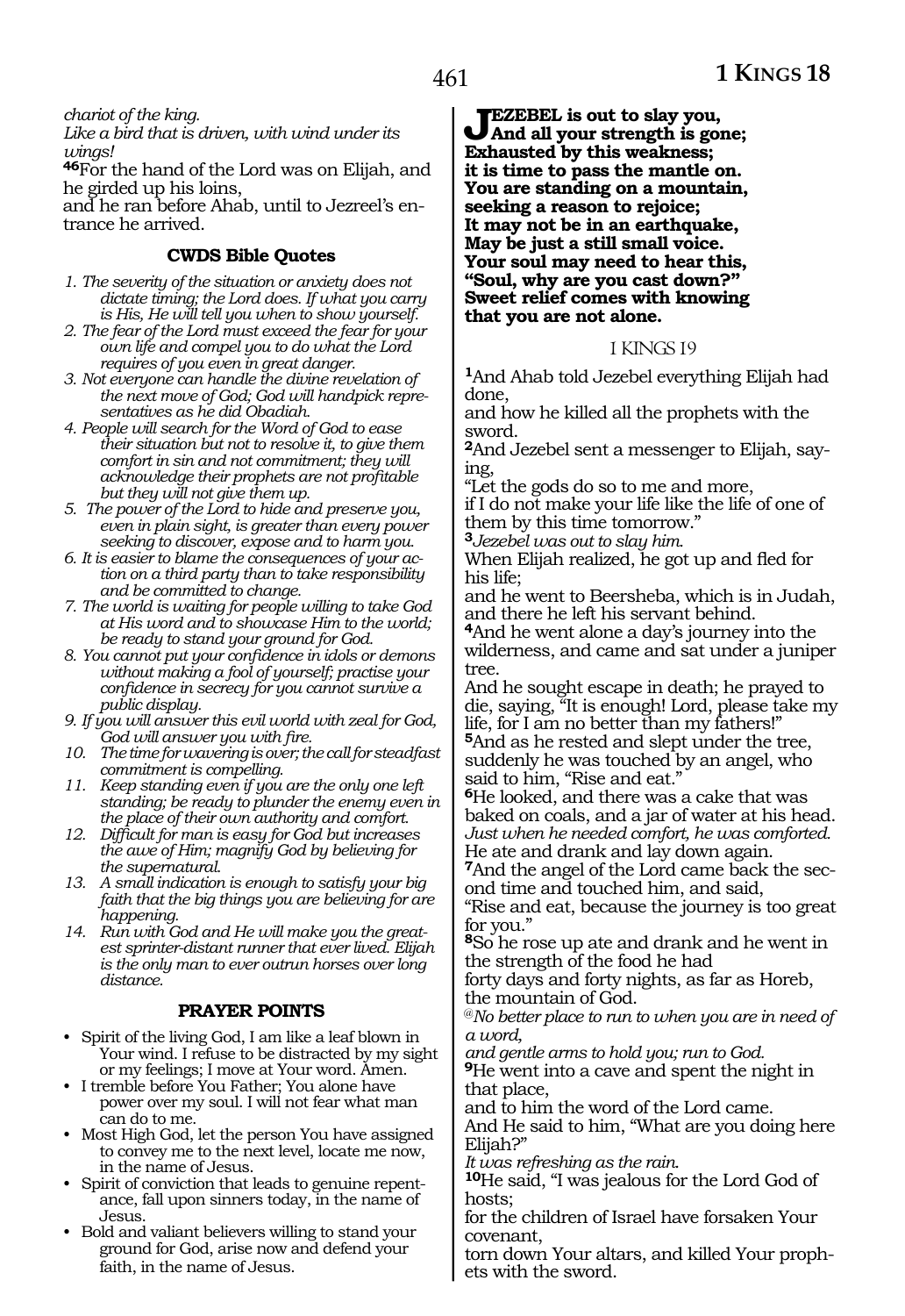462

I am left alone, and they seek my life." **<sup>11</sup>**Then He said, "Go stand on the mountain before the Lord."

And as he did, the Lord passed by,

and a great strong wind lashed the mountains and broke the rocks in pieces before the Lord, but the Lord was not in the wind,

and after the wind an earthquake came, but the Lord was not in the quake.

**<sup>12</sup>**After the quake a fire burned all around, but the Lord was not in the fire.

*Then when all the noise had died,* he heard a very still small voice.

**<sup>13</sup>**And when Elijah heard it, he wrapped his face in his mantle, and he went out and stood at the entrance of the cave.

Suddenly a voice came to him, saying, "Elijah, what are you doing here?"

**<sup>14</sup>**He said, "I was jealous for the Lord God, because the children of Israel had forsaken Your covenant, torn down Your altars, and killed Your prophets with the sword.

I alone remain; now they seek to take my life." **<sup>15</sup>**Then the Lord said to him: "Go, return in the direction of the Wilderness of Damascus, and when you arrive, anoint Hazael as king over Syria.

**<sup>16</sup>**"Also anoint Jehu the son of Nimshi as king over Israel.

And anoint Elisha the son of Shaphat of Abelmeholah as prophet in your place.

**17**"It shall be that anyone who escapes Hazael's sword, Jehu will kill,

and those who escape the sword of Jehu, Elisha will kill."

*@God's remedy for depression:*

*He gave Elijah work to do that day.*

*When purpose is being fulfilled, depression slips away.*

**<sup>18</sup>**"Yes I have reserved seven thousand in Is- rael,

those who have not bowed their knees to Baal, and every mouth that has not kissed him." *No, you are not alone.*

**<sup>19</sup>**So he departed from there *relieved and motivated, knowing he was not alone.*

And he found Elisha, the son of Shaphat, who was plowing the land with twelve yokes of oxen before him. He was with the twelfth. Elijah passed by him and threw his mantle on him.

**20**Elisha left the oxen then and ran after Elijah, and said,

"Please permit me to kiss my father and mother, and then I will follow you."

And Elijah said, "Go back and do this, for what have I done to you?"

**<sup>21</sup>**So Elisha returned from him, and took a yoke of oxen. He killed them and boiled their flesh, using the equipment from the oxen, and he gave it to the people, and they ate. Then he rose up and followed Elijah and min- istered to him as his servant from then on.

### **CWDS Bible Quotes**

- *1. The Jezebel spirit is not moved by the supernatural; its hardness terrifies even the greatest prophet.*
- *2. Guard against heavy demonic attack after every great move or demonstration of God; the devil will harass you to the point of surrender or desiring death.*
- *3. When you are at your lowest point place your faith at the highest peak and your feet will take you there.*
- *4. Go hard, even if you think you are alone; perhaps you are just the only one willing to be a voice for God.*
- *5. No matter how dangerous, devastating or depressing it seems, keep pressing; God is passionate for the zealous and His angels are present with them.*
- *6. God is taking you somewhere and will be your provision and strength for the journey; God is taking you to Him to take you beyond.*
- *7. Be ready to fast and to stand fast as you steadfastly pursue His presence; never stop until you reach the mountain-top.*
- *8. Nothing like the presence of God to resolve the problems of the heart; when you are overwhelmed by situations find the quintessence of the presence.*
- *9. Run hard, run long, run continuously in prayer, praise and fasting until you find Him and find yourself on the mountain-top.*
- *10. Never be fooled by the noise, the shaking or the fireworks, always listen for and to the still small voice.*
- *11. There is no greater resolution for personal crisis than new assignment from the Lord; 'kingdom first' rearranges perspective and removes fear.*
- *12. The problem may not have moved away from you, but you know you have moved away from it and moved on to God when it no longer distresses you.*
- *13. Be ready to surrender everything for the call; fulfilment begins when you step out in faith and go.*
- *14. The mantle you feel is not the conclusion just the invitation; the hunger you acquire releases the anointing you need.*

### **PRAYER POINTS**

- Spirit of Jezebel targeting ministers in the body of Christ, somersault and die; be eaten by your dogs, in the name of Jesus.
- I call forth a protective covering and a defensive shield of warrior angels over the life of every minister of the gospel and every carrier of a move of God in this age, in the name of Jesus.
- Spirit of depression, be dispelled from the lives of ministers and be replaced by renewed confidence and enthusiasm for God and the things of God.
- Every spirit driving Christians from their prayer altars in order to torment them, loose your hold now, in the name of Jesus.
- Power to persist in faith and the willingness to stand alone for righteousness, envelop our youths now, in the name of Jesus.
- Let the spirit of discipline and pursuit that will cause me to live in Your presence on the mountain-top, Father, envelop my life now and refuse to let go, in the name of Jesus. Amen.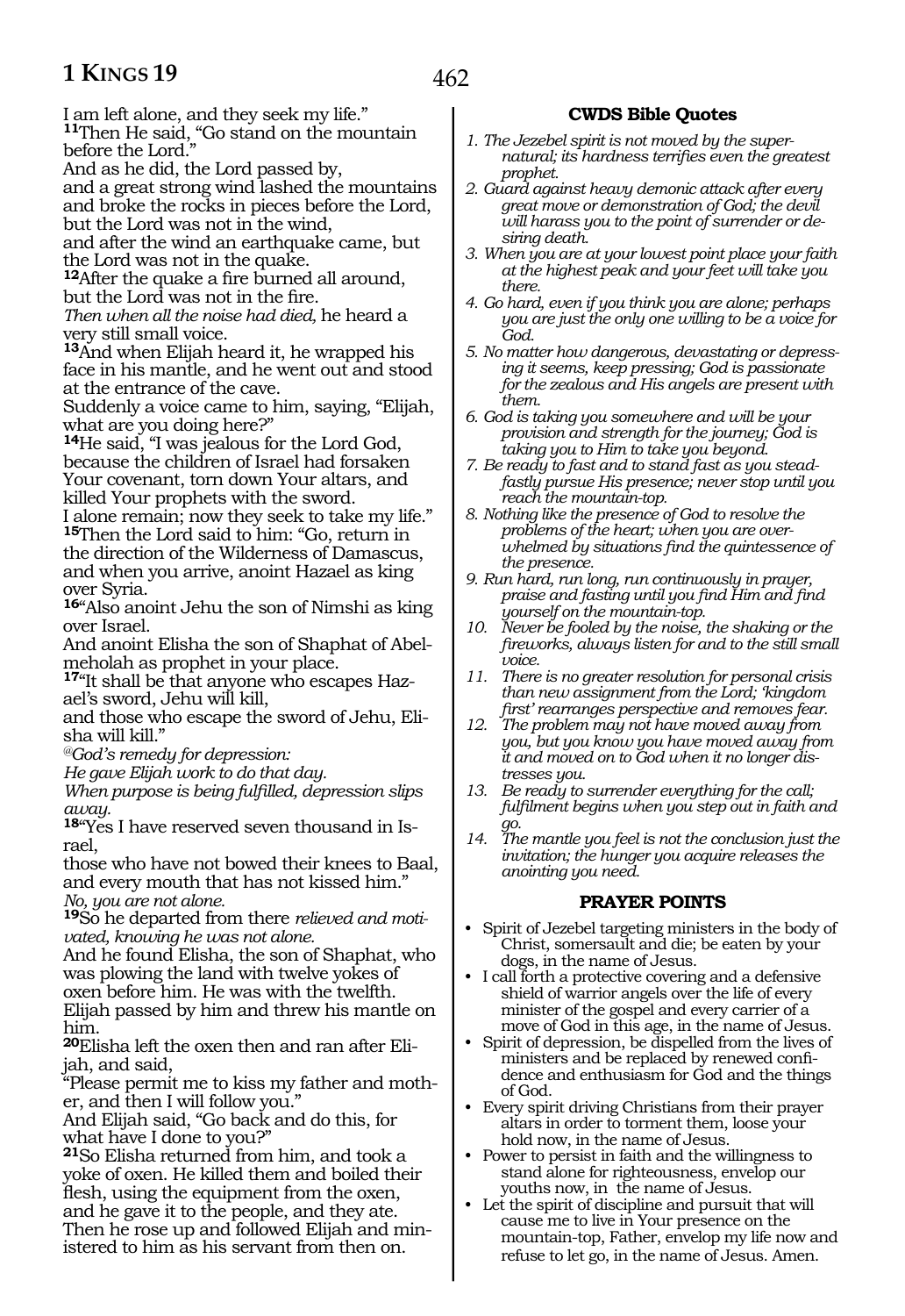**GOD** of the hills and valleys,<br> **Of mountain peaks and plains,**<br> **In the Cod** who is fighting for you, **Is the God who is fighting for you, But do you fight with Him? Call the enemy your brother; Give your life that he may live, After he was delivered to you By the God of valleys, hills.**

1 KINGS 20

**<sup>1</sup>**Ben-hadad the king of Syria gathered all his forces: thirty-two kings, with horses and chariots.

And he went and besieged Samaria and made war against it.

**<sup>2</sup>**Then he sent messengers into the city to Ahab the king, saying,

"Ben-hadad says,

**<sup>3</sup>**'Your silver and your gold are mine; your favored wives and your children are mine."

**<sup>4</sup>**The king of Israel answered and said, "As you have said, O king, I and all I have are yours."<br><sup>@</sup>It was so easy for Ahab to give Jezebel away.

<sup>5</sup>But Ben-hadad was not finished; he sent messengers back to say,

"This is what Ben-hadad says, 'I have sent to tell you to deliver to me your silver and gold, your wives and your children,

**<sup>6</sup>**"but I will send my servants to you about this time tomorrow,

they will search your house and your servants' houses, and will take anything that is pleas- ant in your eyes.'"

*@Not in their eyes but yours. This was personal aggravation.* 

**<sup>7</sup>**So King Ahab called all the elders of the land, and said,

"See how this man seeks mischief with us, for he has sent for my wives, my children, my gold and my silver and I have not denied him." **<sup>8</sup>**And all the elders and all the people said to him, "Do not submit or consent."

**<sup>9</sup>**Therefore, to the messengers of Ben-hadad he said,

"Tell my lord the king that all he requested of me the first time I will do, but this thing I cannot do."

So the messengers left and returned to Benhadad with the message.

**<sup>10</sup>**Then Ben-hadad sent to him, saying, "May the gods do so to me and more if I leave enough dust in Samaria to fill the hands of each of my servants who follow me." **<sup>11</sup>**So the king of Israel replied,

"Do not let the person who puts on his armor boast himself just as the person who puts it off."

*@This response was not tender; Ahab was no more speaking soft.* 

**<sup>12</sup>**When Ben-hadad heard this message, as he and the kings were drinking in the camp, he said to his servants, "Position yourselves for war.'

And they got in position to attack the city. **<sup>13</sup>**Then a prophet approached Ahab the king, and said,

"This is what the Lord says: 'Have you seen this great multitude?

Today I will deliver them all to you,

and you shall know that I am the Lord.'" **<sup>14</sup>**So Ahab asked of him, "By whom?"

And he replied, "By the princes of the provinces, says the Lord."

And Ahab asked "Who shall order the battle?" He replied, "It shall be ordered, king, by you." **15**So he numbered the princes of the provinces,

they were two hundred and thirty-two; and he numbered all the people, all the chil- dren of Israel;

they were just seven thousand, only a few. **<sup>16</sup>**And they went out at noon.

While Ben-hadad and the thirty-two kings with him were drinking themselves drunk. **<sup>17</sup>**The princes were the first to go out.

And Ben-hadad was told, "Men are coming out from Samaria!"

**<sup>18</sup>**But he said, "Whether they come for peace or for war, take them all alive."

**<sup>19</sup>**So the princes of the provinces went out of the city with the army.

**<sup>20</sup>**Each of them killed his man;

so the Syrians fled, and Israel pursued them; and Ben-hadad the king of Syria jumped on his horse and fled with his cavalry, when he realized what was going on.

**<sup>21</sup>**Then the king of Israel attacked the horses and the chariots,

and killed the Syrians with a great slaughter. @*For you will have sure victory when the God of hills is with you!*

*But do not let your enemy be fooled, He is the God of the valleys too.* 

**<sup>22</sup>**And the prophet came to the king of Israel and said, "Go strengthen yourself and mark; next year the king of Syria will come again." *This time they will be fighting with the God who rules the plains.*

**<sup>23</sup>**Then the servants of King Ben-hadad said to him,

"Their gods are gods of hills.

Indeed that is why they were stronger this time. If we fight them in the plain their gods will lose their will.

**<sup>24</sup>**"Release the kings and replace them with captains;

**<sup>25</sup>**"and put an army together like the army that you lost,

horse for horse and chariot for chariot.

We will fight them in the plain then; we will definitely be stronger this time."

And he listened to them and did what they advised.

**<sup>26</sup>**And so, at the turn of the year, Ben-hadad gathered Syria and went up to Aphek to fight Israel.

**27**And Israel was gathered and given provi-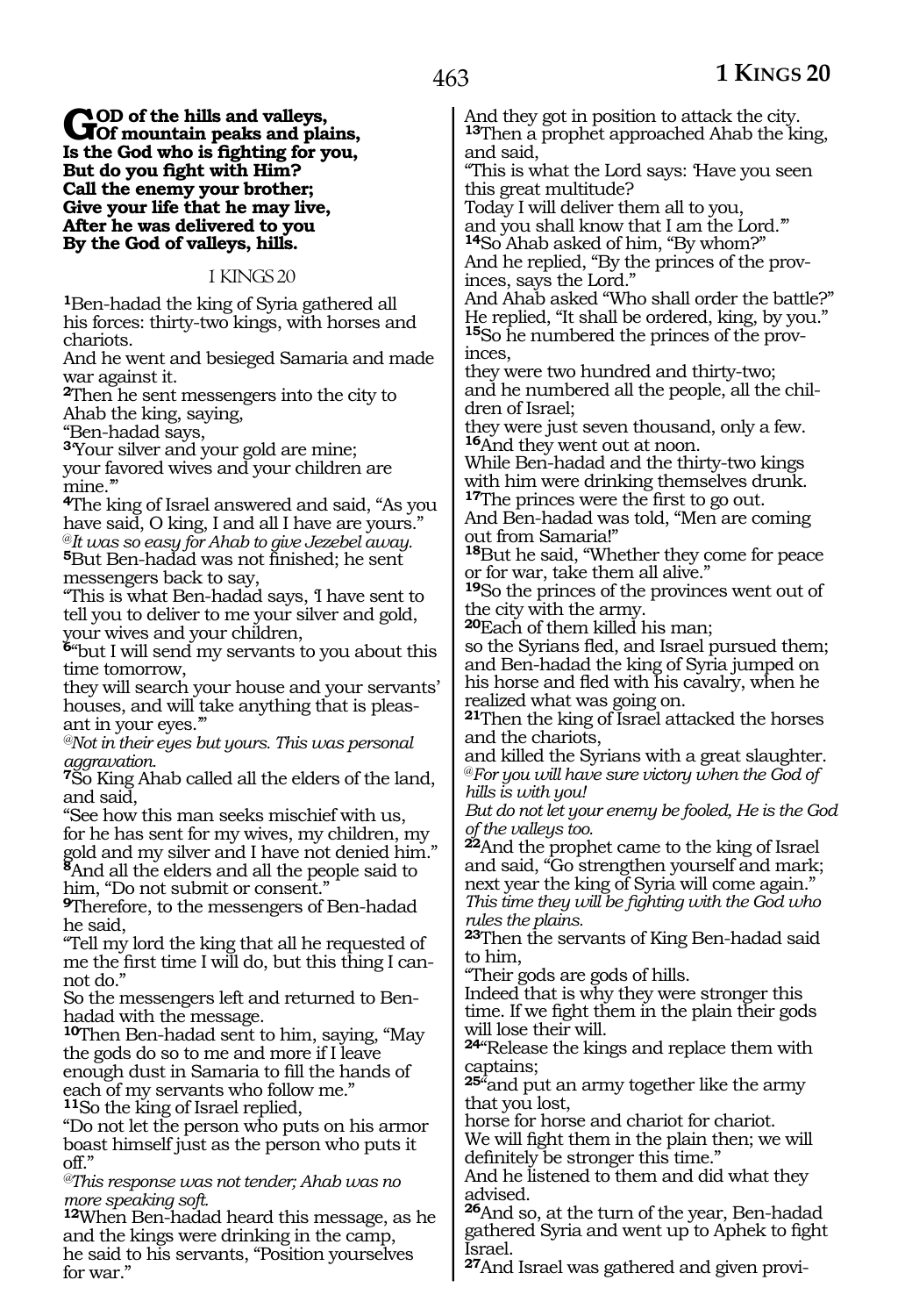sions, and they went up against them.

The Syrians filled up all the valley while Israel camped before them like two small flocks of sheep.

**<sup>28</sup>**Then a prophet of God came and spoke to the king of Israel and said,

"Thus says the Lord, 'I have heard what the Syrians have said, "The Lord is God of hills, but is not God of the valleys;

therefore I will deliver all this multitude into your hand, and you shall know that I am the Lord."'

*@The God of hills and valleys, of mountain peaks and plains;* 

*yes, the God who fought for you before, will fight for you again.*

**<sup>29</sup>**And they were camped opposite each other for seven days.

On the seventh day they went to battle; and the children of Israel killed one hundred thousand Syrians in one day.

*@Certainly Ahab must have reflected on the word of God, "That you may know that I am the Lord."*

**<sup>30</sup>**The rest of the Syrians fled to Aphek, into the city to hide.

*@Know the God of hills and valleys, is God of cities alike.* 

A wall fell on twenty-seven thousand of those who remained; twenty-seven thousand died!

@*The walls whose strength protected, behind whose shadow they felt safe,*

*could not shield when God delivered.*

*Ben-hadad had no protection in any place*.

So Ben-hadad fled and went into the city, into an inner room.

**<sup>31</sup>**Then his servants said to him, "We have heard that the kings of Israel are merciful. Let us put sackcloth around our waists and ropes around our heads, and go to the king of Israel in humility,

perhaps he will spare our lives then." **<sup>32</sup>**So they clothed themselves with sackcloth

and banded their heads with ropes,

and came and spoke to Israel's king.

"Your servant Ben-hadad says, 'Please let me live.'"

*Do you call the enemies your brother?*

Ahab said, "Is he still alive? He is my brother. " **<sup>33</sup>**The men were observing closely, looking for a sign,

of softness and of mercy, so with his word they replied,

"Your brother Ben-hadad."

So he said, "Go and bring him to me."

Then Ben-hadad came to him and he invited him up in his chariot.

**<sup>34</sup>**And Beh-hadad said to him, "The cities my father took from your father I will restore; and you may have streets for yourself in Samaria as my father had in Damascus." *@God gave Ahab, Damascus; Ben-hadad of-*

*fered him some streets.* 

Ahab embraced the enemy, and accepted this for a treaty of peace.

**<sup>35</sup>**And a certain man of the prophet said to his neighbor by the word of the Lord,

"Strike me, please." But the man refused to strike him.

**<sup>36</sup>**And he said to him, "Because you have not obeyed the voice of the Lord, as soon as you leave me a lion will kill you."

And as soon as he left a lion killed him.

**<sup>37</sup>**Then he went to another man, and said, "Strike me, please." So the man struck him and wounded him.

**<sup>38</sup>**So the prophet disguised himself with ashes on his face,

and he went and waited for the king by the road he would pass by.

**<sup>39</sup>**And as the king passed by, he cried out to him and said,

"Your servant is coming from the midst of battle,

and there a man came and brought a man to me, and said,

'Guard this man by all means, if he is missing, your life shall be for his life,

or you shall pay a talent of silver, otherwise.' **40**"While your servant was occupied, he escaped."

Then the king said to him, "So shall you be judged; you have decided it yourself."

**<sup>41</sup>**He hastily took the ashes from his face; then the king recognized him as one of the prophets.

**<sup>42</sup>**Then he said to him, "This is what the Lord says, 'Because you have let a man I appointed for utter destruction slip from your grasp, your life shall be for his life, and your people for his people.'"

**<sup>43</sup>**So the king of Israel returned to his house depressed and displeased, and to Samaria he came.

### **CWDS Bible Quotes**

*1. There are strong enemies waiting to subvert and to embarrass you if you revert and step outside of God.*

- *2. The enemy will not be satisfied until they have reduced you to rubbish, give him no room, he will claim the entire house.*
- *3. When you rage against demonic strength, ensure you are fully anchored in God.*
- *4. A word from the Lord resolves crisis, direction from the Lord settles the resolve.*
- *5. A battle is not won by advantage, it is won by completion (pressing the advantage home); you have not won or lost until the battle is finished.*
- *6. It is to your disadvantage to get complacent or presumptuous because you have an advantage.*
- *7. The God you serve is one God in every season, in every place, throughout time; He never changes with time or seasons or moments or occasion.*
- *8. Formidable becomes dismissible if it is positioned against God; the most strategic positioning is to be aligned with God.*
- *9. God shows Himself strong on your behalf so you will know He is God.*
- *10. They may consider you weak in numbers but they have not considered your strength in God;*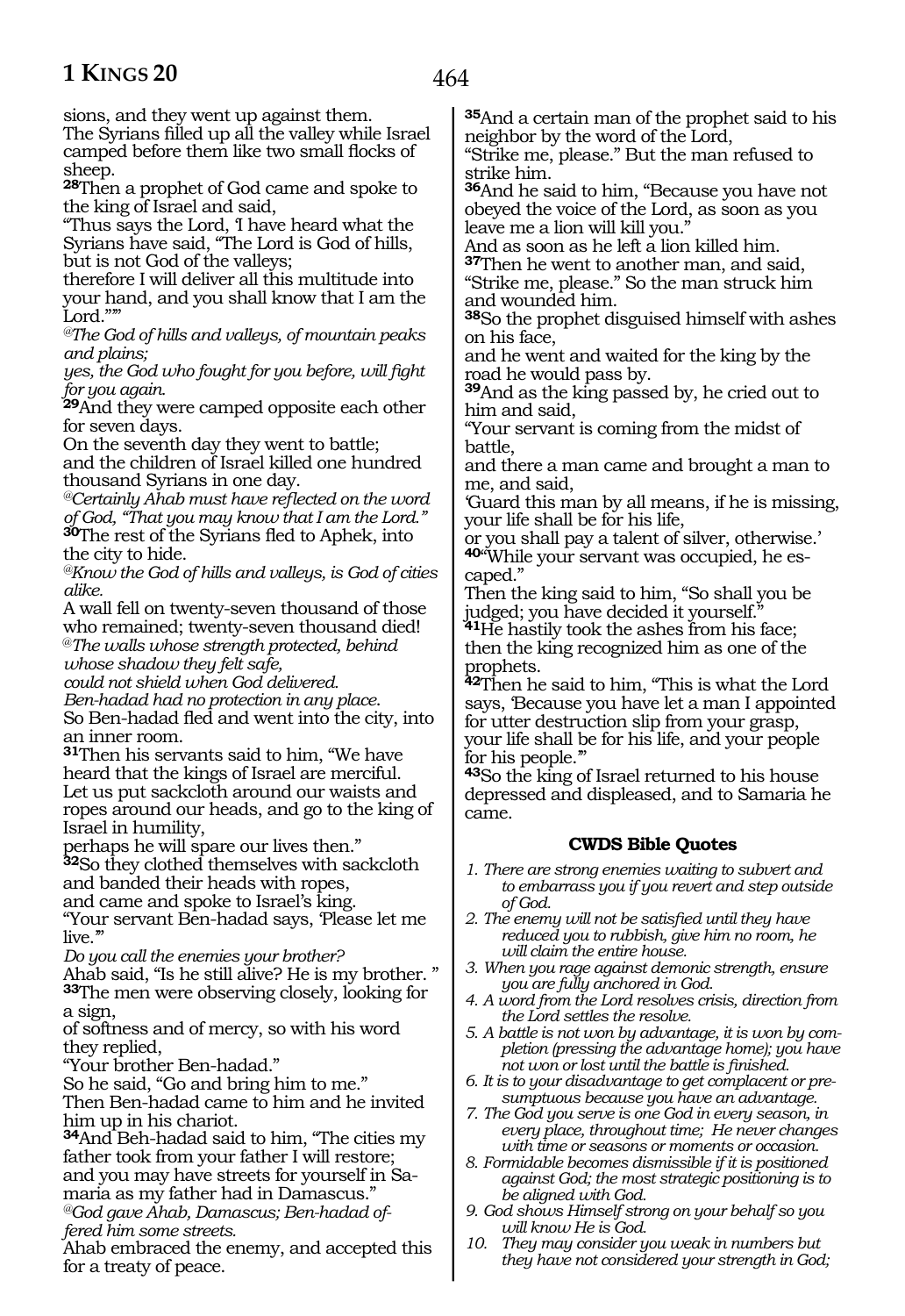*your strong wall of defence.*

- *11. When your enemies rise high like a mountain, your Wall will fall down on them.*
- *12. When God gives you nations, never be content with streets; when God gives you the heads of kings never be content with the hand of kings; just a handshake.*
- *13. When sympathy prevents you from fulfilling God's command of you the lions of the earth will have no sympathy on you.*
- *14. Dereliction of duty is easy to determine and to discipline but hard to digest when the culprit is you.*

### **PRAYER POINTS**

- By the power in the blood of Jesus, I refuse to surrender my strength in God for one minute to the devil, in the name of Jesus.
- The Lord rebuke You Satan; You have no part or portion in me. Amen.
- I cover myself with the blood of Jesus and clothe myself in His strength as I possess the gates of my strong enemies. Amen.
- Father God, let believers in the body of Christ understand their strength in You and advance in faith and confidence, knowing You are God.
- God of Abraham, God of David, God of Daniel, God of Elijah, God of the Apostle John, the God of hills and valleys, the unchanging God, my strength, my King and my confidence. I will boast in You alone. Amen.

### **JEZEBEL** is a queen who lived in Israel;<br>Jezebel is a spirit who feeds on wicked**ness.**

**She eats with priests of devils,** 

**She chases God's prophets down.**

**She kills and takes as she likes, as if all the world she owns.**

**Jezebel is a woman who will be eaten by the dogs.**

**Jezebel is a spirit; embrace her and you are gone.**

**Listen to wisdom as Ahab briefly did; From the spirit Jezebel separate; Reject that unclean spirit and live; you may have rebate.** 

### 1 KINGS 21

**<sup>1</sup>**Naboth a Jezreelite had a vineyard in Jezreel; it was close to the palace of Ahab, the king of<br>Samaria, and close to the king's heart.

<sup>2</sup>So the king said to Naboth, "Give me your vineyard, that I may plant a garden of vegetables,

for it is near, next door to my house; and I will give you a better vineyard;

or, if you prefer, I will give the money's worth." **<sup>3</sup>**But Naboth said to Ahab, "The Lord forbid that I should give you the inheritance of my fathers."

**<sup>4</sup>**So Ahab came to the house distressed and displeased because of what Naboth the Jezreelite had said to him;

for he said, "I will not give you the inheritance of my fathers."

He lay down on his bed and turned away his face and would eat nothing.

*@But now a distressed king was to be consoled by Jezebel.*

**<sup>5</sup>**Jezebel is a woman; she was Ahab's wife. She came to him, and said, "Why are you so sad my husband that you eat nothing at all?" **<sup>6</sup>**He told her of the vineyard and how he asked Naboth the Jezreelite to sell him for money, or exchange it for a better one elsewhere; and how Naboth resisted him, saying, "I will not give it."

**<sup>7</sup>**Then Jezebel, *the spirit,* spoke up and said, "You are the ruler of Israel, rise up and eat, and let your heart be cheerful;

I will give the vineyard of Naboth the Jezreelite to you."

*@The wicked and evil spirit took charge of her.* **<sup>8</sup>**Then she wrote letters in Ahab's name, sealed with his seal, and sent them to the nobles and the elders dwelling in the city with Naboth.

*@When Jezebel attacks you, she will turn your own people on you.*

**<sup>9</sup>**The letter she wrote said, "Proclaim a fast, and give Naboth a seat of honor among the people;

**10**then set two wicked men before him, to witness against him this lie,

saying, 'You blasphemed God and the king.' Then take him out and stone him that he die." **<sup>11</sup>**So the men of the city, the elders and nobles did as Jezebel requested,

everything written in the letter she sent to them.

**<sup>12</sup>**They proclaimed a fast and gave Naboth a honored seat among the people.

**<sup>13</sup>**And two wicked men came in and sat before him,

and they testified against Naboth before all the people, saying,

"Naboth has blasphemed God and the king." And they took him out of the city and stoned him to death.

**<sup>14</sup>**They sent the message to Jezebel that Naboth was stoned and he is now dead. **<sup>15</sup>**And when Jezebel heard that Naboth was stoned to death, *the wicked spirit rose up,* and she spoke to Ahab, saying, "Rise up, go and take possession of the vineyard of Naboth the Jezreelite which he refused to sell.

Naboth is no longer alive, he is dead."

**<sup>16</sup>**When Ahab heard that Naboth was dead,

he went and took possession of Naboth's vineyard.

**<sup>17</sup>**Then the word of the Lord came to Elijah the Tishbite, saying,

**<sup>18</sup>**"Arise and go down to meet Ahab king of Israel, who lives in Samaria.

He is in the vineyard of Naboth, where he has gone to take it for himself.

**<sup>19</sup>**"This is what you are to say to him, 'The Lord says,

"Have you murdered and also have taken away?"'

"Say to him also, 'This is what the Lord says,

"In the place dogs licked the blood of Naboth,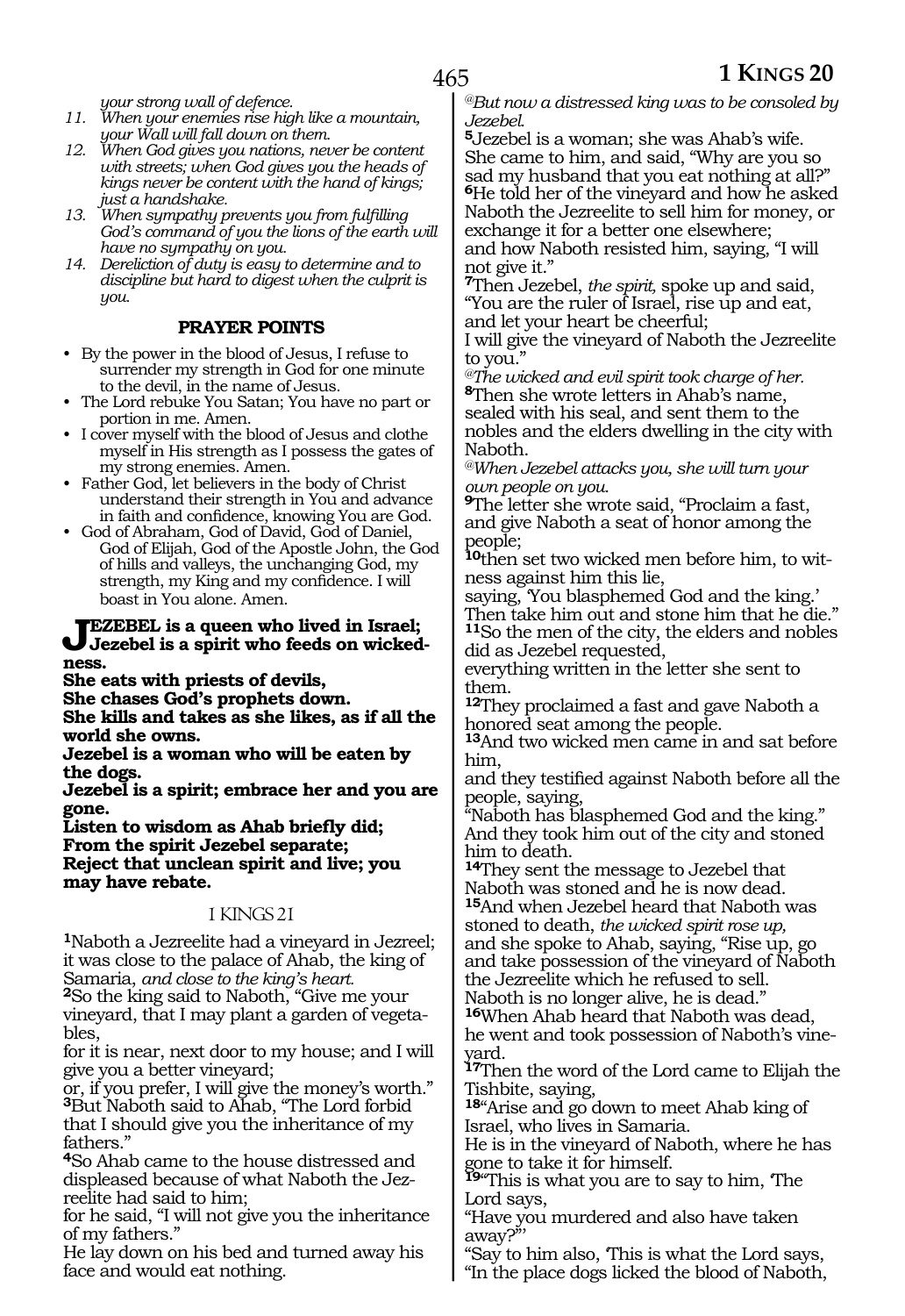466

dogs shall lick your blood just the same."'" **<sup>20</sup>**And Ahab said to Elijah, "Have you found me, O my enemy?"

And Elijah said, "I have found you, because you have sold yourself to evil in the sight of the Lord.

*@You have sold yourself to the Jezebel spirit.* **<sup>21</sup>**'I will, bring disaster on you.

I will take away your posterity, and will cut off from Ahab every male, both bond and free. **<sup>22</sup>**'I will make your house like the house of Jeroboam the son of Nebat,

and like the house of Baasha the son of Ahijah,

because of the provocation, for you have provoked Me to anger, and made Israel sin.'

**<sup>23</sup>**"And the Lord also says, concerning Jezebel, 'At the wall of Jezreel, she will be eaten by dogs.'

**<sup>24</sup>**'He who dies in the city of Ahab's house the dogs shall eat;

and the birds shall eat whoever dies in the field.'"

**<sup>25</sup>**And there was no one like Ahab, who sold himself to wickedness in the Lord's sight; for he was driven to evil by Jezebel his wife; *and seduced by the spirit Jezebel.*

**<sup>26</sup>**He did abominations in following idols, just as the Amorites did,

whom the Lord cast out before the children of Israel.

**<sup>27</sup>**And when Ahab heard the words of Elijah, he ripped his clothes and put on sackcloth and fasted, and lay in sackcloth and went around humbly.

*@The spirit Jezebel cannot be humbled, so from him he placed it away,*

*that unclean spirit that controlled him, and he humbled himself that day.*

**<sup>28</sup>**And the Lord's words came to Elijah, saying, **<sup>29</sup>**"See how Ahab has humbled before Me? I will not bring the disaster in his days. I will bring the disaster on his house in the days of Ahab's son."

### **CWDS Bible Quotes**

*1. There is no acceptable justification for covetousness and envy.*

- *2. Never surrender your divine inheritance for pleasure, pressure, promotion, power or prosperity.*
- *3. If you cannot get it do not let it get you or get to you; remonstration because of restriction is immaturity.*
- *4. Covetousness is eating you if it drives you to the point where you cannot eat.*
- *5. A gift from a person with no rights of ownership is accomplice to theft.*
- *6. When you allow your name and authority to be used to commit crime you become a criminal; ensure you are represented well by those who use your name; even if she is your wife.*
- *7. Power of influence should never be used to push personal greed, or wrath, or murderous intent; it is the Jezebel spirit.*
- *8. You may deny knowledge of the act, but the fact is you cannot avoid or deny judgment of the act;*

*have nothing to do with the act or any rewards of it.*

- *9. His death does not make you his heir; you may shed blood but you cannot replace blood.*
- *10. When you sell yourself to the dogs (witchcraft) God will leave you to the dogs for them to consume you.*
- *11. Your eternity heats up when your legacy reads 'none like you who excelled in wickedness and sin.'*
- *12. Even the most evil of men can move God if they embrace humility and repent.*

### **PRAYER POINTS**

- Spirit of envy and covetousness, I serve you notice, be dispelled from the hearts of every believer now, in the name of Jesus.
- Let the power in the blood of Jesus guard the hearts of every believer and cause them to resolutely defend their inheritance in Christ, even to death. Amen.
- Spirit of contentment in every state of affairs, rest in the hearts of believers today, in the name of Jesus.
- Spirit of greed that causes believers to overlook the Source in order to elevate the gift, be scattered to desolation now. Amen.
- Let the spirit of boldness and confidence in the righteous exercise of their authority rest in the bosom of men this minute. Amen.

### GOD is speaking; do you listen?<br>
Will His words to you be dear?<br>
On de you getben to you getben **Or do you gather to you prophets who will speak what you want to hear? Shut up the truth in prison, but you cannot get away;**

**Though a good man goes down with you, there shall be no escape.**

### 1 KINGS 22

**<sup>1</sup>**There were three years without war between Syria and Israel.

**<sup>2</sup>**And in the third year Jehoshaphat king of Judah went down to visit the king of Israel. **<sup>3</sup>**And the king of Israel said to his servants,

"Do you know Ramoth in Gilead is ours, but we delay to take it back from the hand of the king of Syria?"

**<sup>4</sup>**And he said to Jehoshaphat, "Will you go to Ramoth-gilead to battle with me?"

And Jehoshaphat said to the king, "I am as you are,

my people as your people, my horses as your horses.

**<sup>5</sup>**Jehoshaphat also said to the king of Israel, "Please inquire of the Lord; let us first hear what the Lord says."

**<sup>6</sup>**The king of Israel gathered the prophets, about four hundred men to give the Lord's word the king's way.

He said to them, "Shall I go against Ramoth Gilead to war or shall I refrain?"

And they said, "Go up, for the Lord will deliver it into your hand, O king."

**<sup>7</sup>**But Jehoshaphat said, "Is there not a proph- et of the Lord, that we may inquire of Him?"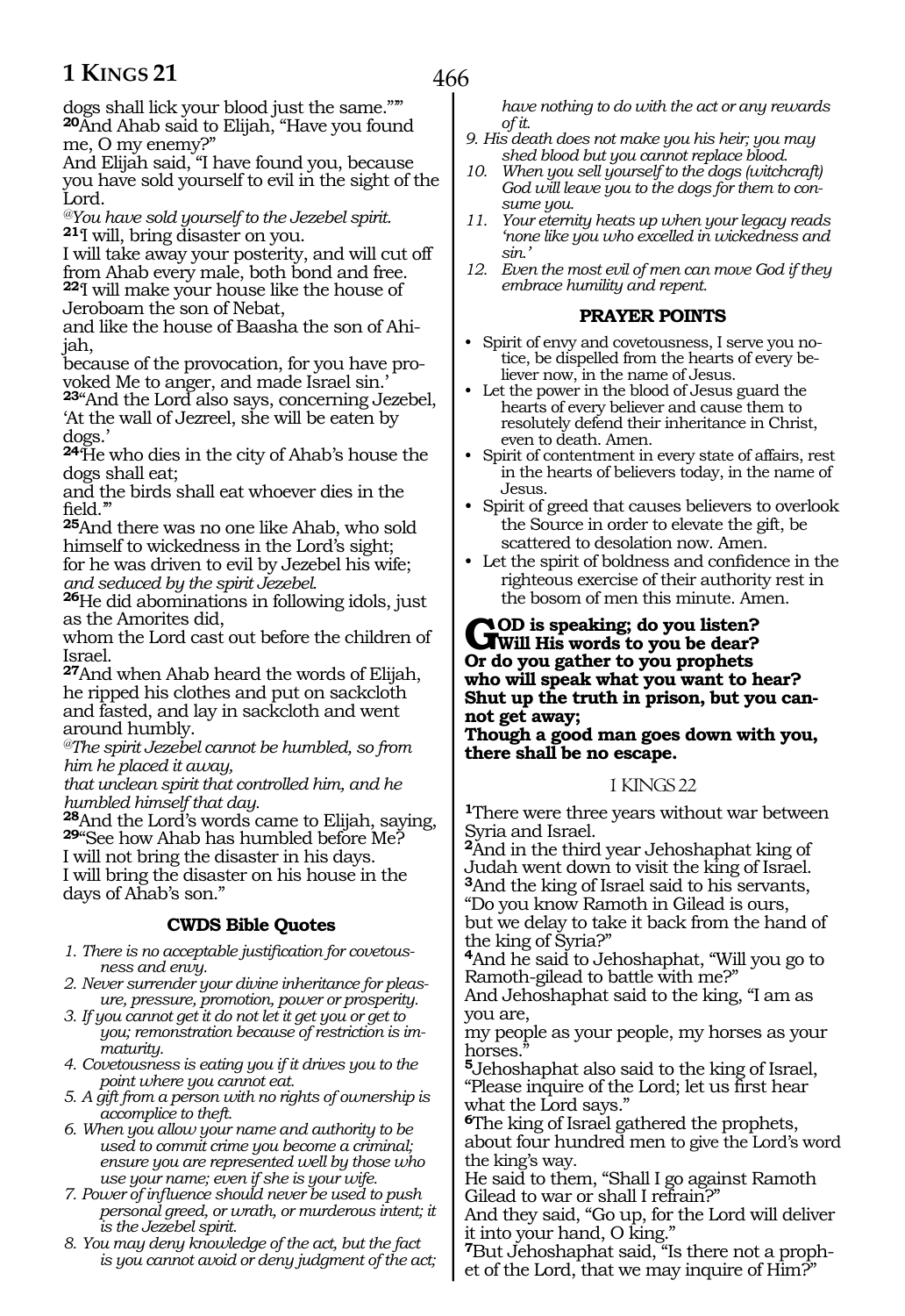*@He needed to hear from the only living God.* 

**<sup>8</sup>**And the king of Israel said, "There is one man, Micaiah the son of Imlah, by whom we may inquire of the Lord;

but I hate him, for he prophesies evil concerning me, he speaks no good at all."

*@Ahab feared the truth from God.*

And Jehoshaphat said, "Do not let the king say such a thing."

**<sup>9</sup>**Then the king of Israel called an officer and sent him saying, "Bring Micaiah the son of Imlah with haste."

**<sup>10</sup>**The two kings of Israel and Judah, put on their robes and sat each on his throne at the threshing floor at Samaria's gate,

and all the prophets prophesied before them there.

**<sup>11</sup>**And Zedekiah the son of Chenaanah had made for himself horns of iron;

and he said, "This is what the Lord says, 'With these you shall push the Syrians until they are destroyed.'"

**<sup>12</sup>**And all the prophets prophesied similarly, saying, "Go up to Ramoth-gilead and prosper, for the Lord shall deliver it into the hand of the king.'

**<sup>13</sup>**And the messenger the king sent coached Micaiah, saying, "All the prophets singlemindedly encourage the king;

please let your words be just as theirs; speak good also and encouragement."

**<sup>14</sup>**And Micaiah responded, "As the Lord lives, I will speak only what the Lord says to me."

**<sup>15</sup>**Then he came to the king; and the king said to him,

"Shall we do battle with Ramoth-gilead, or shall we refrain?"

*@Ahab had heard from God many times before, and it never mattered anyway.*

Micaiah said, "Go up, for you shall prosper. The Lord shall deliver it into the hand of the king.'

**<sup>16</sup>**And the king said to him, "How many times must I make you swear to tell me nothing but the truth in the Lord's name?"

**<sup>17</sup>**Then Micaiah said, "I saw all Israel scattered on the hills, as sheep with no shepherd.

And the Lord said, 'They have no master. Let them return, each to his house in peace.'"

**<sup>18</sup>**And the king of Israel said to Jehoshaphat, "I told you that he would prophesy evil concerning me.

I told you he would not prophesy good." *@He knew his prophets were lying, but they spoke what he wanted to hear.*

*He did not want the Lord's word, though he sought a word from the Lord there.*

**<sup>19</sup>**Then Micaiah said, "Now, hear the word of the Lord: I saw the Lord sitting on His throne, and all the host of heaven stood by Him, on His right and on His left hand.

**<sup>20</sup>**And the Lord said, 'Who will persuade Ahab to go up to Ramoth-gilead that he may fall there?'

And after this manner, they spoke among

themselves.

**21**"Then a spirit came forward and stood before the Lord, and said, 'I will persuade him to go out.'

**<sup>22</sup>**The Lord said, 'How will you do this?' And he said, 'I will be a lying spirit in all his prophets' mouths.'

The Lord said, 'You shall persuade him and prevail, go out and do so.'

**<sup>23</sup>**"Now therefore, the Lord has put a lying spirit in the mouths of all your prophets, and the Lord has declared catastrophe concerning you."

**<sup>24</sup>**And Zedekiah the son of Chenaanah came up to Micaiah and struck him on the cheek, and said,

"Which way did the spirit from the Lord go from me to speak to you?"

**<sup>25</sup>**And Micaiah said, "In the day you go into an inner room to hide, you shall know."

**<sup>26</sup>**So the king of Israel said, "Take Micaiah to Amon the governor of the city and to Joash the king's son;

**<sup>27</sup>**and say, 'This is what the king commands, "Put this fellow in prison and feed him with the bread and water of affliction until I come again in peace."'"

**<sup>28</sup>**But Micaiah said, "If you return in peace at all, then the Lord has not spoken by me." And he said, "Take heed all you people!"

**<sup>29</sup>**So the king of Israel and Jehoshaphat king of Judah went to Ramoth-gilead.

**30**And Ahab said to Jehoshaphat, "I will disguise myself and go into battle, but put on your robes."

So the King of Israel disguised himself and went into battle.

*@Ahab! It does not matter what you are wearing, or how you are disguised;*

*draw upon your own wisdom, but from God's word you cannot hide.*

*You may seek to hide from the truth, but it is not about the robes.*

*An arrow will find you Ahab in your deceitful clothes.*

**<sup>31</sup>**So it was with Ahab.

The king of Syria had commanded the thirtytwo captains of his chariots, saying,

"Do not fight with anyone, neither small nor great, but with the king of Israel only."

**<sup>32</sup>**And so, when the captains of the chariots saw Jehoshaphat, his robes attracted them; they said, "This certainly is the king of Israel." So they went to fight against him, and Jehoshaphat cried out.

**33**And when the captains of the chariots realized that it was not Ahab, they turned back from pursuing him.

**<sup>34</sup>**And a certain man drew a bow and by chance; it hit the king of Israel between the joints of his armor.

And he said to the driver of his chariot, "Carry me out of the battle for I am wounded. **<sup>35</sup>**The battle increased that day, and the king was propped up in his chariot, facing the Syr